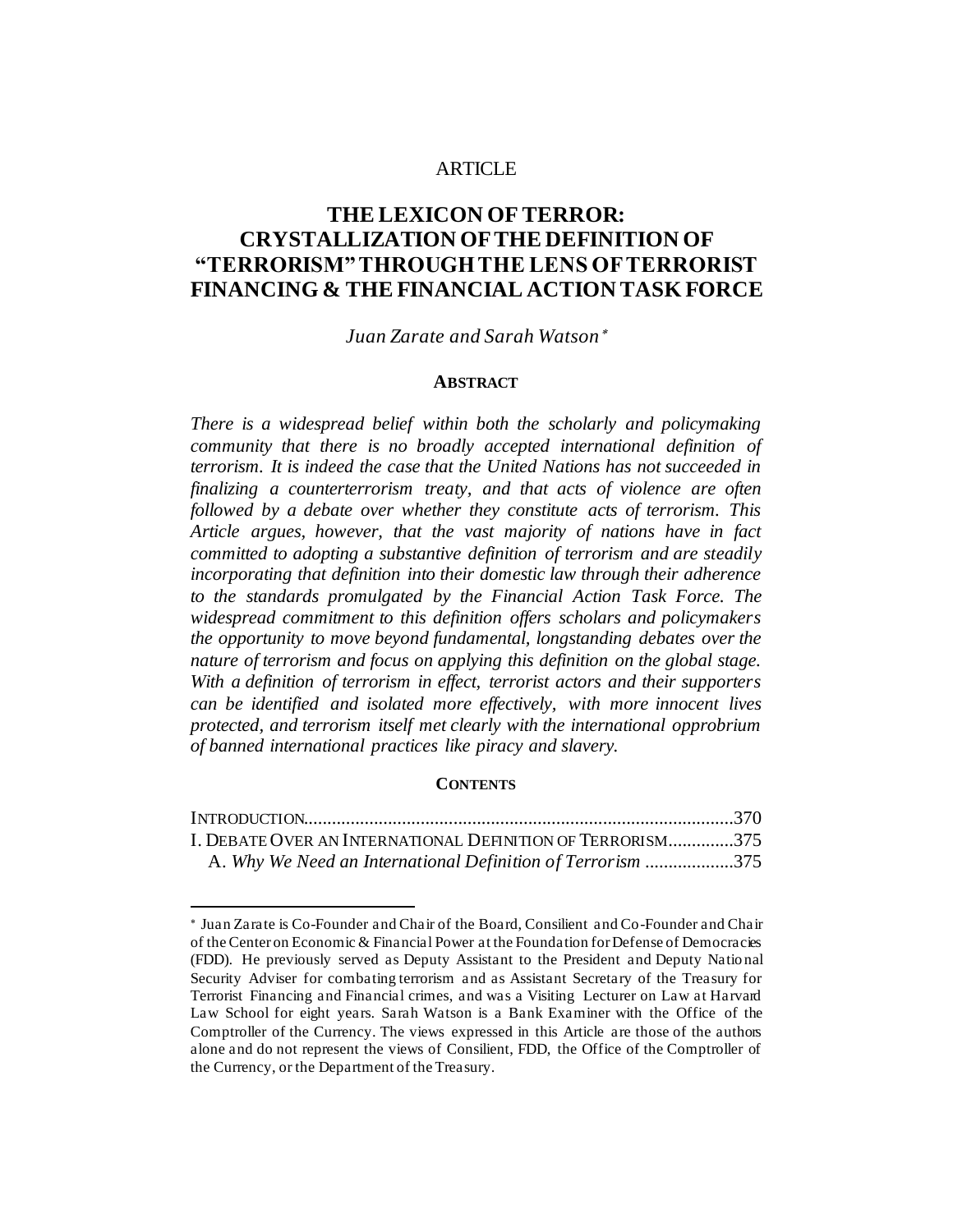| B. Previous Assessments that There is No Definition of Terrorism in        |          |
|----------------------------------------------------------------------------|----------|
|                                                                            | .377     |
|                                                                            | .382     |
| 1.                                                                         |          |
| 2.                                                                         |          |
| II. THE FATF PROCESS AND DEFINITION OF TERRORISM393                        |          |
|                                                                            | .394     |
| B. The FATF Definition of Terrorism and FATF Recommendation 5              | $\cdots$ |
|                                                                            | .397     |
| 1.                                                                         |          |
| 2 <sup>1</sup>                                                             |          |
| C. How the FATF Promotes Compliance with its Recommendations 403           |          |
| III. Summary of the Current Status and Questions for Future Consideration. |          |
|                                                                            |          |
|                                                                            |          |
|                                                                            |          |

#### **INTRODUCTION**

It is widely assumed that there is no accepted international definition of terrorism, in part because global views on what constitutes terrorism are so politically polarized as to prevent arriving at any meaningful common It is widely assumed that there is no accepted international definition of terrorism, in part because global views on what constitutes terrorism are so politically polarized as to prevent arriving at any meaningful common community despite the decades of work on this issue at the United Nations (UN), the existence of several UN conventions addressing terrorism, and the increasing convergence of domestic laws on terrorism. In common discourse, any discussion about the definition of terrorism is often met with the relativist quip that "one man's terrorist is another man's freedom fighter."

This Article argues that there is in fact a definition of terrorism that has been widely adopted within the community of nation states, and that this definition is meaningful, substantive, and offers a resolution to some of the most salient debates on the nature of terrorism. Not only are 189 nations party to the UN International Convention for the Suppression of the Financing of Terrorism ("Terrorist Financing Convention"), which offers a basic definition of terrorism, but more than 200 jurisdictions have also committed, through the Financial Action Task Force (FATF), to domestic adoption of a definition of the offense of "terrorist financing" that includes a clear definition of terrorism.<sup>1</sup> Furthermore, a majority of these jurisdictions have

<sup>&</sup>lt;sup>1</sup> See International Convention for the Suppression of the Financing of Terrorism, art.  $2(1)$ , Dec. 9, 1999, 2178 U.N.T.S. 197 [hereinafter Terrorist Financing Convention]; FIN.ACTION TASK FORCE, INTERNATIONAL STANDARDS ON COMBATING MONEY LAUNDERING AND THE FINANCING OF TERRORISM & PROLIFERATION: THE FATF RECOMMENDATIONS 13, 41–42,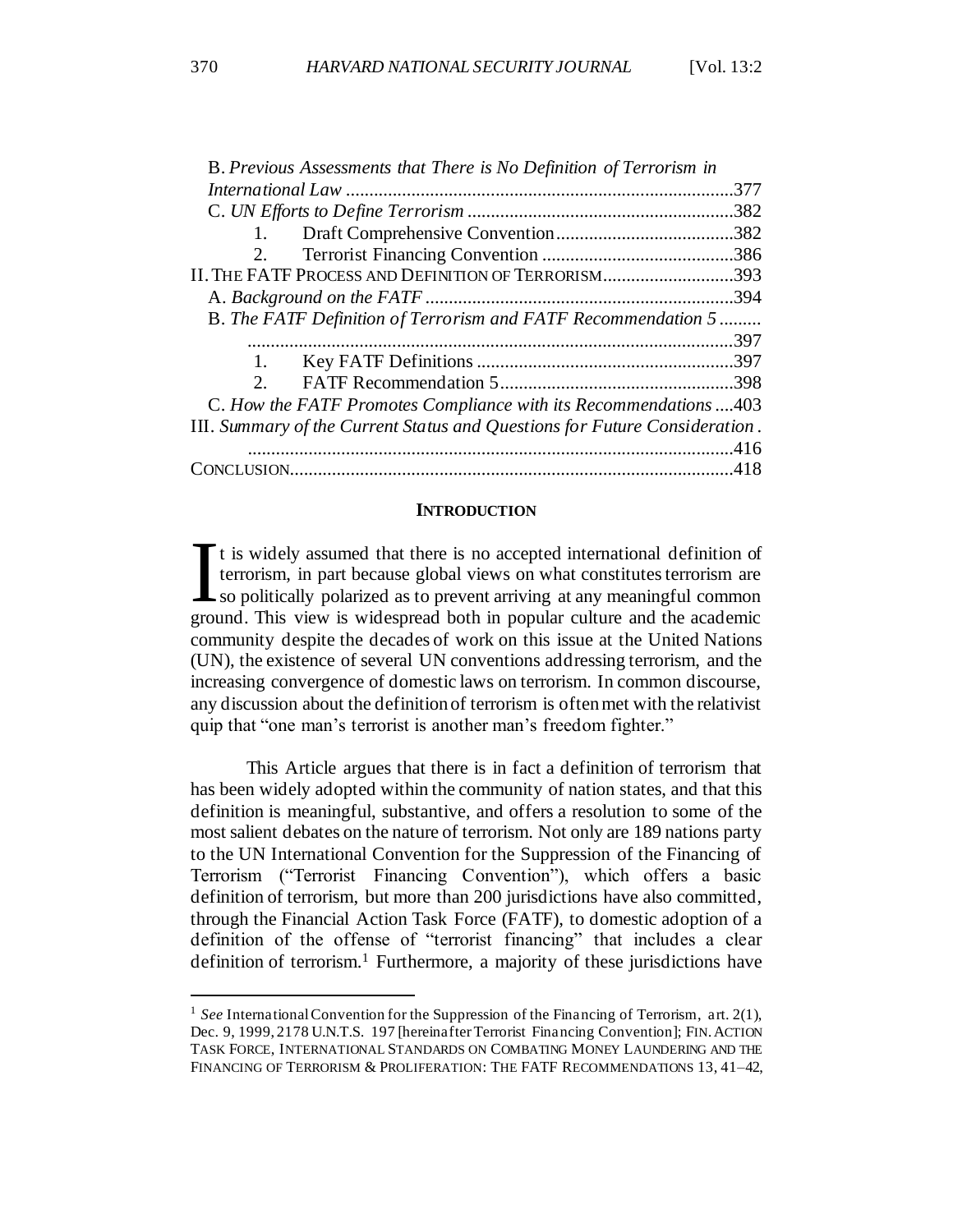actually transposed the FATF definition into their national laws. These include nations, such as the members of the Organisation of Islamic Cooperation, that formerly have led opposition to an international legal definition of terrorism very similar to the definition used by the FATF. While the FATF definition does not resolve all questions, such widespread and consistent adoption implies that the fundamental debates about the definition of terrorism have in fact been quietly concluded.

The literature on the impossibility of defining terrorism has acquired its own collection of literary clichés. It is traditional to begin articles and books about the definition of terrorism with a quote from a thinker of a previous generation reflecting on the difficulties of defining terrorism<sup>2</sup> or a review of definitional efforts stretching back to at least the 1930s.<sup>3</sup>

This Article pays due homage to that tradition with a quote from a man who, in contrast to many thinkers and writers on the issue, was confident that he understood what terrorism involved. Nelson Mandela, speaking in his own defense at his 1964 trial for sabotage and treason, offered a clear taxonomy of violent action: "There is sabotage, there is guerrilla warfare, there is terrorism, and there is open revolution."<sup>4</sup> He described sabotage as "not involv[ing] loss of life" and as principally involving attacks on economic and infrastructure targets.<sup>5</sup> Although Mandela did not define terrorism, the use of the term in context suggests that he believed terrorism to entail violence directed against human lives rather than (like sabotage) inanimate

<sup>130 (</sup>Oct. 2021), https://www.fatfgafi.org/media/fatf/documents/recommendations/pdfs/FATF%20Recommendations%2020 12.pdf [https://perma.cc/FE64-S649] [hereinafter FATF RECOMMENDATIONS] (identifying and clarifying Recommendation 5 ("Terrorist financing offence") and defining "terrorist act").

<sup>2</sup> *See, e.g.*, John F. Murphy, *International Law in Crisis: Challenges Posed by the New Terrorism and the Changing Nature of War*, 44 CASE W. RES. J. INT'L L. 59, 61 (2011) (quoting R.R. Baxter); Leonard Weinberg, Ami Pedahzur & Sivan Hirsch-Hoefler, *The Challenges of Conceptualizing Terrorism*, 16 TERRORISM &POL.VIOLENCE 777, 777 (2004) (quoting Walter Laqueur).

<sup>3</sup> *See, e.g.*, Ben Saul, *Attempts to Define "Terrorism" in International Law*, 52 NETH. INT'L L. REV. 57, 57–61 (2005); BRUCE HOFFMAN, INSIDE TERRORISM 1–21 (3d ed. 2017); Geoffrey Levitt, *Is "Terrorism" Worth Defining?*, 13 OHIO N.U. L.REV. 97, 97–108 (1986); William R. Farrell, *Terrorism Is…?*, 33 NAVAL WAR COLL.REV. 64, 64–66 (1980).

<sup>4</sup> Nelson Mandela, I Am Prepared to Die, Statement from the Dock at the Opening of the Defence Case in the Rivonia Trial (Apr. 20, 1964), https://www.un.org/en/events/mandeladay/court\_statement\_1964.shtml [https://perma.cc/2NGW-5VQM].

<sup>5</sup> *Id.*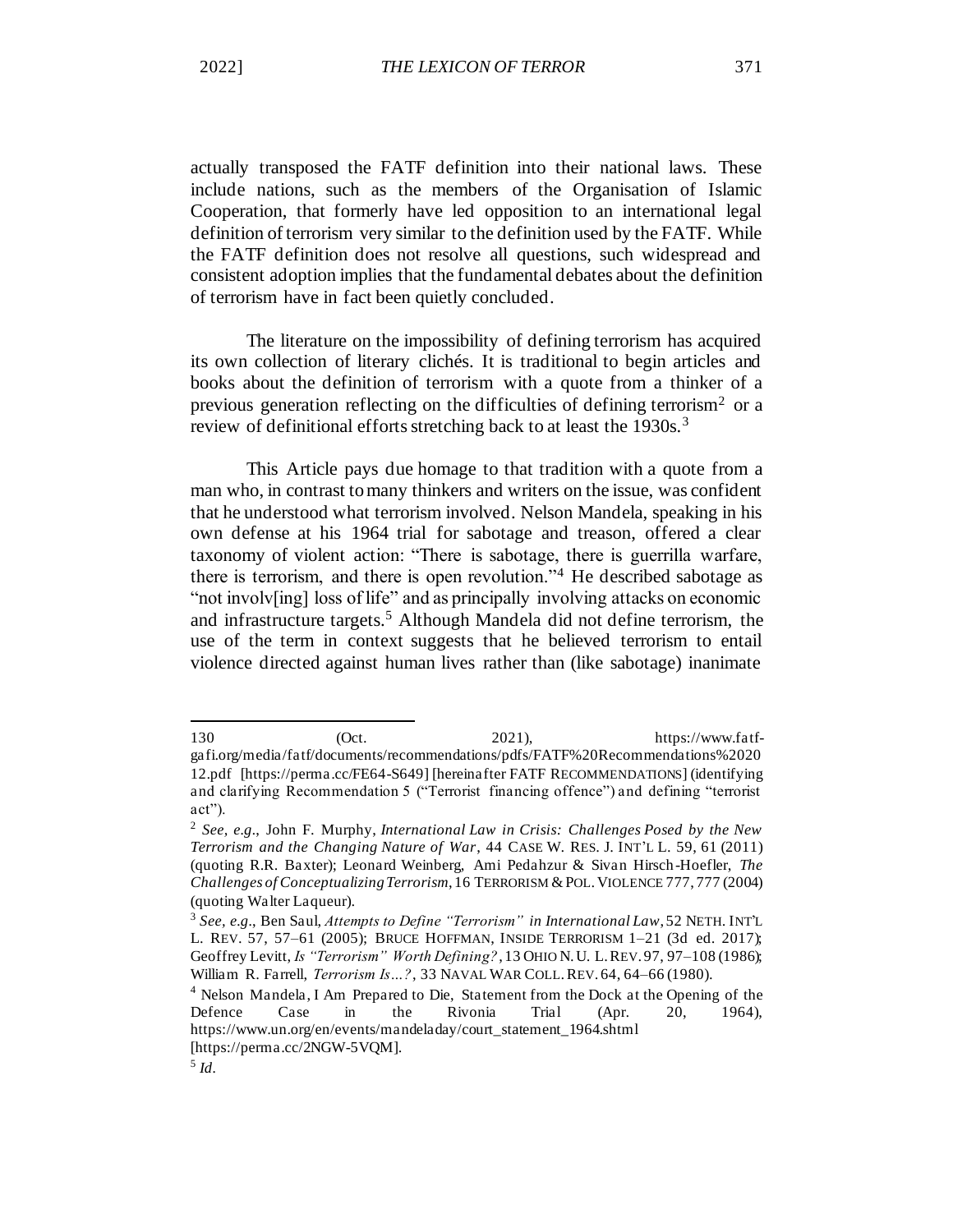targets.<sup>6</sup> But at no point did he suggest that South Africans fighting for the overthrow of the apartheid government could not carry out terrorism simply because they were engaged in a struggle against a racist regime.<sup>7</sup>

Nearly sixty years after Mandela's speech, terrorism remains an intensely contested term. Despite the substantial progress achieved at the UN and FATF, there is no substantive, *universally* recognized definition that spans academic disciplines or political communities.<sup>8</sup> In the minds of many commentators, the primary obstacle to consensus on the definition of terrorism is the "Nelson Mandela problem": the perceived need to distinguish "terrorists" from "freedom fighters" (two terms that are frequently held to be mutually exclusive).<sup>9</sup> These commentators reject any definition of terrorism that does not make exceptions for legitimate causes or goals, such as protest, dissent, and even violence against illegitimate regimes. They refuse to label activities by groups whose goals they consider laudable as terrorism, regardless of the nature or consequences of those activities. An equally intense debate rages over whether certain actions by states can or should fall under the rubric of terrorism.

The length and thorniness of the debate reflect the intensely negative valence of the words "terrorism" and "terrorist." It is very rare for any group involved in conflict to embrace the label of terrorist, and both sides in a conflict may seek to apply the label to their opponents in order to attack the other side's legitimacy and cut off its access to international support.<sup>10</sup> Beyond these rhetorical and emotional considerations, the question of what constitutes terrorism goes to the center of many of today's most vexing

<sup>6</sup> *See id.*

<sup>7</sup> *See id.*

<sup>&</sup>lt;sup>8</sup> See, e.g., THE ROUTLEDGE HANDBOOK OF TERRORISM RESEARCH (Alex P. Schmid ed., 2011) (presenting over 250 definitions of terrorism).

<sup>&</sup>lt;sup>9</sup> For an argument that there is a clear distinction between terrorists and freedom fighters, see President Ronald Reagan, Radio Address to the Nation on Terrorism (May 31, 1986), https://www.reaganlibrary.gov/archives/speech/radio-address-nation-terrorism

<sup>[</sup>https://perma.cc/4S53-ZWSL] ("Freedom fighters do not need to terrorize a population into submission. Freedom fighters target the military forces and the organized instruments of repression keeping dictatorial regimes in power. Freedom fighters struggle to liberate their citizens from oppression and to establish a form of government that reflects the will of the people. . . . Terrorists intentionally kill or maim unarmed civilians, often women and children, often third parties who are not in any way part of a dictatorial regime. Terrorists are always the enemies of democracy.").

<sup>10</sup> *See* Boaz Ganor, *Defining Terrorism: Is One Man's Terrorist Another Man's Freedom Fighter*, 3 POLICE PRAC. & RSCH. 287, 291–92 (2002) (noting the insistence on the part of Fatah and Black September leader Salah Khalef that he was "firmly opposed to . . . terrorism" but that "revolutionary violence" should not be "confuse[d]" with "terrorism").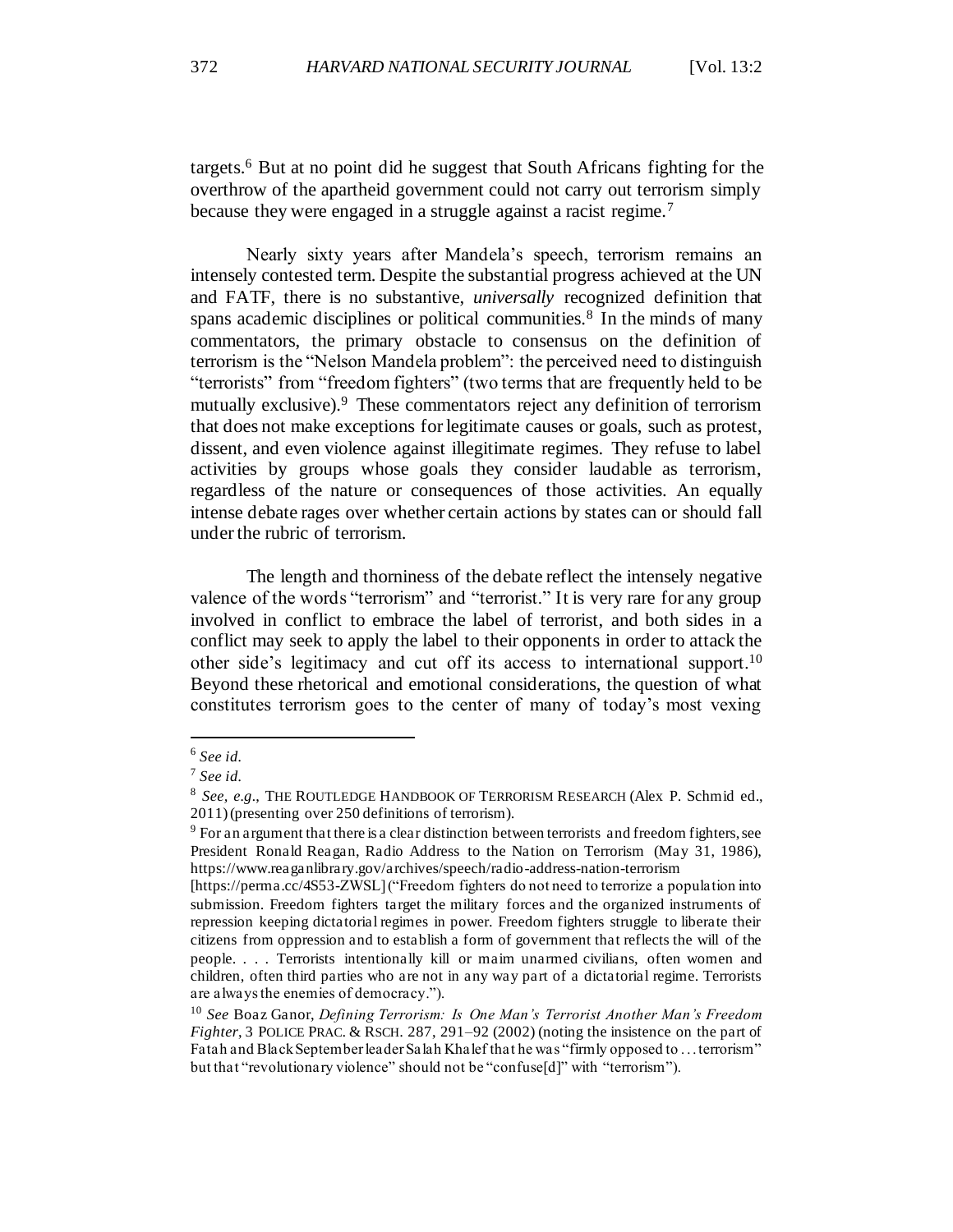international security issues and is often at the core of determining legitimacy in international affairs.

The public debate that plays out in media and oratory is so highly charged and politicized that it generally ignores both existing international conventions dealing with terrorism (and related offenses) and the ongoing work at the UN to finalize a counterterrorism convention.<sup>11</sup> Debates about terrorism staged in a legal vacuum create a vicious (or depending on a participant's goals, virtuous) cycle: the assumption that there is no definition of terrorism in international law lends credence to the idea that the concept is uniquely resistant to definition. It appears that some parties to this debate resist defining terrorism, or reject those definitions that are proposed, because they assume that anything excluded from the definition would be permissible and even acceptable.<sup>12</sup> This only contributes to terrorism's status as a thing apart, the third rail of international politics. Yet this ignores the fact that many governments have for years successfully prosecuted terrorist offenses in domestic criminal courts and that in the post 9/11 period, the isolation of terrorist groups and prevention of terrorist activities became central features of international security efforts.

This is in contrast, importantly, to genocide, which is an equally highly-charged term but still has a settled definition in international law.<sup>13</sup> This does not mean that all parties to a debate will necessarily agree that a specific action or campaign is genocide, but it is nevertheless possible to have serious discussions about whether specific atrocities do in fact meet the definition of genocide with reference to a specific standard and without suggesting that actions that do not meet the definition are perforce legal or ethical.<sup>14</sup>

<sup>11</sup> *See* Igor Primoratz, *Terrorism is Almost Always Morally Unjustified, But It May Be Justified as the Only Way of Preventing a "Moral Disaster,"* LSE EUR. POL. & POL'Y (Apr. 29, 2013), https://blogs.lse.ac.uk/europpblog/2013/04/29/terrorism-moral-disaster-justifiedigor-primoratz-philosophy [https://perma.cc/RPR3-H5GF] (describing the definitional debate as "clouded by emotions, moral passions, and political interests").

 $12$  For a pithy expression of the assumption that what is not defined as "terrorism" is necessarily permitted, see Igor Primoratz, *State Terrorism and Counterterrorism*, *in* ETHICS OF TERRORISM AND COUNTER-TERRORISM 69, 69 (Georg Meggle et al. eds., 2004) (quoting Roger Woddis, *Ethics for Everyman*, *in THE NEW OXFORD BOOK OF LIGHT VERSE* 292 (Kingsley Amis ed., 1978)("Throwing a bomb is bad, / Dropping a bomb is good; / Terror, no need to add, / Depends on who's wearing the hood.").

<sup>&</sup>lt;sup>13</sup> Convention on the Prevention and Punishment of the Crime of Genocide, art. II, Dec. 9, 1948, 78 U.N.T.S. 277, 280.

<sup>&</sup>lt;sup>14</sup> On whether the killings in Darfur amounted to genocide, see, for example, Jamie A. Mathew, *The Darfur Debate: Whether the ICC Should Determine That the Atrocities in*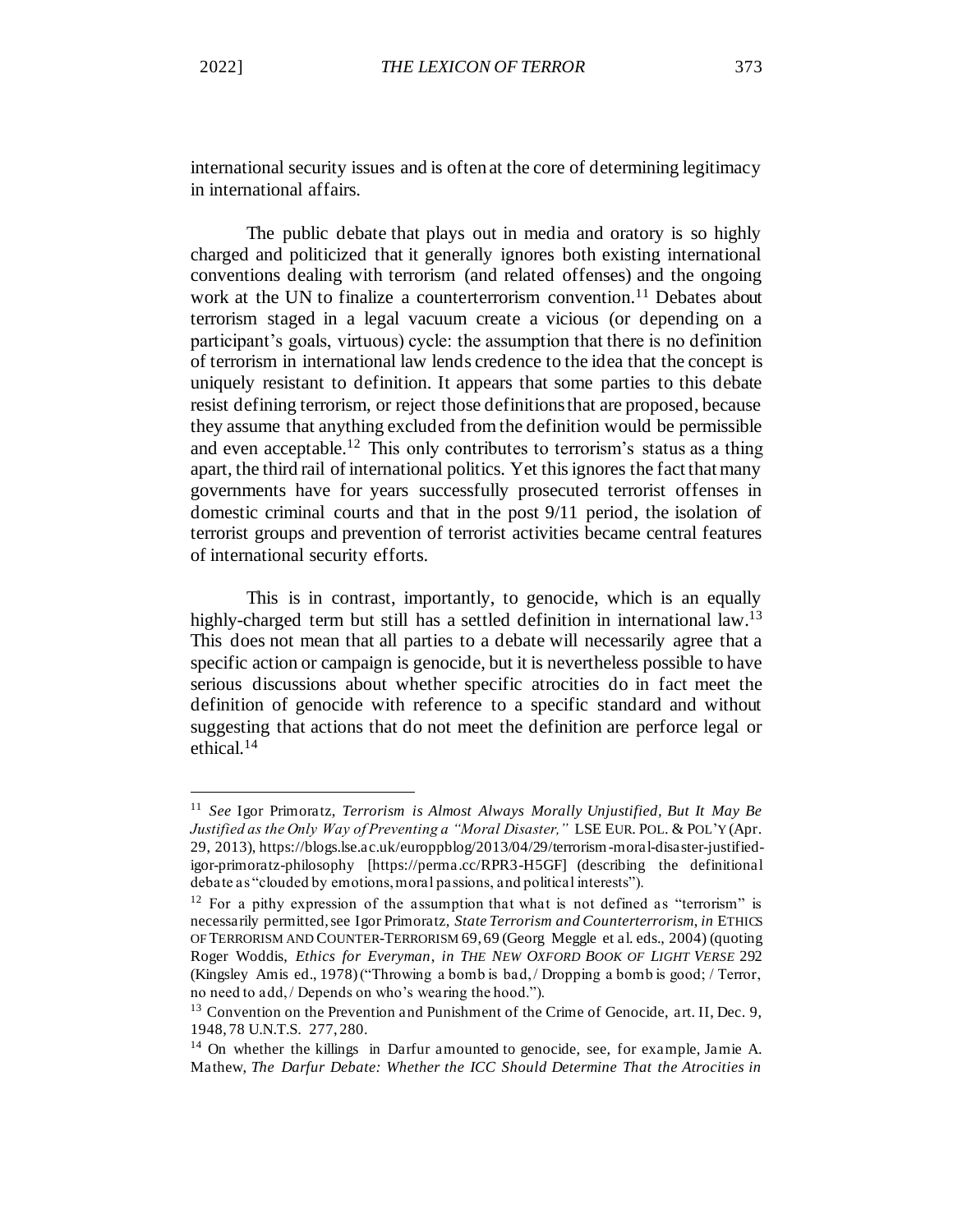This Article argues that there is in fact an internationally accepted definition of terrorism that, while not necessarily qualifying as international law, nevertheless has achieved nearly universal adoption. We argue that the most important moves towards developing an accepted international definition of terrorism, however, have not taken place in the context of the UN, but instead through the auspices of the FATF and its requirements related to the criminalization of the financing of terrorism. The FATF standards are not international law, but more than 200 states or jurisdictions have committed to complying with them, and at least 100 of those jurisdictions (85 percent of those whose definitions have been reviewed to date) have adopted a domestic definition of terrorism that meets this standard.<sup>15</sup>

The FATF process does not create international law, but it shows that it is possible to create a basic legal definition of terrorism that is widely acceptable. Likewise, the FATF definition is not perfect, nor does it put an end to all debates in this area, but it does resolve some fundamental points of difference and clear the stage for a more nuanced debate. In particular, the FATF definition approaches terrorism from the perspective of actions rather than actors; it makes clear that specific actions are terrorism no matter who carries them out or what ends they are seeking to achieve. Under the FATF definition, as Mandela recognized, a freedom fighter can also be a terrorist if the freedom fighter engages in terrorist acts. And the FATF leaves open the possibility that state actors can engage in acts that fall under the definition of terrorism, though such acts would otherwise be considered illegitimate and war crimes under international law.

It is certainly true that the FATF definition, and that definition's action-based approach, could be used by repressive regimes to suppress dissent. It is also the case that the FATF's definition does not encompass every evil in the world, and may in fact exclude the murderous actions of nation-states. But any definition, no matter how carefully drawn, can be subject to abuse by various actors, and any definition will have to be applied to specific facts and circumstances.

*Darfur Constitute Genocide*, 18 FLA.J.INT'L L. 517 (2006); Jennifer Trahan, *Why the Killing in Darfur is Genocide*, 31 FORDHAM INT'L L.J. 990 (2008).

<sup>15</sup> *Consolidated table of assessment ratings*, FIN. ACTION TASK FORCE (Feb. 10, 2022) [hereinafter FATF, *Fourth Round Ratings*] (column R.5) http://www.fatfgafi.org/media/fatf/documents/4th-Round-Ratings.pdf [https://perma.cc/6PG6-LG8B].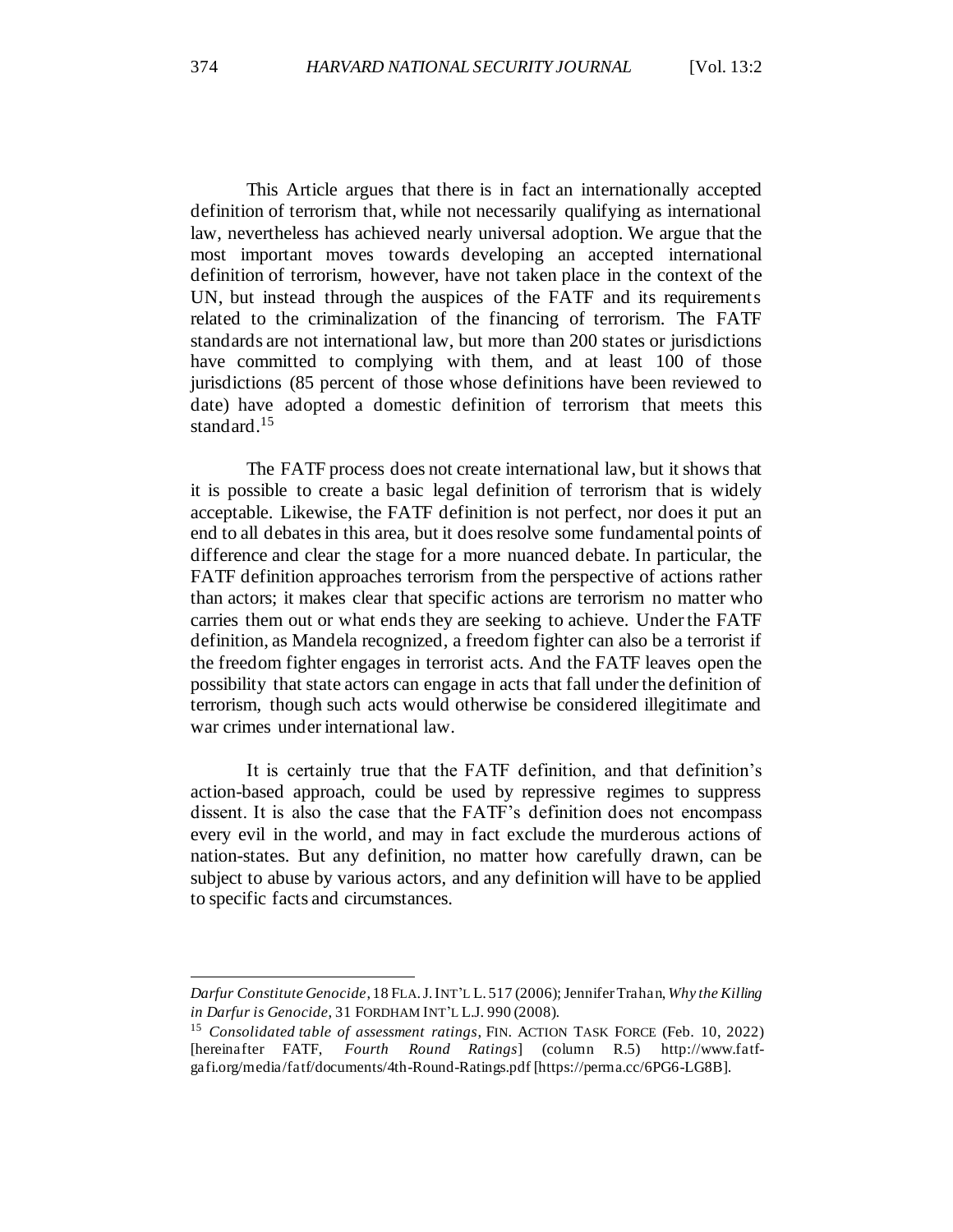Scholars and policymakers have been debating the definition of terrorism for nearly a century. It is time to accept that some of these debates have closed—if not in moral or philosophical terms, at least in the arena of international relations. The next step is for policymakers to highlight and formalize this consensus, to use it as a basis for addressing those debates left unresolved, and to build on it to implement a global campaign, similar to historical campaigns against piracy or the slave trade, to eradicate the use of terrorism as a tactic by all actors and in conflicts of any kind.

Part I of this Article contextualizes the problem by providing a background on the current state of debate over the definition of terrorism. Part I.A provides a brief discussion of the need for an international definition of terrorism that enjoys wide, although not necessarily universal, acceptance. Part I.B sketches a high-level outline of the voluminous literature dealing with the definition of terrorism. Part I.C discusses the UN's work to define terrorism, both through a comprehensive counterterrorism treaty and multiple more focused conventions.

Part II shifts the focus from the UN to the FATF. Part II.A provides explanatory background on the organization and purpose of the FATF and on the nature of its forty recommendations. Part II.B explores the FATF's definition of terrorism and contrasts it with definitions found in UN conventions. In Part II.C, we examine how the FATF goes beyond purely definitional efforts to ensure that member states are actually operationalizing its definition of terrorism. In light of the FATF's measures to penalize states that fail to adopt its definition of terrorism, we argue that the FATF and its members have developed and promulgated a definition of terrorism that has become the new international standard.

Part III concludes the Article and provides a summary of outstanding questions.

### **I. DEBATE OVER AN INTERNATIONAL DEFINITION OF TERRORISM**

#### *A. Why We Need an International Definition of Terrorism*

As Vincent Proulx has pointed out in this Journal, counterterrorism law and practice will perhaps inevitably be hammered out largely on the domestic level, implicating, as it does, important issues of national security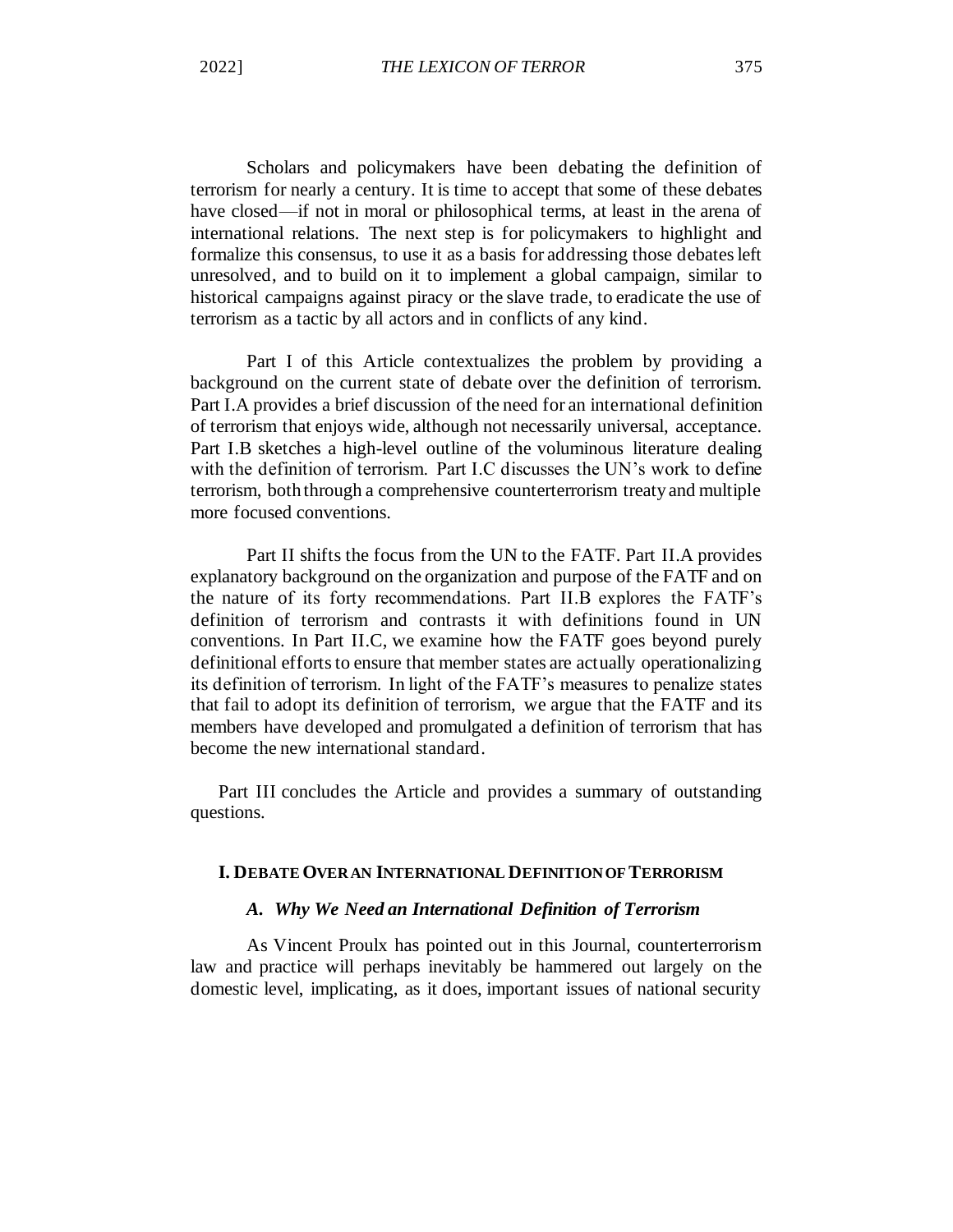and sovereignty.<sup>16</sup> Nevertheless, an international definition of terrorism is desirable for a number of reasons. First, it would facilitate the passage of an international counterterrorism convention at the UN that would create binding obligations on states to combat terrorism (and not just its financing, or specific manifestations of it). Such a convention would lay the groundwork for a prohibition on terrorism in international law, and could allow the UN to function as a more effective counterterrorism body. Second, a UN convention, and with it an *official* definition of terrorism, could also allow for disputes related to terrorism to be heard before international legal tribunals such as the International Court of Justice or the International Criminal Court. Furthermore, it could allow persons living in states that do not protect their citizens from terrorism, or from certain forms or strains of terrorism, to force domestic action consistent with the state's international responsibilities, whether through domestic courts or through appeals to these international tribunals.

On the political and rhetorical level, an international definition of terrorism would provide international actors with a firm baseline that could be referenced to identify acts of terrorism. Such reference to a fixed international norm could help to reduce (although it would not eliminate) allegations that the debate over terrorism is essentially and irreducibly political. It would clearly define terrorism as a set of actions rather than a particular ideological approach, and it would help shift the debate from what constitutes an act of terrorism to whether a particular action meets the legal definition and what that means for the actors involved. Bringing debates into the realm of factual questions rather than rhetoric would lower the emotional temperature of the debate and impede attempts to depict terrorism as either an outrage so egregious to be beyond the scope of rational debate, or a numinous concept with no real existence outside the minds of tyrants and extremists.

Finally, a clear definition of terrorism—and with it, the possibility of clearly defined red lines—could help to save lives and reduce terrorist violence by making clear to violent actors that they cannot seek to avoid the label of terrorism by pleading the justice of their cause and also that they may be able to avoid the term by avoiding specific violent acts. In this regard, a clear definition may result in some degree of deterrence, restraining decisions and wanton targeting of innocent civilians by terrorist groups for fear of loss of legitimacy. At the same time, an international definition that makes clear

<sup>16</sup> Vincent-Joël Proulx, *A Postmortem for International Criminal Law? Terrorism, Law and Politics, and the Reaffirmation of State Sovereignty*, 11 HARV. NAT'L SEC. J. 151, 156–58 (2020).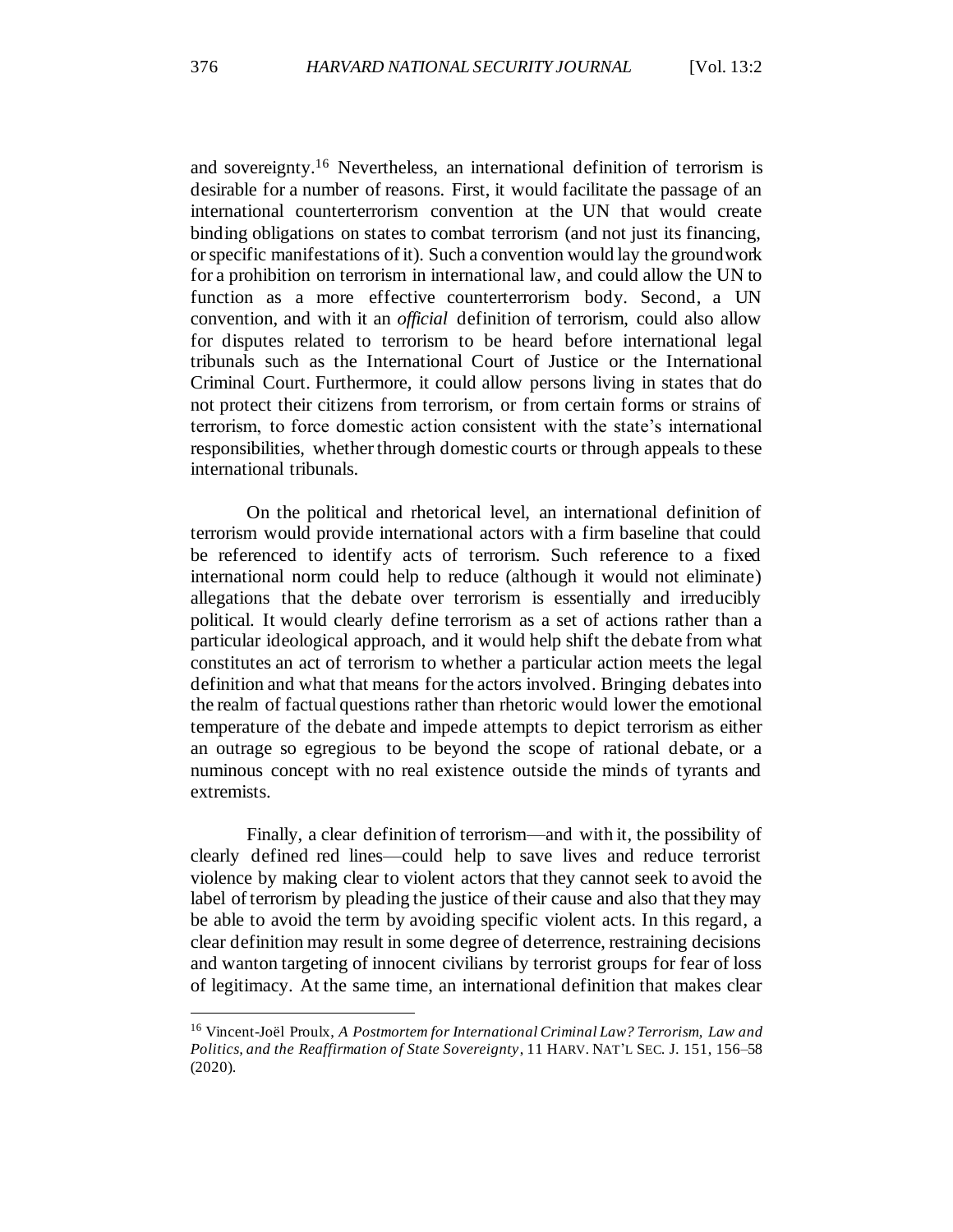that terrorism is not simply "any action the state does not like" may in fact assist citizens of repressive regimes whose peaceful dissent their governments seek to label and prosecute as "terrorism."

## *B. Previous Assessments that There is No Definition of Terrorism in International Law*

It is a commonplace in terrorism scholarship that, while individual researchers and writers may have their own definition of terrorism, it is difficult, if not impossible, to fix on a definition that pleases everyone or that is likely to be broadly accepted. One attempt to collect definitions employed in academic and government writings compiled more than 250 separate definitions.<sup>17</sup> The same researcher also proposed a consensus definition that integrated the most common elements of definitions found elsewhere; it was well over 500 words long—hardly suitable for everyday use.<sup>18</sup> A recent bibliography on the subject of defining terrorism specifically extends to well over thirty pages and includes five additional bibliographies.<sup>19</sup>

The debate over the definition of terrorism within the specific context of legal academia is equally robust and longstanding. This Article does not propose its own definition of terrorism but simply argues that, in fact, meaningful international consensus has been reached regarding a baseline definition. As such, a full review of definitional debates within the legal community is not necessary to our argument and would unduly enlarge the Article's scope. A brief outline of the principal schools of thought within the legal community, however, is useful to place the discussion that follows within the context of existing debates.

With that frame in mind, the recent debate on definitional issues can be divided into four analytically separate although not entirely distinct schools of thought. The first two schools are primarily observational, offering arguments as to whether a definition of terrorism exists. Members of the first, and larger, of the observational schools argue that, as a matter of fact, there is no widely accepted meaningful definition of terrorism in international law or within the international community.

The second school, in contrast, argues that there is a baseline conceptual consensus within the international community regarding the

<sup>17</sup> *See* THE ROUTLEDGE HANDBOOK OF TERRORISM RESEARCH, *supra* note 8, at 99–157. <sup>18</sup> *See id.* at 86–87.

<sup>19</sup> Judith Tinnes, *Bibliography: Defining and Conceptualizing Terrorism*, 14 PERSPECTIVES ON TERRORISM 204, 204–35 (2020).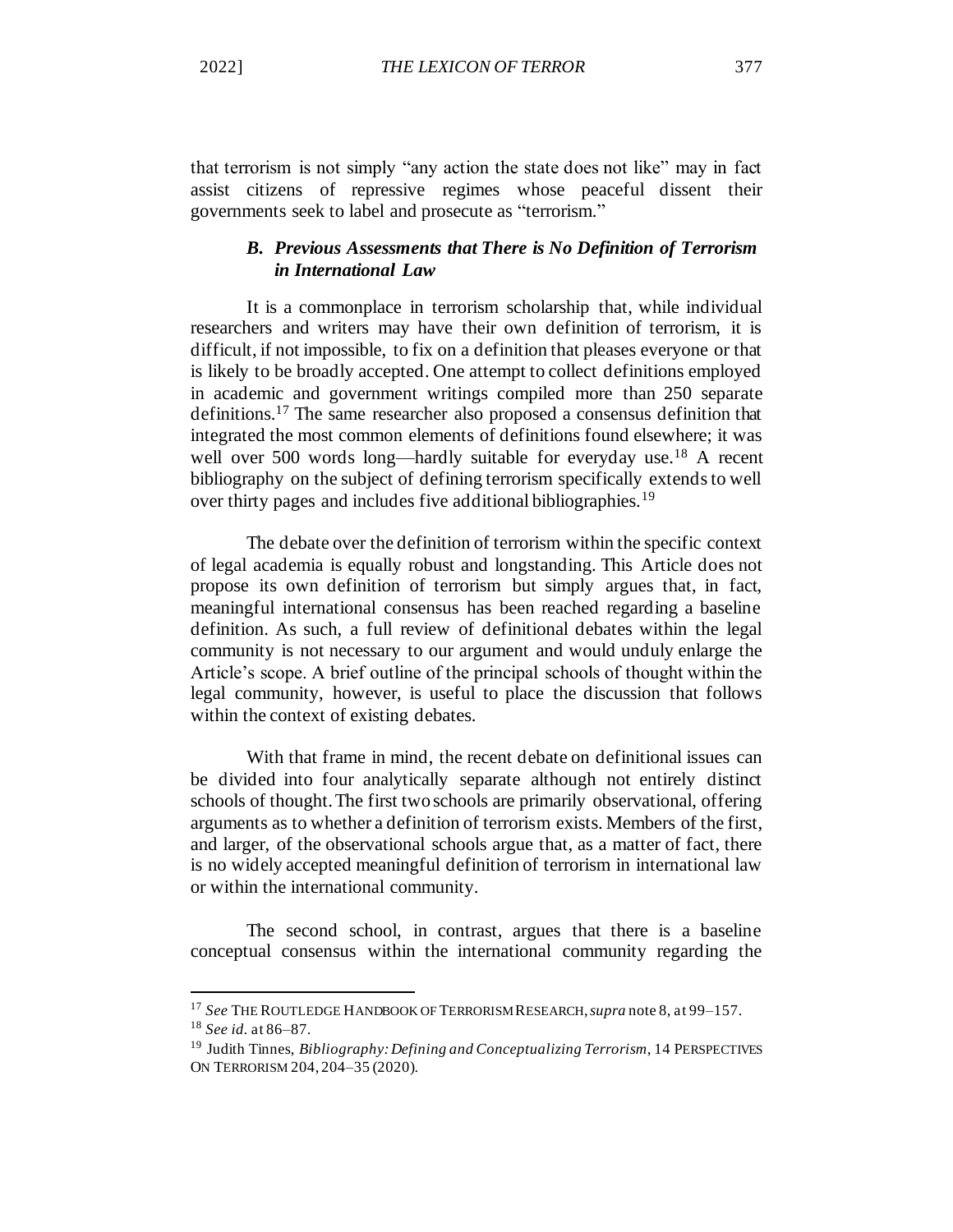nature of terrorism, although not that any specific definition is universally accepted. Some members of this school believe that this conceptual baseline is in fact meaningful, while others disagree, arguing that it is of limited usefulness. This Article, as discussed below, generally agrees with this second school, but goes beyond most of its members by arguing that there is not just a general consensus on conceptual outlines of terrorism, but in fact a fairly robust and specific understanding.

Academics within the first observational school generally agree that, regardless of the root cause, there is no known or widely accepted definition of terrorism. Summarizing these views, Saul argues, "The many attempts to define terrorism in international law since the 1920s have all ended in failure."<sup>20</sup> At times this acknowledgment is made in passing; at other times it forms the basis of a further quest to arrive at such a definition. As one study put it, "countless papers" present the argument that "(1) [w]e do not have an agreed definition of terrorism" and "(2) [t]his is a problem."<sup>21</sup> Many authors then set out to resolve this dilemma by introducing their own definition of terrorism.<sup>22</sup> Others follow the first two steps and then throw up their hands in despair at the scope of the challenge, or argue that a definition is not desirable.<sup>23</sup> In some cases, as discussed below, members of this latter group specifically argue that it is not possible to develop a meaningful definition that does not have undesirable chilling effects on legitimate dissent. All, however, share the assumption that there is no existing definition in international law (and, in certain cases, in domestic law as well).

<sup>20</sup> Ben Saul, *Defining "Terrorism" to Protect Human Rights*, *in* INTERROGATING THE WAR ON TERROR: INTERDISCIPLINARY PERSPECTIVE190 (D. Staines ed., 2007).

<sup>21</sup> Gilbert Ramsay, *Why Terrorism Can, But Should Not Be Defined*, 8 CRITICAL STUD. ON TERRORISM 211, 211 (2015).

<sup>22</sup> *See, e.g.*, Timothy Shanahan, *The Definition of Terrorism*, *in* ROUTLEDGE HANDBOOK OF CRITICAL TERRORISM STUDIES 103, 110–12 (Richard Jackson ed., 2018); Ganor, *supra* note 10, at 294–304; Weinberg et al., *supra* note 2, at 777–94; Michael P. Scharf, *Defining Terrorism as the Peacetime Equivalent of War Crimes: Problems and Prospects*, 36 CASE W. RES.J. INT'L L. 359, 363–74 (2004).

<sup>23</sup> *See, e.g.*, Alex Schmid, *Terrorism – The Definitional Problem*, 36 CASE W. RES. J. INT'L L. 375, 395 (2004); Anthony Richards, *Conceptualizing Terrorism*, 37 STUD. IN CONFLICT & TERRORISM 213, 217–19 (2014); LORD CARLILE OF BERRIEW Q.C., THE DEFINITION OF TERRORISM 3 (2007) ("There is no universally accepted definition of terrorism. It remains the subject of continuing debate in international bodies."); Nicholas J. Perry, *The Numerous Federal Legal Definitions of Terrorism: The Problem of Too Many Grails*, 30 J. ON LEGIS. 249, 272–74 (2004); Sudha Setty, *What's in a Name? How Nations Define Terrorism Ten Years After 9/11*, 33 U. PA. J. INT'L L. 1, 7 (2011) (noting in particular "the United Nations' inability to define terrorism comprehensively"); Alan Greene, *Defining Terrorism: One Size Fits All?*, 66 INT'L & COMPAR.L. Q. 411, 411–14 (2017); Ben Golder & George Williams, *What is 'Terrorism'? Problems of Legal Definition*, 27 UNSW L.J. 270, 270–72 (2004); Murphy, *supra* note 2, at 62–63; Scharf, *supra* note 22, at 359–60.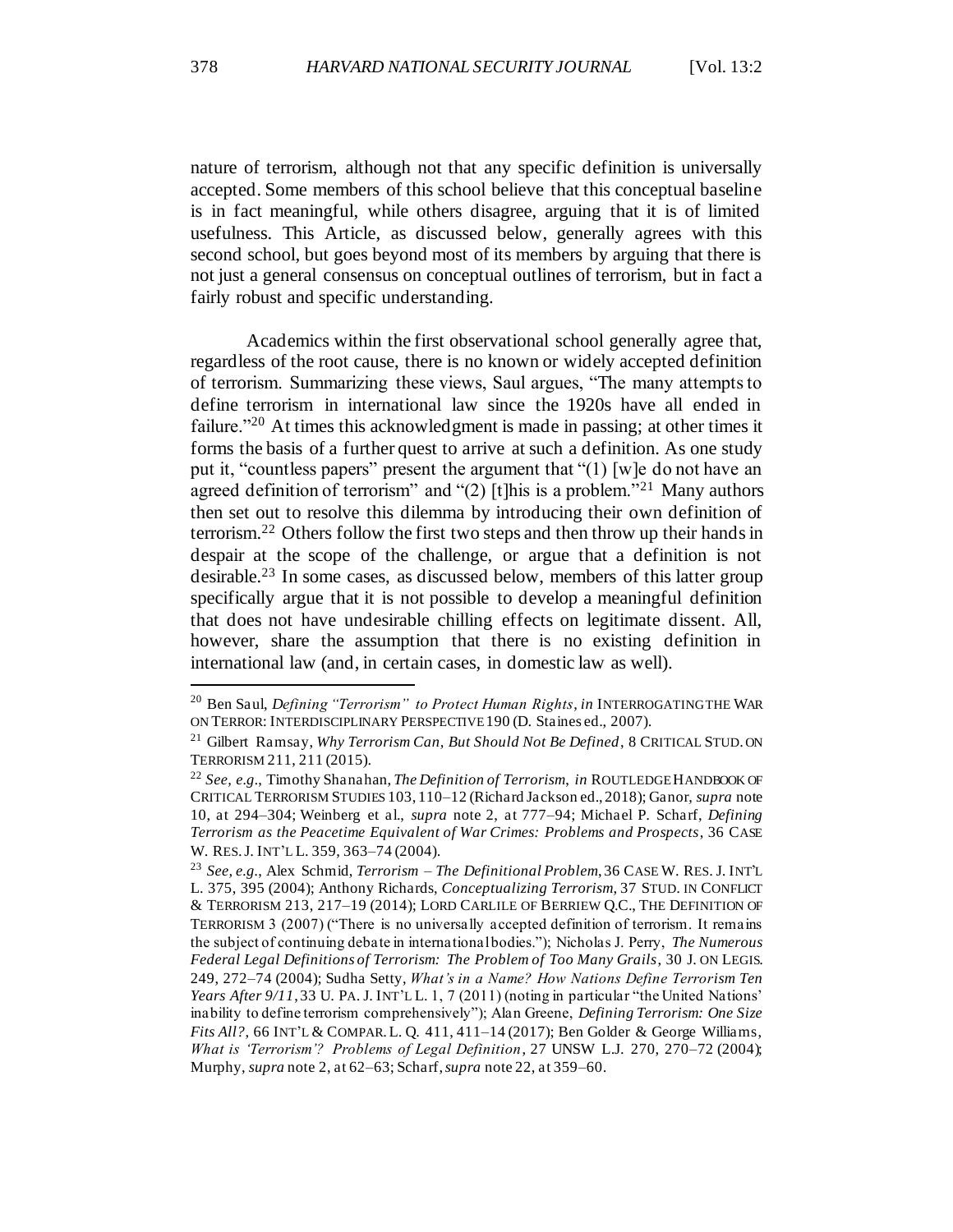Members of the second school, in contrast to the first, argue that various international instruments in fact express something close to a consensus on the basic outlines of terrorism, frequently citing the UN Terrorist Financing Convention as closest to the international consensus.<sup>24</sup> Members of this group, however, generally do not go so far as to argue that a definition of terrorism exists in international law, and they disagree as to whether the consensus definition is particularly meaningful or helpful.<sup>25</sup>

The most robust exposition of the view that international law provides "a powerful definitional jurisprudence" regarding the definition of terrorism appears in a 2006 essay by Reuven Young.<sup>26</sup> Young argues that "a core international law definition of terrorism" can be extracted from "common elements and themes" of UN conventions and resolutions on the subject. $27$ Surveying seventy years of attempts to define terrorism at the international level, including most importantly efforts by the UN, he notes that beginning in the late 1980s and early 1990s, UN documents on terrorism began to condemn terrorism unequivocally, referencing the right of self-determination but not directly linking it to any exemption from the prohibition on terrorism.<sup>28</sup> Young ends his survey of UN terrorism-related instruments with a discussion of the Terrorist Financing Convention, which he describes as "the first international convention since 1937 . . . to attempt to define

<sup>24</sup> Terrorist Financing Convention, *supra* note 1; *see, e.g.*, Ben Saul, *Defining Terrorism in International Law*, GLOBALEX § 3.3 (Nov./Dec. 2021), https://www.nyulawglobal.org/globalex/Defining\_Terrorism\_International\_Law.html [https://perma.cc/KG8S-QSHG] ("None of the treaties establishes a general crime of terrorism, although the Terrorist Financing Convention comes closest in providing a general definition for the limited purpose of criminalising terrorist financing. . . ."); Marcello Di Filippo, *The Definition(s) of Terrorism in International Law*, *in* RESEARCH HANDBOOK ON INTERNATIONAL LAW AND TERRORISM 2, 5 (Ben Saul ed., 2d ed. 2020) (noting that the Terrorist Financing Convention "provides something of a general definition"); Proulx, *supra*  note 16, at 166 (citing the Terrorist Financing Convention as "one conventional exception" to the UN's reluctance to actually define terrorism).

<sup>25</sup> *See, e.g.*, Ben Saul, *Defining Terrorism: A Conceptual Minefield* 2 (Sydney L. Sch., Legal Stud. Rsch. Paper No. 15/84, 2015) (noting that "at the international level, there is certainly a basic legal consensus that terrorism is criminal violence intended to intimidate a population or coerce a government or international organization" but that "a conceptual impasse continues" due to disagreements over whether the definition should include acts taken in the pursuit of "just causes").

<sup>26</sup> Reuven Young, *Defining Terrorism: The Evolution of Terrorism as a Legal Concept in International Law and Its Influence on Definitions in Domestic Legislation* , 29 B.C.INT'L & COMP.L. REV. 23, 65 (2006).

<sup>27</sup> *Id.* at 23.

<sup>28</sup> *See id.* at 39–41.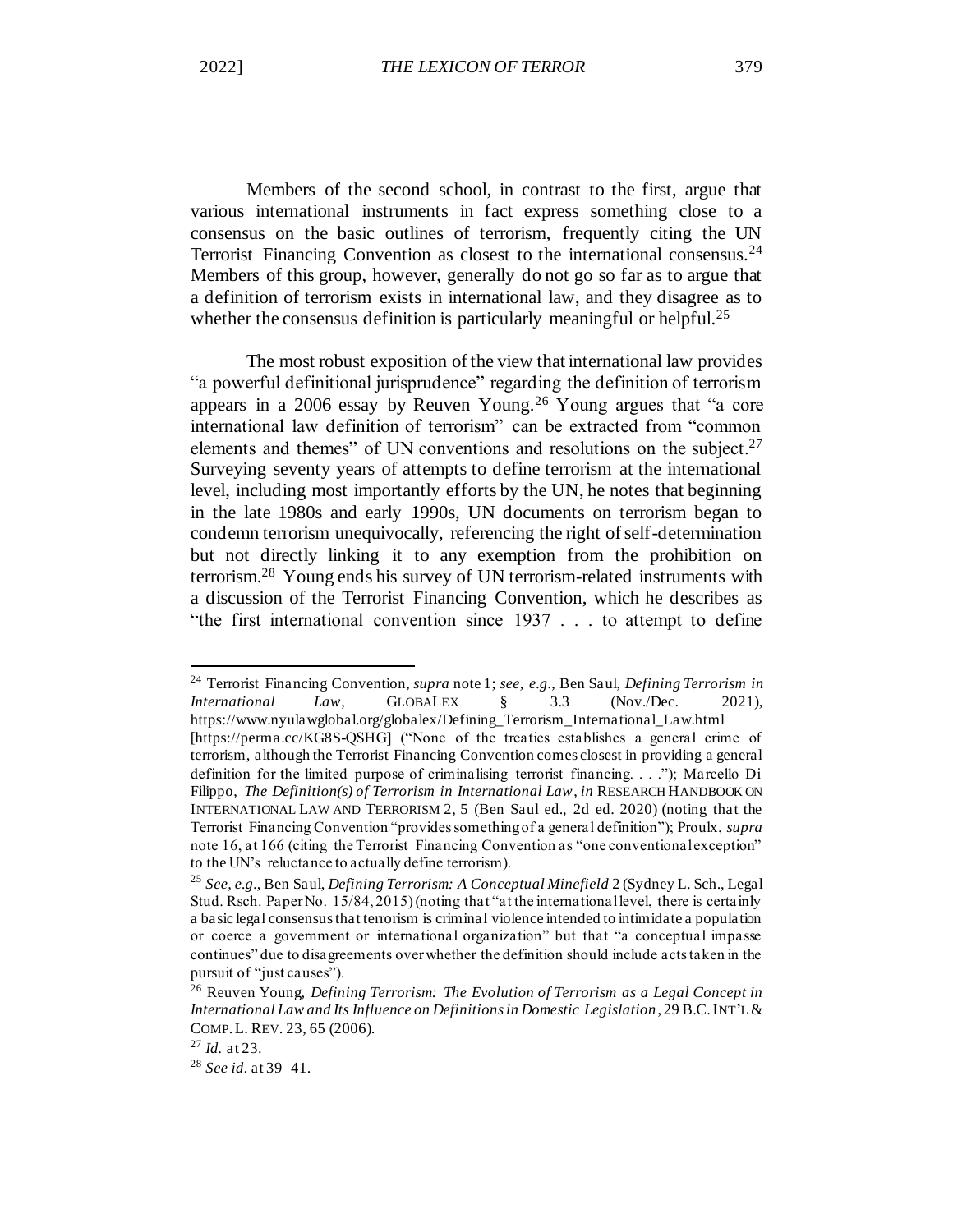terrorism in the abstract."<sup>29</sup> He concludes by elucidating nine common elements of these multilateral documents, arguing that "[t]here is striking consistency in the form, themes, and philosophy of the various conventional statements on terrorism" so "terrorism as a legal concept at international law has a core content."<sup>30</sup> But he notes that the widespread ratification of these multilateral instruments does not in itself qualify as state practice for the purposes of development of a customary rule of international law.<sup>31</sup>

This Article follows in Young's footsteps by arguing that there is in fact an internationally accepted definition of terrorism, and that state practice has indeed coalesced around a single norm. More than fifteen years have passed since Young published his survey, however, and this Article argues that the international consensus regarding the definition of terrorism has only become stronger and more clearly defined. Most importantly, Young's survey does not include efforts by the FATF to identify and promote a definition of terrorism, nor the widespread adoption of a FATF-compliant definition by member states (discussed in Part III.C).

Intersecting and overlapping with the two observational schools are two groups of scholars seeking to make substantive or normative points as to what should (and should not) be included in the definition of terrorism. Some scholars argue that terrorism is difficult and perhaps impossible to define because any usefully broad conceptual definition would inappropriately include legitimate protest, liberation movements, or struggles against foreign occupation (the terrorist or freedom fighter problem).<sup>32</sup> A final group of thinkers requires that the definition of terrorism include actions carried out by states along with those performed by individuals or non-state actors.<sup>33</sup>

<sup>29</sup> *Id.* at 53. *But cf. id.* at 44 (noting that later documents, such as UN Security Council Resolution 1373, do not use the Terrorist Financing Convention's definition of terrorism). <sup>30</sup> *Id.* at 64.

<sup>31</sup> *Id.* at 65.

<sup>32</sup> *See, e.g.*, Jacqueline S. Hodgson & Victor Tadros, *The Impossibility of Defining Terrorism*, 16 NEW CRIM. L. REV. 494, 507–08 (2013); Ben Saul, *Counter-Terrorism Law and the Shrinking Legal Space for Political Resistance and Violence* 6 (Sydney L. Sch., Legal Stud. Rsch. Paper No. 17/36, 2017); Greene, *supra* note 23, at 413.

<sup>33</sup> *See, e.g.*, Lee Jarvis & Michael Lister, *State Terrorism Research and Critical Terrorism Studies: An Assessment*, 7 CRITICAL STUD. ON TERRORISM 43, 43–44 (2014); Ruth Blakeley, *Bringing the State Back into Terrorism Studies*, 6 EUR. POL. SCI. 228, 228–29 (2007); Primoratz, *supra* note 12, at 69; Kai Nielsen, *On the Moral Justifiability of Terrorism (State and Otherwise)*, 41 OSGOODE HALL L.J. 427, 427–30 (2003). For an account of the role debates over state terrorism played in preventing agreement at the UN on a definition of terrorism, see Schmid, *supra* note 23, at 388–90.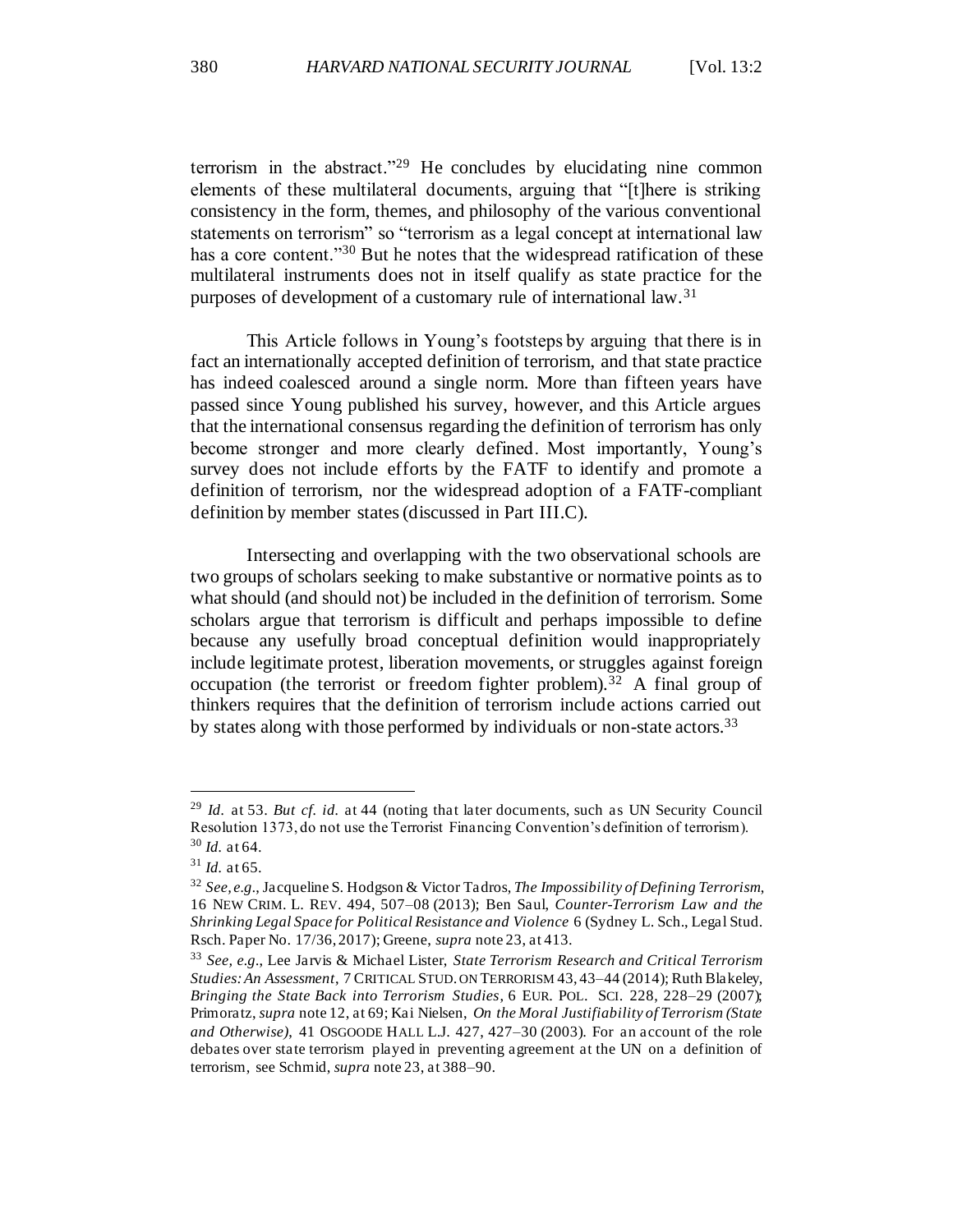A full recounting of the legal and philosophical debates over the *content* (rather than the existence) of a definition of terrorism is outside the scope of this Article. Suffice to say that the substantive debate can largely be boiled down to two main questions discussed in the introduction. First, should actions carried out by certain actors be excluded from the definition of terrorism on account of those actors' virtuous and desirable motives? And second, should the definition of terrorism include actions by states? 34

Supporters of the view that a freedom fighter cannot be a terrorist argue that the nature of the political or ideological goals a group seeks to achieve when carrying out a violent action must be a decisive factor in the determination of whether that action falls under the definition of terrorism. Some writers seek to exclude those actors qualifying as "legitimate freedom fighters" from the definition of terrorism.<sup>35</sup> More moderate proponents of this view argue that overly-broad definitions of terrorism—particularly those lacking an exception for forms of protest or resistance that are generally accepted in democratic societies—have allowed repressive regimes to justify punitive action against individuals who engage in legitimate dissent or resistance.<sup>36</sup> These scholars therefore propose something of a two-pronged test for terrorism that takes into consideration, first, the nature of the terrorist actor's goal and, second, the nature of the actions the terrorist carries out.

A second group argues that any accurate and fair definition of terrorism must include what they label "state terrorism."<sup>37</sup> Scholars in this group criticize the contemporary practice of terrorism studies for ignoring or minimizing violent actions by states.<sup>38</sup> As one recent (and sympathetic) study noted, however, these scholars have been less attentive to the distinctions between what they describe as state terrorism and other state behaviors that are morally condemnable or prohibited under international law.<sup>39</sup>

<sup>34</sup> Saul, *supra* note 25, at 1.

<sup>35</sup> Hodgson & Tadros, *supra* note 32, at 496.

<sup>36</sup> Saul, *supra* note 32, at 1.

<sup>37</sup> *See generally* Jarvis & Lister, *supra* note 33; Blakeley, *supra* note 33; Primoratz, *supra*  note 12; Nielsen, *supra* note 33.

<sup>38</sup> *See* Bart Schuurman, *Topics in Terrorism Research: Reviewing Trends and Gaps, 2007- 2016*, 12 CRITICAL STUD. ON TERRORISM 463, 473 (2019).

<sup>39</sup> Jarvis & Lister, *supra* note 33, at 44–48.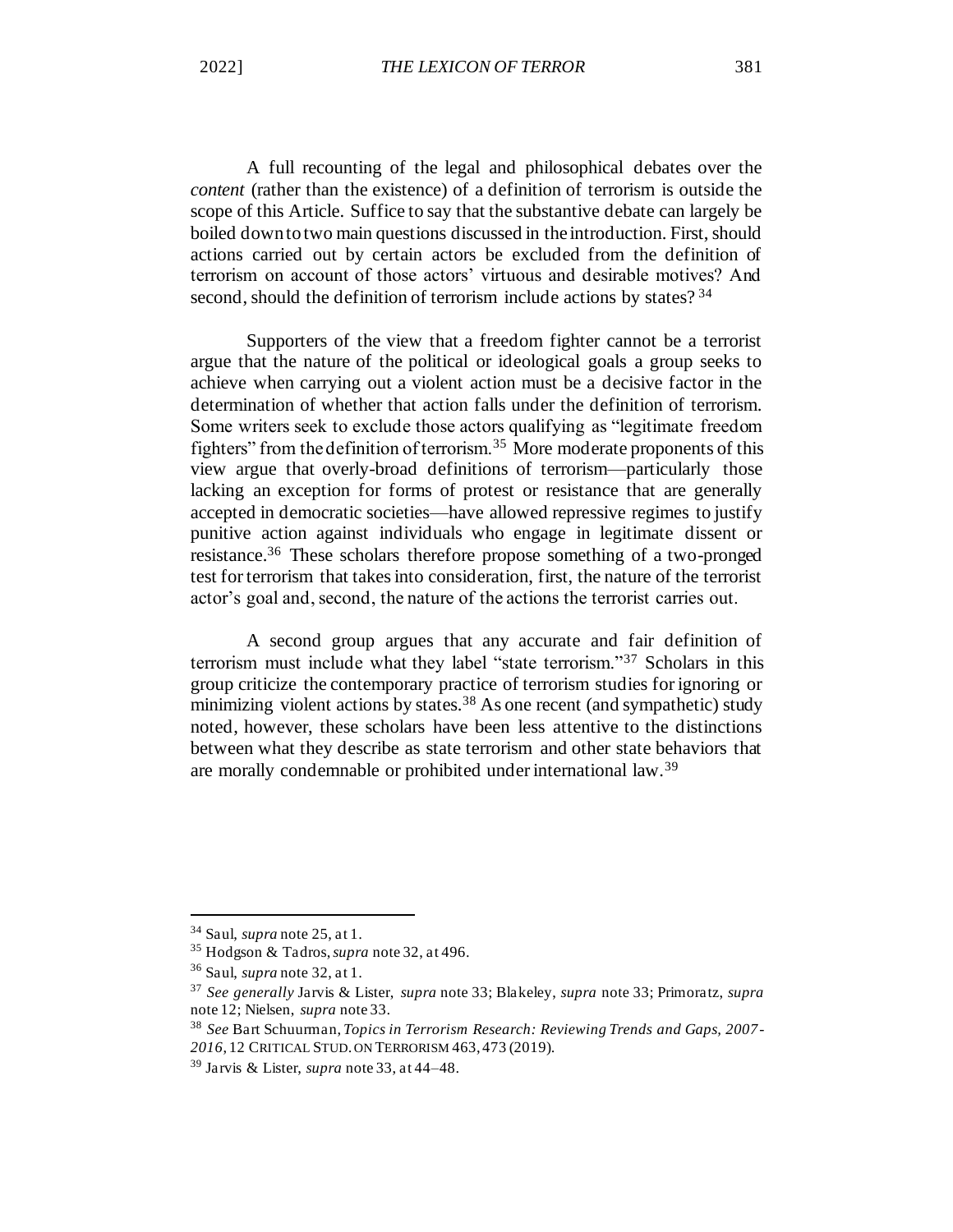#### *C. UN Efforts to Define Terrorism*

Counterterrorism has been a subject of focus at the UN for over fifty years (whether or not work on this issue was explicitly labeled as such).<sup>40</sup> These efforts first bore formal fruit with the conclusion of the Convention for the Suppression of Unlawful Acts against the Safety of Civil Aviation in 1971.<sup>41</sup> Over the succeeding decades, the UN adopted a series of other conventions relevant to terrorist tactics, although in most cases they did not explicitly address themselves to terrorism, or even contain the word, and they did not attempt to define it.

### 1. Draft Comprehensive Convention

The UN has worked sporadically to develop and draft a comprehensive international convention on terrorism. The General Assembly's first serious commitment to defining terrorism and developing a counterterrorism convention came in 1987 with the passage of Resolution 42/159.<sup>42</sup> This Resolution called on the Secretary General to seek the views of member states on convening "an international conference to define terrorism and to differentiate it from the struggle of peoples for national liberation."<sup>43</sup> In addition to condemning terrorism, the Resolution called on member states to eliminate the "colonialism, racism and situations involving mass and flagrant violations of human rights and fundamental freedoms and those involving alien domination and occupation, that may give rise to international terrorism."<sup>44</sup> In the context of later UN work on this issue, the Resolution is notable for acknowledging that terrorist acts may be linked to struggles for self-determination or national liberation, while at the same time not suggesting that this linkage exempts such acts from the definition of terrorism.<sup>45</sup>

In 1997, the General Assembly created an Ad Hoc Committee to develop an international convention for the suppression of terrorist bombings, an international convention for the suppression of acts of nuclear terrorism, and, finally, an international counterterrorism framework.<sup>46</sup> The Committee

<sup>40</sup> SEBASTIAN VON EINSIEDEL, ASSESSING THE UN'S EFFORTS TO COUNTER TERRORISM, UNITED NATIONS UNIV.CTR. FOR POL'Y RSCH. 1 (2016).

 $41$  Convention for the Suppression of Unlawful Acts against the Safety of Civil Aviation, Sept. 23, 1971, 974 U.N.T.S. 177.

 $42$  G.A. Res.  $42/159$  (Dec. 7, 1987).

<sup>43</sup> *Id.* at pmbl.

 $44$  *Id*. 18.

<sup>45</sup> *See id.* at pmbl ("*Reaffirming also* the inalienable right to self-determination and independence of all peoples . . . and upholding the legitimacy of their struggle . . . ."). <sup>46</sup> *See* G.A. Res. 51/210, ¶ 9 (Jan. 16, 1997).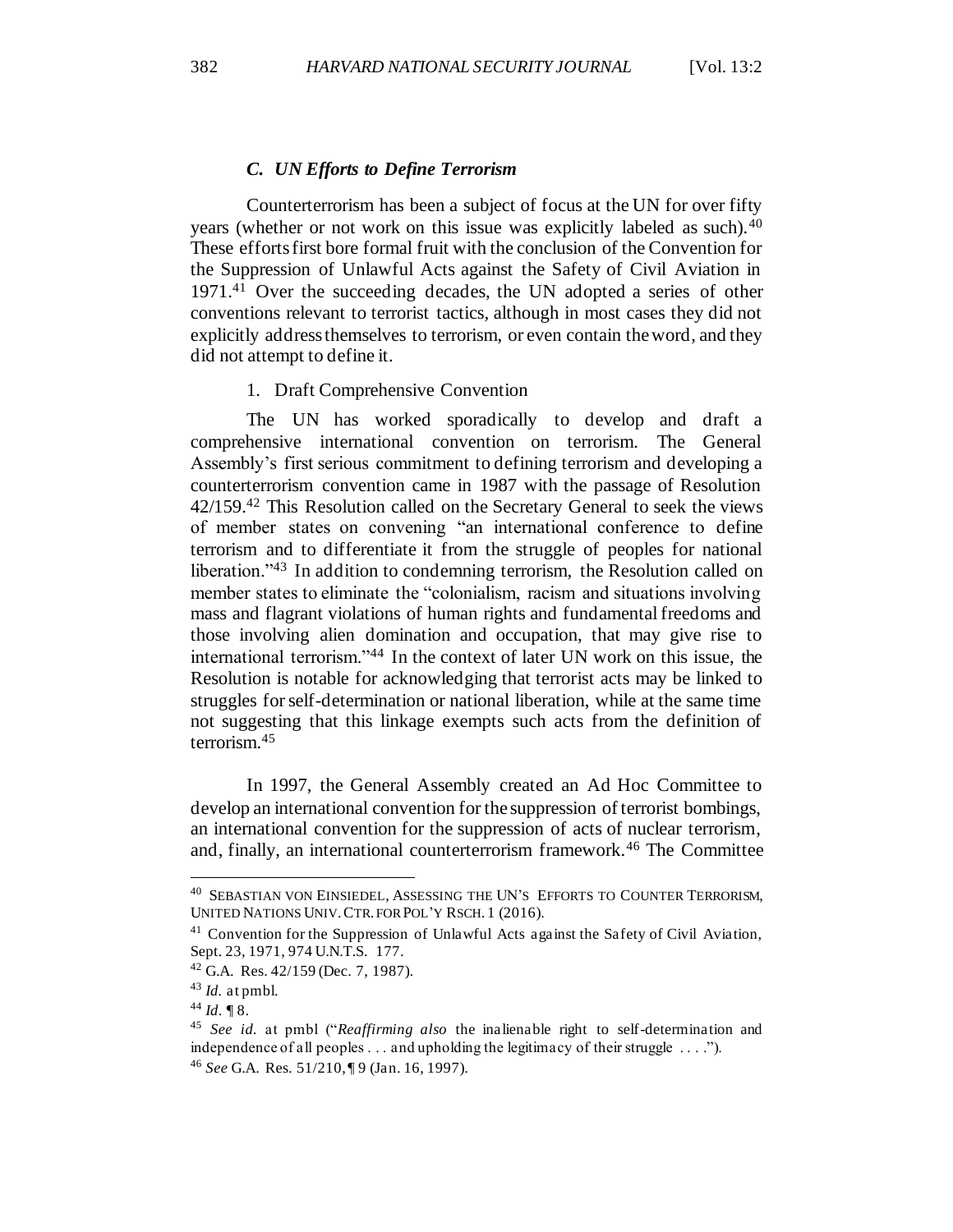began work on a comprehensive convention on international terrorism by the end of 2000,<sup>47</sup> and it circulated a draft to the General Assembly as early as 2005.<sup>48</sup> In 2013, the General Assembly recommended establishing a Working Group of the Committee to finalize the draft of the comprehensive convention.<sup>49</sup>

The Working Group has been periodically re-established (most recently in 2016), but no progress on the text appears to have been made since 2013, when a revised version of certain articles of the draft convention was published.<sup>50</sup> According to one account, this delay is due to the inability of member states to "agree on a definition of terrorism, in particular on the questions of whether the definition should include so-called 'state terrorism' (i.e., acts carried out by the military forces of a state against civilians) and whether people under foreign occupation should retain the right of violent resistance."<sup>51</sup> Consistent with this analysis, in 2018, the Chair of the Working Group submitted a progress report to the General Assembly in which he noted the views of some members that "a new procedural impetus . . . was required to generate the political momentum needed to bring a swift conclusion to the negotiations. . . ."<sup>52</sup> The report also noted that:

A number of delegations had expressed the view that it was premature to discuss the specific details of possible drafting solutions in the absence of political agreement on the goals to be achieved through the draft comprehensive convention. In that regard, it had been noted that consideration needed to be given to questions concerning the relationship between the draft comprehensive convention and international humanitarian law, including in relation to foreign occupation, and to the understanding of notions such as "State terrorism." 53

<sup>47</sup> United Nations Office of Legal Affairs, *Ad Hoc Committee established by General Assembly resolution 51/210 of 17 December 1996*, UNITED NATIONS (Feb. 17, 2022), https://legal.un.org/committees/terrorism/ [https://perma.cc/B8JT-CTMG].

<sup>48</sup> Chairman of the Sixth Comm., Letter dated 3 August 2005 from the Chairman of the Sixth Committee addressed to the President of the General Assembly, 7–18, U.N. Doc. A/59/894 (Aug. 12, 2005) [hereinafter Draft Comprehensive Convention].

<sup>49</sup> G.A. Res. 68/119, ¶ 24 (Dec. 18, 2013).

<sup>50</sup> *See* Report of the Ad Hoc Committee established by General Assembly resolution 51/210 of 17 December 1996, 4–14, U.N. Doc. A/68/37 (May 15, 2013) [hereinafter Revised Draft Comprehensive Convention Articles].

<sup>51</sup> VON EINSIEDEL, *supra* note 40, at 1.

<sup>52</sup> Sixth Comm., Summary record of the 33rd meeting, 2, A/C.6/73/SR.33 (Dec. 6, 2018). <sup>53</sup> *Id.* at 3.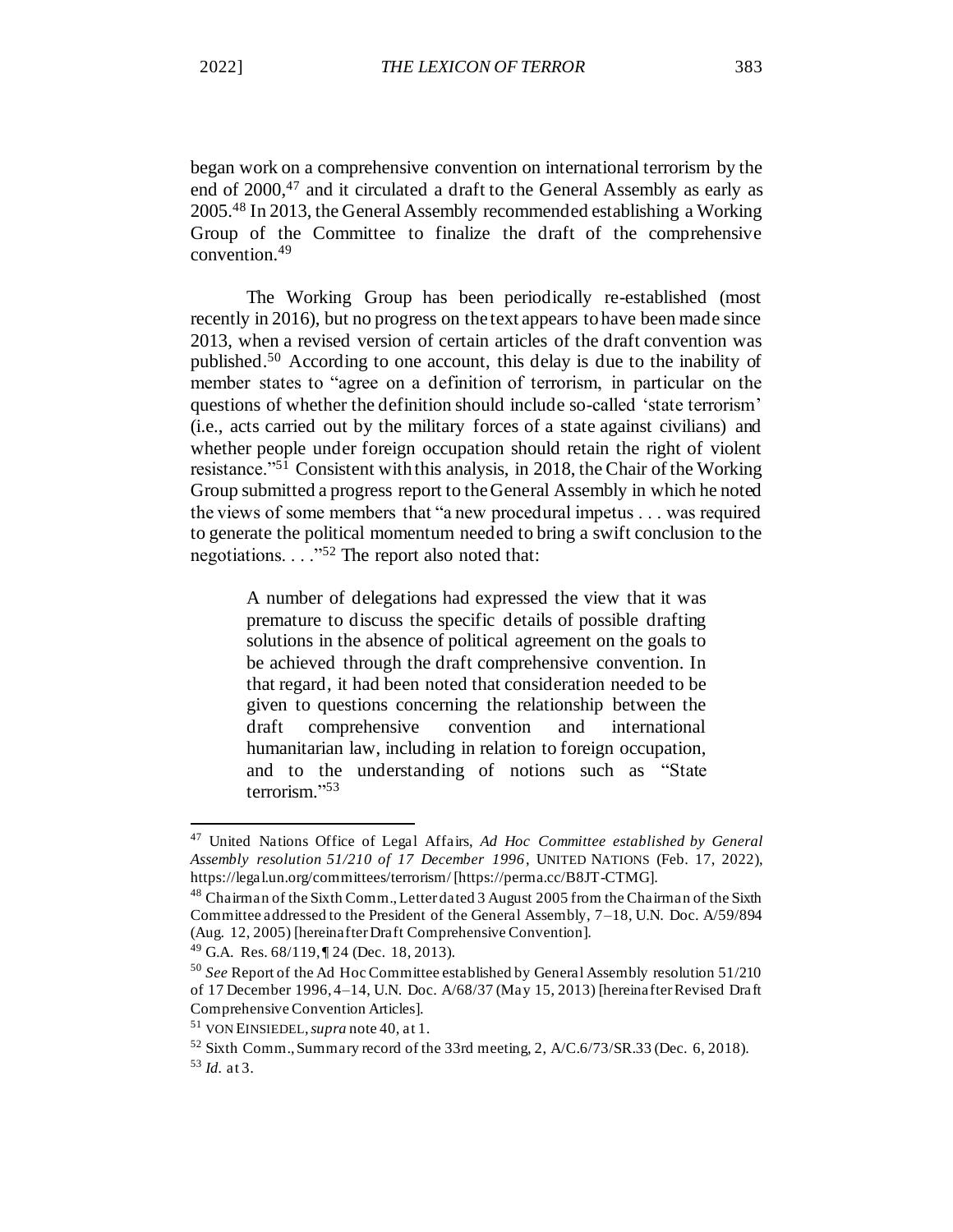The draft convention, as amended by the articles circulated for discussion in 2013, does not in fact explicitly offer a definition of terrorism or use terms such as "terrorist" or "terrorist act."<sup>54</sup> Article 2 of the draft does, however, make it an offense under the convention to "unlawfully and intentionally" cause:

- (a) Death or serious bodily injury to any person; or
- (b) Serious damage to public or private property, including a place of public use, a State or government facility, a public transportation system, an infrastructure facility or to the environment; or
- (c) Damage to property, places, facilities or systems referred to [in paragraph (b)] resulting or likely to result in major economic loss, when the purpose of the conduct, by its nature or context, is to intimidate a population, or to compel a Government or an international organization to do or to abstain from doing any act.<sup>55</sup>

A credible threat to commit such an offense, an attempt to commit such an offense, and a variety of ancillary behaviors are also offenses under the convention.<sup>56</sup>

The scope of the offenses in the 2013 draft is broad, encompassing damage to humans, serious damage to public property, and damage of any kind to public property provided that it causes "major economic loss."<sup>57</sup> Notably, this language has not changed since at least 2005, indicating that members of the Working Group may at least be in broad agreement on the specific actions that can constitute terrorism.<sup>58</sup>

Consensus appears to have broken down, however, over whether the actions listed in Article 2 constitute terrorism regardless of which actors are carrying them out. The 2005 draft—the last complete draft of the convention to be publicly circulated—includes language in Article 20 which excludes

<sup>54</sup> Revised Draft Comprehensive Convention Articles, *supra* note 50.

 $55$  *Id.* at 6.

<sup>56</sup> *Id*. at 6–7. The ancillary behaviors include participating as an accomplice, organizing or directing others, and making an intentional, knowing or purposeful contribution to the commission of an offense "by a group of persons acting with a common purpose." *Id*. <sup>57</sup> *Id.* at 6.

<sup>58</sup> *Compare* Draft Comprehensive Convention, *supra* note 48, at 9–10 (draft art. 2) *with*  Revised Draft Comprehensive Convention Articles, *supra* note 50, at 6–7 (draft art. 2).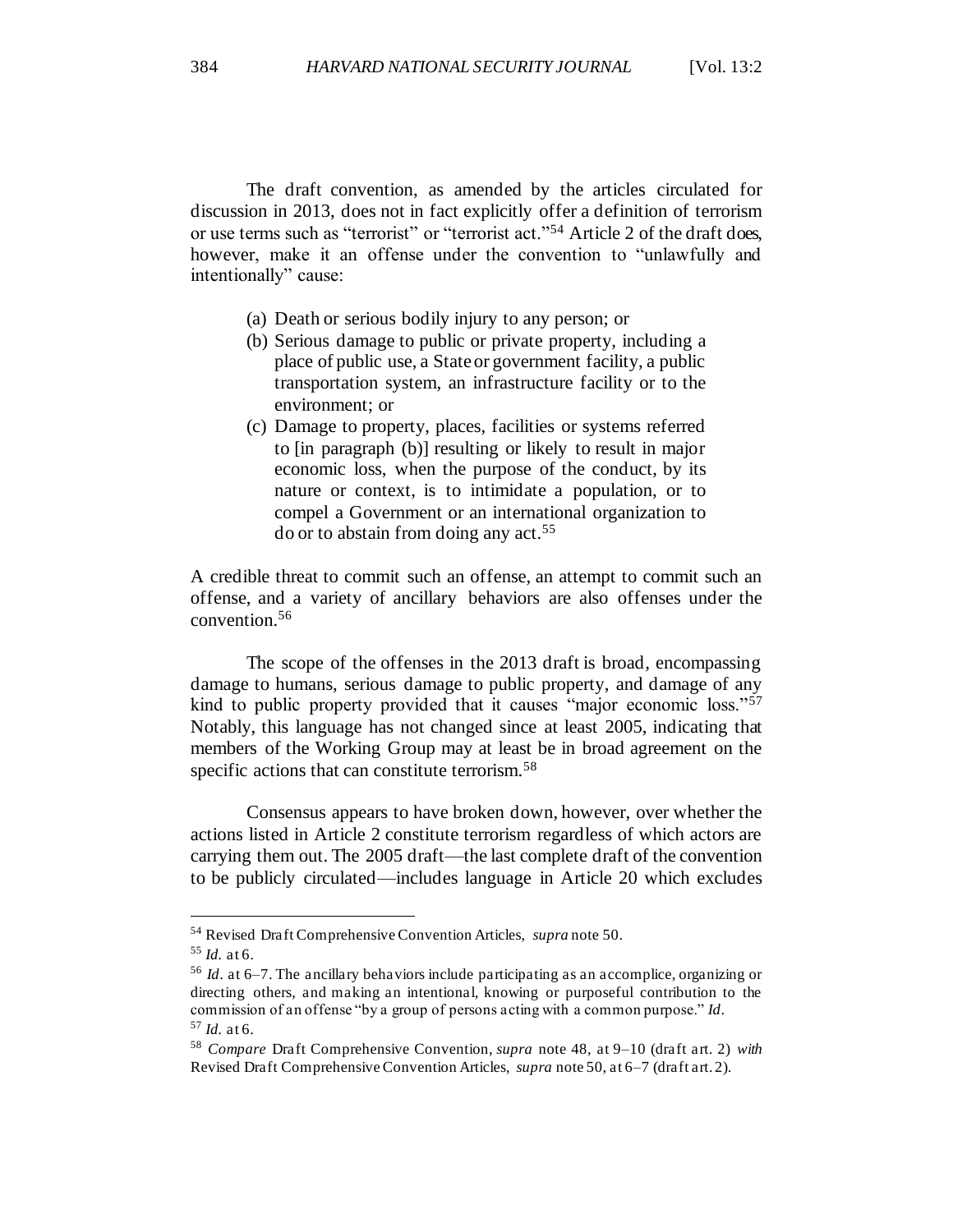from the convention's scope "the activities of armed forces during an armed conflict," insofar as these are governed by international humanitarian law, and "[t]he activities undertaken by the military forces of a State in the exercise of their official duties, inasmuch as they are governed by other rules of international law."<sup>59</sup> These dual clauses appear to exempt both actions carried out by state forces and also the activities of any organization or group, whether or not under the direction of a recognized government, that qualifies as an "armed force" under international humanitarian law.<sup>60</sup>

This language in the 2005 draft has not been formally or finally rejected by the Working Group or UN member states, but more recent discussion drafts remove this article from the main body of text and confine it to a section of proposals by various stakeholders.<sup>61</sup> Seven of the eight proposals deal directly with the questions of state action or selfdetermination.<sup>62</sup> Two make it an offense for any person in control of the armed forces of a state—but not of any other armed forces—to order, permit, or plan an action listed in Article 2.<sup>63</sup> Two are closely similar to the text of Article 18 in the 2005 draft convention.<sup>64</sup> Two add language to the preamble emphasizing the right to self-determination under the Charter of the United Nations.<sup>65</sup> And one extends Article 18's exemption for armed forces to all "parties during an armed conflict, including in situations of foreign occupation."<sup>66</sup>

Stakeholders commenting on the proposed draft are thus fairly evenly split between a desire to broaden the scope of the convention to include state action and to narrow it to exclude, or potentially exclude, persons involved

<sup>59</sup> Draft Comprehensive Convention, *supra* note 48, at 17.

<sup>60</sup> *See, e.g.*, Protocol Additional to the Geneva Conventions of 12 August 1949, and Relating to the Protection of Victims of International Armed Conflicts (Protocol I), art. 43, June 8, 1977, 1125 U.N.T.S. 3 [hereinafter Additional Protocol I] ("The armed forces of a Party to a conflict consist of all organized armed forces, groups and units which are under a command responsible to that Party for the conduct of its subordinates, even if that Party is represented by a government or an authority not recognized by an adverse Party.").

<sup>61</sup> *See, e.g.*, Revised Draft Comprehensive Convention Articles, *supra* note 50, at 15.

<sup>62</sup> *Id.* at 15–19. The remaining proposal by the Friends of the Chair of the Working Group could also be said to deal obliquely with the question of state action, as it references international humanitarian law. *See id.* at 17.

<sup>63</sup> *Id.* at 16, 18 (proposals submitted by Nicaragua and Cuba).

<sup>64</sup> *Id.* at 15–16, 18 (proposals submitted by the Bureau of the Committee and by the Coordinator).

<sup>65</sup> *Id.* at 17 (proposals submitted by the Friends of the Chair of the Working Group and by Argentina).

<sup>66</sup> *Id.* at 18–19 (proposal submitted by member States of the Organization of the Islamic Conference).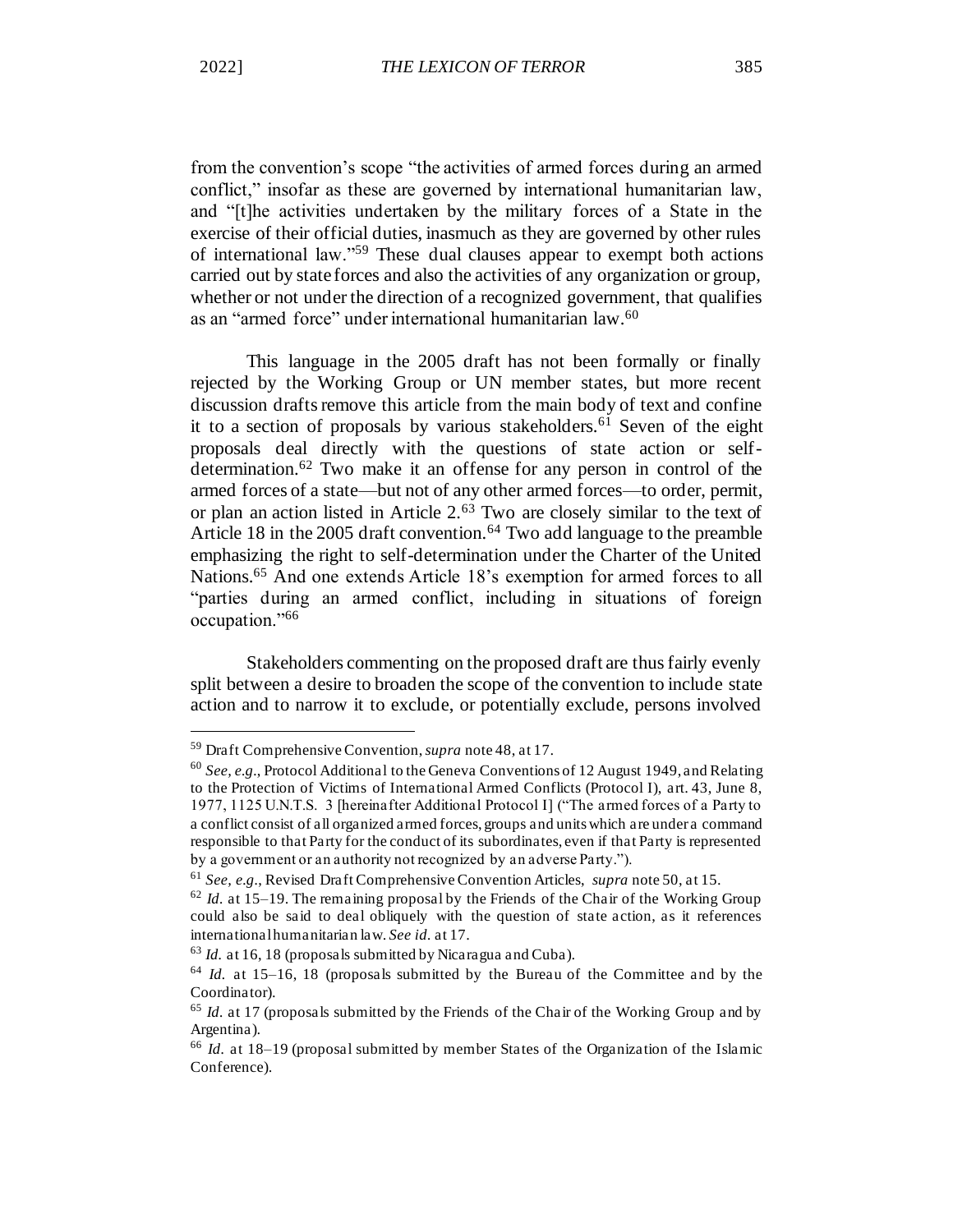in struggles for self-determination even when they do not qualify as members of armed forces under international humanitarian law. The questions driving this impasse are closely aligned to the two substantive debates addressed in Part II.B: the "state terrorism" problem and the "terrorist or freedom fighter" problem.

2. Terrorist Financing Convention

The UN has adopted several conventions dealing with the financing of terrorism and with specific tactics that may be used by terrorists. In marked contrast to the political quagmire in which the draft comprehensive counterterrorism convention has become mired, these more targeted conventions have achieved widespread, nearly universal adoption. This is particularly remarkable given that one of them, the Terrorist Financing Convention, establishes by reference a definition of terrorism that resolves or simply ignores many of the debates that have stymied the development and adoption of a draft comprehensive counter-terrorism convention.<sup>67</sup>

The Terrorist Financing Convention was adopted by the General Assembly in 1999 and entered into force in 2002.<sup>68</sup> It has 189 parties.<sup>69</sup> Although the Convention opened for signature in January 2000, nearly twothirds of signatory states signed in the period between the 9/11 terrorist attacks and the close of the signature period in December 2001.<sup>70</sup> The attacks, therefore, and the political momentum that followed in their aftermath, may have overridden concerns among the parties about the breadth of their obligations under the Convention.

It is important to note that the Terrorist Financing Convention, true to its name, is primarily concerned with the financing of terrorism rather than addressing terrorism directly. That said, a definition of terrorism financing without a definition of terrorism could be rendered nugatory by overly narrow (or overly broad) definitions of terrorism applied by individual state parties. As a result, the Convention is careful to define both what qualifies as financing but also those acts the financing of which constitutes the terrorist financing offense. $71$ 

<sup>67</sup> Terrorist Financing Convention, *supra* note 1, art. 2.

<sup>68</sup> United Nations Office of Legal Affairs, *Status of Treaties: International Convention for the Suppression of the Financing of Terrorism*, UNITED NATIONS (last accessed Mar. 6, 2022), https://treaties.un.org/pages/ViewDetails.aspx?src=IND&mtdsg\_no=XVIII-11&chapter=18&clang=\_en [https://perma.cc/8A59-GTQQ].

<sup>69</sup> *Id.*

<sup>70</sup> *See id.*

<sup>71</sup> *See* Terrorist Financing Convention, *supra* note 1, art. 2.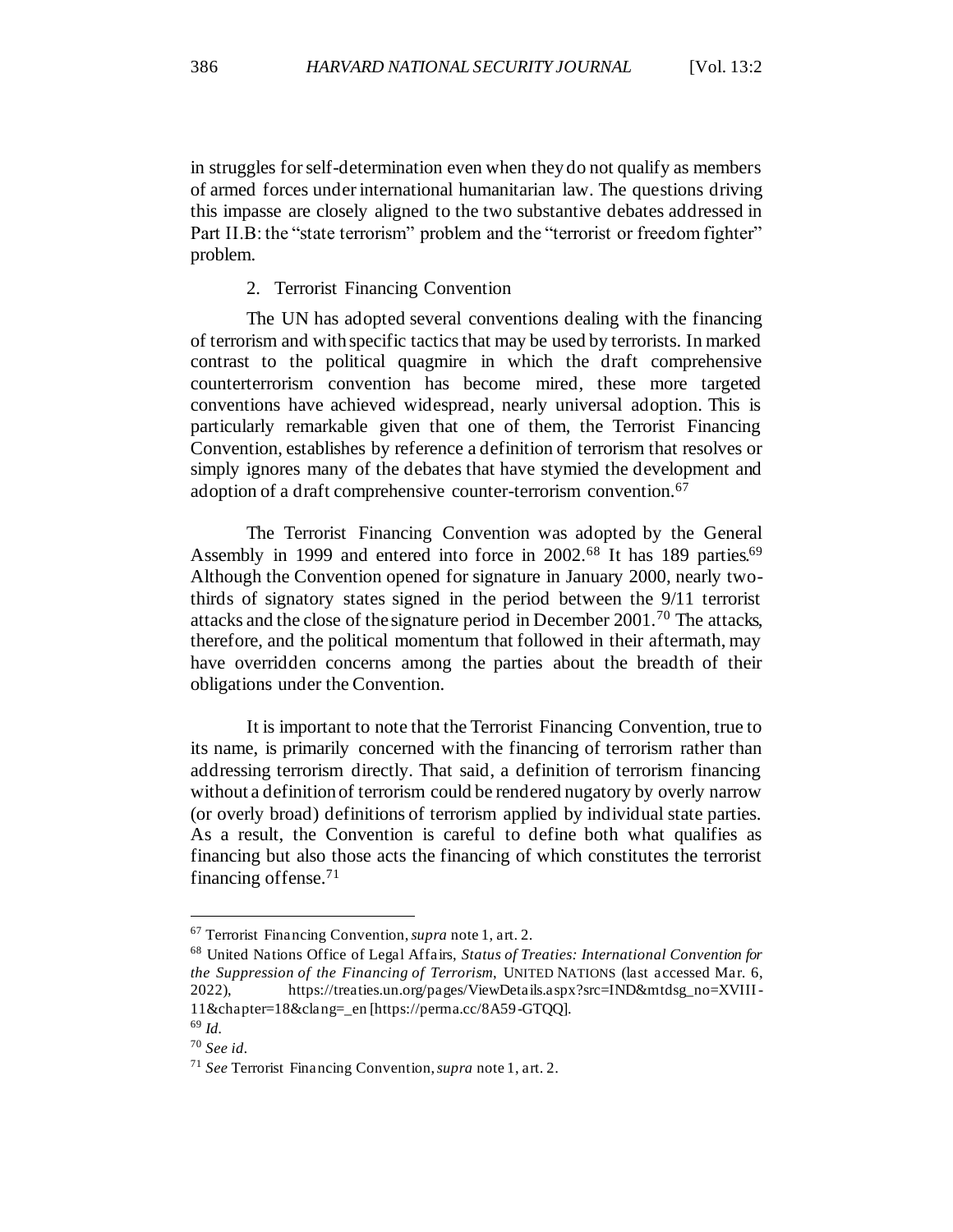Article 2, paragraph 1 of the Terrorist Financing Convention makes it an offense when a person:

by any means, directly or indirectly, unlawfully and wilfully, provides or collects funds with the intention that they should be used or in the knowledge that they are to be used, in full or in part, in order to carry out:

- (a) An act which constitutes an offence within the scope of and as defined in one of the treaties listed in the annex; or
- (b) Any other act intended to cause death or serious bodily injury to a civilian, or to any other person not taking an active part in the hostilities in a situation of armed conflict, when the purpose of such act, by its nature or context, is to intimidate a population, or to compel a government or an international organization to do or to abstain from doing any act.<sup>72</sup>

States parties are required under Article 4 to make the actions described in Article 2 a criminal offense under domestic law, punishable by "appropriate penalties."<sup>73</sup> The reference to "one of the treaties in the annex" in Article 2, paragraph 1(a) means that the Convention's definition of the terrorist financing offense incorporates by reference the specific actions described in nine pre-existing UN conventions.<sup>74</sup>

<sup>72</sup> *Id*. art. 2(1).

<sup>73</sup> *Id.* art. 4.

<sup>74</sup> *Id.* art. 2(1)(a), annex (incorporating the Convention for the Suppression of Unlawful Seizure of Aircraft, Dec. 16, 1970, 860 U.N.T.S. 105); Convention for the Suppression of Unlawful Acts against the Safety of Civil Aviation, Sept. 23, 1971, 974 U.N.T.S. 178; Convention on the Prevention and Punishment of Crimes against Internationally Protected Persons, including Diplomatic Agents, *adopted by G.A.* Dec. 14, 1973, 1035 U.N.T.S. 167; International Convention against the Taking of Hostages, *adopted by G.A.* Dec. 17, 1979, 1316 U.N.T.S. 206 [hereinafter Hostage Convention]; Convention on the Physical Protection of Nuclear Material, *opened for signature* Mar. 3, 1980, 1456 U.N.T.S. 24631 [hereinafter Nuclear Material Convention]; Protocol for the Suppression of Unlawf ul Acts of Violence at Airports Serving International Civil Aviation, Feb. 24, 1988, 1589 U.N.T.S. 474; Convention for the Suppression of Unlawful Acts against the Safety of Maritime Navigation, *adopted* Mar. 10, 1988, 1678 U.N.T.S. 222; Protocol for the Suppression of Unlawful Acts against the Safety of Fixed Platforms located on the Continental Shelf, *adopted* Mar. 10, 1988, 1678 U.N.T.S. 304; International Convention for the Suppression of Terrorist Bombings, *adopted by G.A.* Dec. 15 1997, 2149 U.N.T.S. 256 [hereinafter Terrorist Bombings Convention].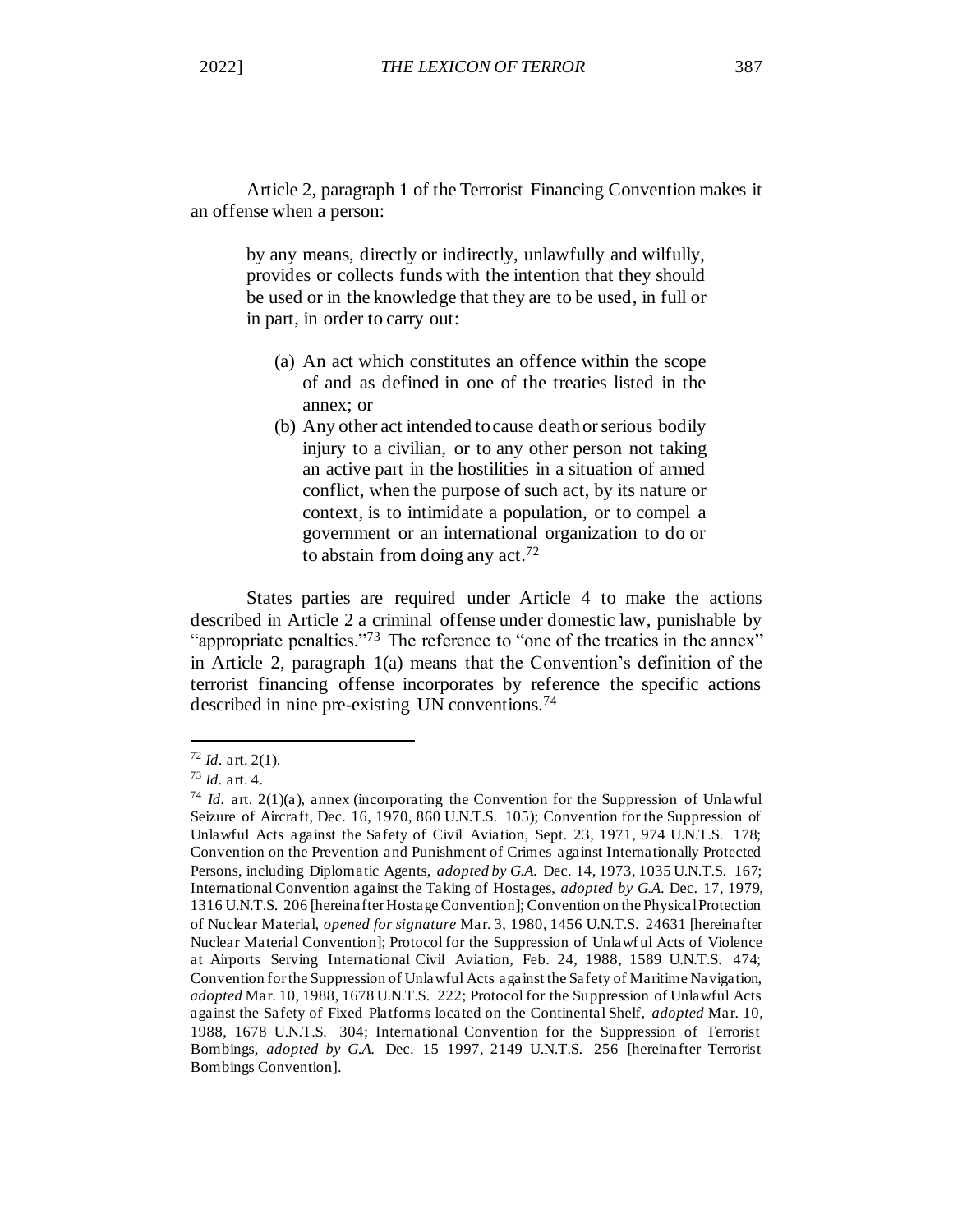Notably, despite its name, the Terrorist Financing Convention does not explicitly define "terrorist financing" nor label the offenses referred to in Article 2 paragraphs 1(a) and (b) as "terrorist acts" or "terrorist offenses."<sup>75</sup> Nevertheless, when viewed in the context of the title of the Convention and its preamble, it seems clear that it is appropriate to refer to the offense proscribed in Article 2 as the financing of terrorism, and thus that the acts referred to in Article 2, paragraphs 1(a) and (b) are terrorist acts.

The Terrorist Financing Convention shares key language with the draft comprehensive convention. In particular, the Terrorist Financing Convention and the draft comprehensive convention use identical wording regarding the purpose of acts that qualify as "terrorist acts." Under both conventions, to qualify as an offense, an act must be carried out "to intimidate a population, or to compel a government or an international organization to do or to abstain from doing any act."<sup>76</sup>

Notably, this language does not require that the aims of the action in question be "political" as traditionally defined. An act of violence against a civilian or civilians designed to compel a government to pay the perpetrators money would qualify as a terrorist act under the Terrorist Financing Convention. Similarly, an act of violence carried out by a criminal organization and intended to intimidate a population into continuing to pay protection money would also qualify as a terrorist act. Equally important, there are no qualifications or exemptions regarding the nature of the goal its worthiness, malignity, or alignment with other causes. This definition applies equally to an act of violence carried out to free a nation from the grip of tyranny, to destabilize a peaceful neighboring state, or dissuade residents of a certain area from informing on a criminal group.

But the two texts also have important differences: in their definition of terrorist acts, their interaction with international humanitarian law, and their response to the ongoing "terrorist or freedom fighter" debate.

As compared to the draft comprehensive convention, the scope of actions covered by the Terrorist Financing Convention is fairly narrow. There is no mention of "serious damage" to public or private property, or of damage of any kind that causes "major economic loss," as there is in the draft

<sup>75</sup> *Cf.* Terrorist Financing Convention, *supra* note 1.

<sup>76</sup> Terrorist Financing Convention, *supra* note 1, art. 2(1)(b); Revised Draft Comprehensive Convention Articles, *supra* note 50, at 6 (draft art. 2(1)(c)).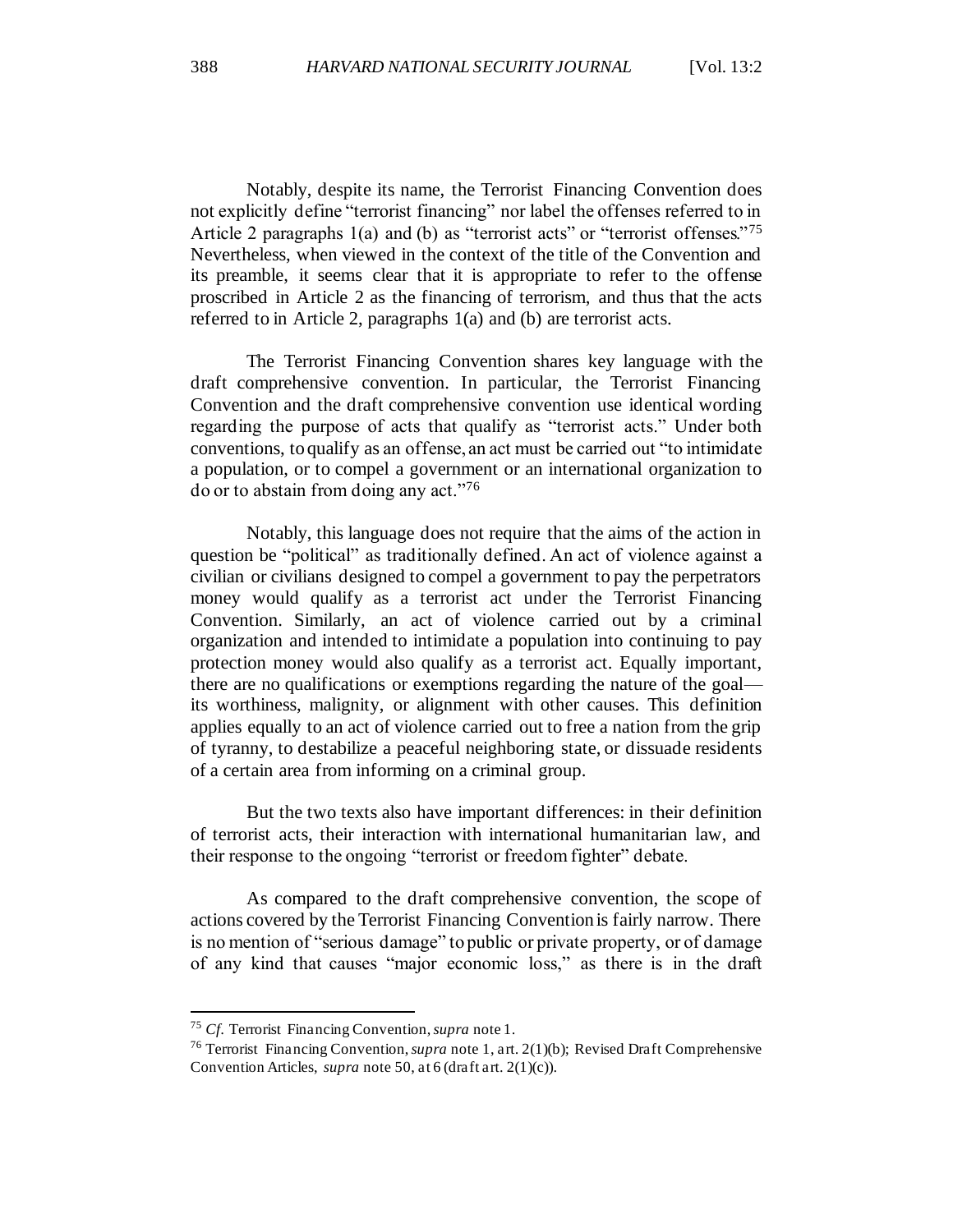comprehensive convention.<sup>77</sup> Only actions that "cause death or serious bodily injury" qualify.<sup>78</sup> Equally important, the wording of the Terrorist Financing Convention regarding the potential victims of a terrorist act differs importantly from the language of the draft comprehensive convention. The Terrorist Financing Convention includes in the scope of its defined offense attacks against "a civilian, or . . . any other person not taking an active part in the hostilities in a situation of armed conflict."<sup>79</sup> The draft comprehensive convention, in contrast, has a potentially far broader scope: it covers an act causing "[d]eath or serious bodily injury *to any person*."<sup>80</sup> In at least the context of non-international armed conflicts, therefore, the Terrorist Financing Convention appears to exclude from its definition of terrorist acts any attacks targeting members of armed forces who are not *hors de combat*. 81

In addition, the draft comprehensive convention at least seeks to address the question of whether actions carried out by all armed forces, the military forces of a state, or persons engaged in liberation struggles should be excluded from the definition of terrorism.<sup>82</sup> (As discussed above, however, the international disagreement over this issue has prevented any resolution of this question in the discussions drafts.) The Terrorist Financing Convention, in contrast, does not explicitly address this issue. Beyond Article 2(1)(b), which refers to "a person not taking an active part in the hostilities in a situation of armed conflict," there is no reference in the Convention to armed forces, the military forces of a state, or the law of armed conflict.<sup>83</sup> This

<sup>77</sup> *Cf.* Revised Draft Comprehensive Convention Articles, *supra* note 50, at 6 (draft arts.  $2(1)(b)$ , (c)).

<sup>78</sup> Terrorist Financing Convention, *supra* note 1, art. 2(1)(b).

<sup>79</sup> *Id.*

<sup>80</sup> Revised Draft Comprehensive Convention Articles, *supra* note 50, at 6 (draft art. 2(1)(a)) (emphasis added).

<sup>&</sup>lt;sup>81</sup> *Cf.* Geneva Convention (I) for the Amelioration of the Condition of the Wounded and Sick in the Armed Forces in the Field, art. 3, Aug. 12, 1949, 75 U.N.T.S. 31; *see also Commentary of 2016: Article 3: Conflicts Not of an International Character*, INT'L COMM. OF THE RED CROSS, ¶ 388, https://ihldatabases.icrc.org/applic/ihl/ihl.nsf/Comment.xsp?action=openDocument&documentId=59 F6CDFA490736C1C1257F7D004BA0EC [https://perma.cc/U4GJ-U7CP] (last visited Apr. 9, 2022) ("If a situation of violence amounts to a non-international armed conflict, the applicability of common Article 3 and other provisions of humanitarian law applic able in non-international armed conflict ensures that the Parties to that conflict are under an international legal obligation to grant certain fundamental protections to the victims of the conflict and to respect the rules on the conduct of hostilities. Importantly, humanitarian law binds all Parties to the conflict, State and non-State alike.").

<sup>82</sup> Revised Draft Comprehensive Convention Articles, *supra* note 50, at 15–19 (listing various proposals submitted by states).

<sup>83</sup> *Cf.* Terrorist Financing Convention, *supra* note 1, art. 2(1)(b).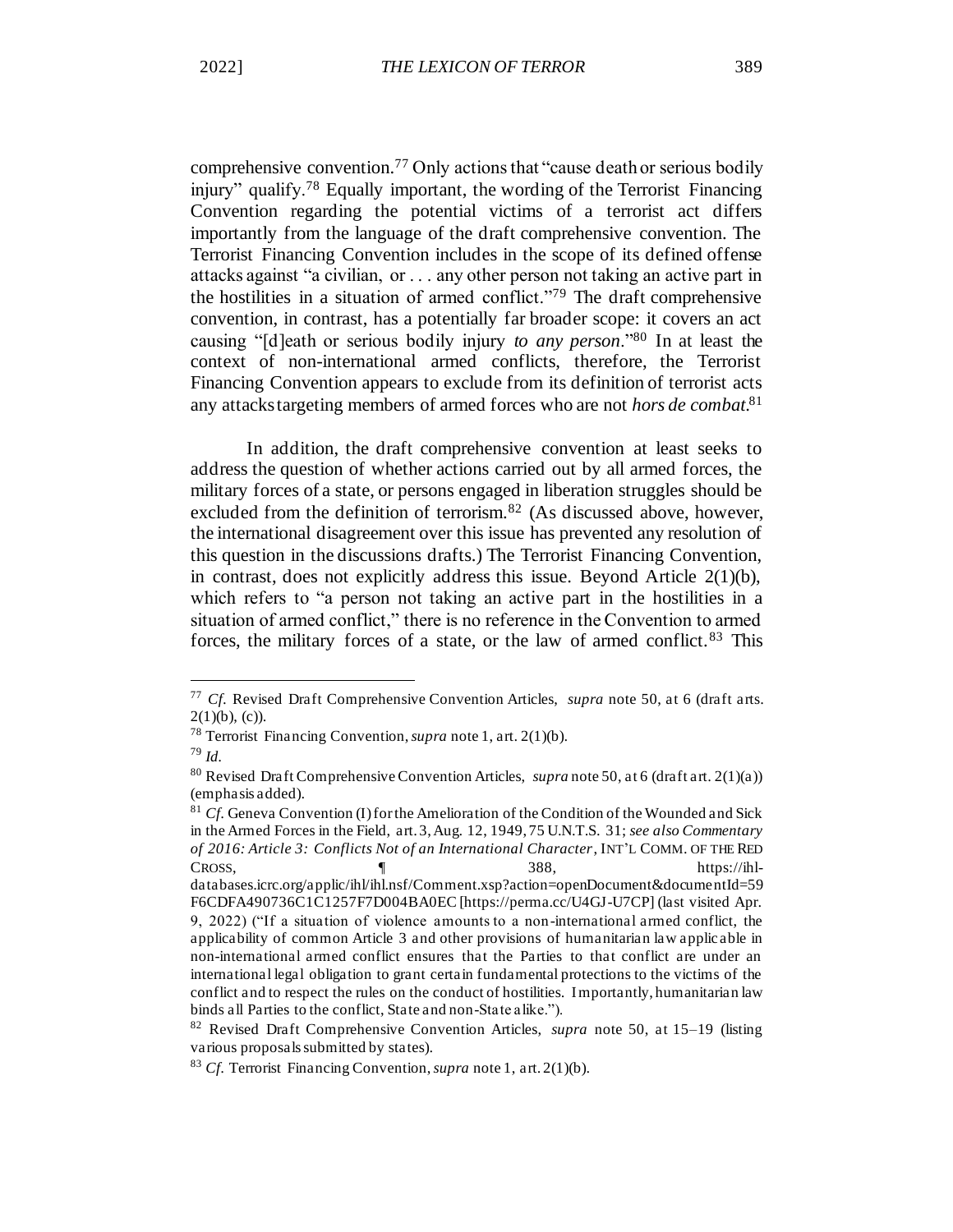Additional articles of the Terrorist Financing Convention, however, add critical context to this discussion by addressing the question of whether actions carried out with certain goals can be excluded from the definition of terrorism. Article 6 requires state parties to ensure, if necessary through domestic legislation, that criminal acts proscribed by the Convention are "under no circumstances justifiable by considerations of a political, philosophical, ideological, racial, ethnic, religious or other similar nature."<sup>84</sup> The requirements of Article 6 appear to be in direct response to those who assert that actions carried out by groups seeking national liberation or selfdetermination cannot and should not be viewed as terrorist acts.

It is also important to caveat this last observation by noting that Article 6 does not necessarily require states to criminalize the underlying terrorist activity in all circumstances. That is to say, Article 6 requires states to make it an offense to *finance* terrorism regardless of the ideological or political motivations for doing so, but does not explicitly require states to criminalize the actual acts being financed. Furthermore, the overall lack of clarity regarding the relationship between the actions singled out in the Convention and international humanitarian law or the law of armed conflict creates a loophole: it is possible, for instance, to argue that Article 6 only applies to *criminal* behavior and that persons engaged in struggles for national liberation are in fact members of the armed forces of a party to a conflict and thus that international humanitarian law, not criminal law, governs their actions.<sup>85</sup>

Article 2, paragraph 1(a) of the Terrorist Financing Convention incorporates by reference nine international conventions, three of them adopted by the UN General Assembly and six others established independently of the UN.<sup>86</sup> The nine conventions ("the Annex Conventions") do not themselves seek to define terrorism or terrorist acts, and in most cases do not even use the word "terrorism" or "terrorist" outside the preamble (the Convention for the Suppression of Terrorist Bombings ("Terrorist Bombings Convention") being the most obvious of a limited number of exceptions).<sup>87</sup>

<sup>84</sup> Terrorist Financing Convention, *supra* note 1, art. 6.

<sup>85</sup> *Cf.* Additional Protocol I, *supra* note 60, art. 43(1) (defining "armed forces of a Party to a conflict" broadly to conceivably include those under the control of a non -state entity). <sup>86</sup> For the full list, see *supra* note 74.

<sup>87</sup> *Cf.* Terrorist Bombings Convention, *supra* note 74.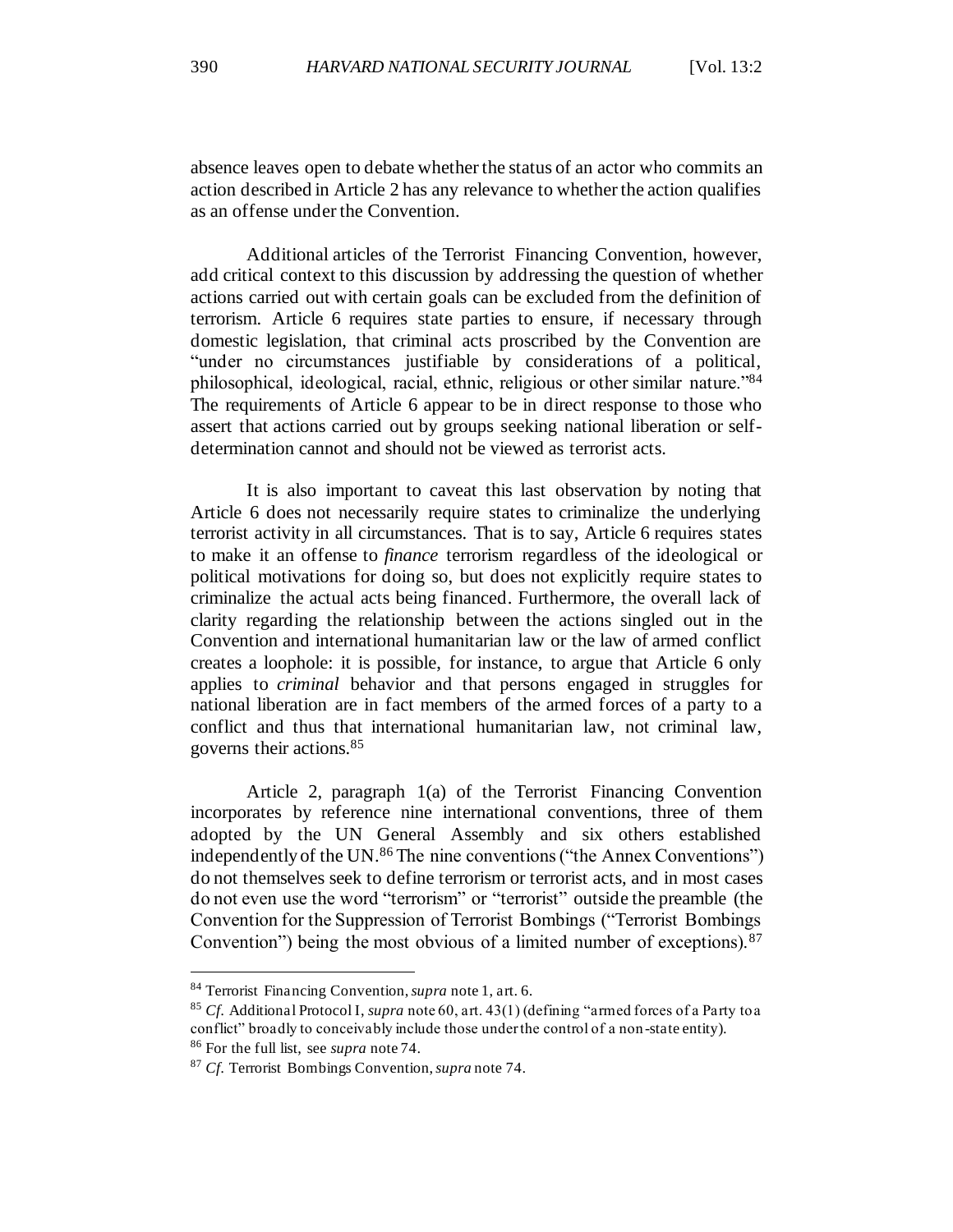Despite this, they are widely acknowledged as forming a corpus of international conventions related to counterterrorism.<sup>88</sup>

Each of the Annex Conventions defines as offenses certain activities or actions. When incorporated into the Terrorist Financing Convention by reference, they therefore establish a set of actions which are included in the definition of terrorism under that Convention. These actions range from the fairly general to the highly specific. The Terrorist Bombings Convention, for example, establishes that any person commits an offense who "delivers, places, discharges or detonates an explosive or other lethal device in, into or against a place of public use, a State or government facility, a public transportation system or an infrastructure facility," provided that the person does so with the intent to cause death, serious bodily injury, or "extensive destruction . . . where such destruction results in or is likely to result in major economic loss."<sup>89</sup> In contrast, another Annex Convention, the Protocol for the Suppression of Unlawful Acts against the Safety of Fixed Platforms located on the Continental Shelf, only deals with certain violent actions in connection to fixed platforms.<sup>90</sup> When read together with the Terrorist Financing Convention, the Annex Conventions establish that a wide range of offenses—including those involving the destruction of property only, without loss of life or serious injury—can qualify as terrorism.

On their own, however, the Annex Conventions do not provide clear answers to the question of what constitutes terrorism, because they do not speak with a unified voice on certain core issues. Unlike the Terrorist Financing Convention and the draft comprehensive convention, the Annex Conventions generally do not require that the particular offenses defined in each convention be carried out for any particular set of purposes, or for the specific purposes highlighted in the Terrorist Financing Convention (e.g., "to intimidate a population, or to compel a government or an international organization to do or to abstain from doing any  $act$ ").<sup>91</sup>

<sup>88</sup> *See, e.g.*, G.A. Res. 42/159, *supra* note 42, pmbl. (citing conventions adopted as of 1987); G.A. Res. 51/210, *supra* note 46, ¶ 6 (urging all member states to become parties to the conventions). The conventions are also grouped together on the website of the United Nations Treaty Collection. *See Text and Status of the United Nations Conventions on*  **Terrorism, UNITED NATIONS,** 

https://treaties.un.org/Pages/DB.aspx?path=DB/studies/page2\_en.xml&menu=MTDSG [https://perma.cc/PTC6-Y3ZN] (last visited Apr. 1, 2022).

<sup>89</sup> Terrorist Bombings Convention, *supra* note 74, art. 2(1).

<sup>&</sup>lt;sup>90</sup> Protocol for the Suppression of Unlawful Acts against the Safety of Fixed Platforms located on the Continental Shelf, *supra* note 74, art. 2(1).

<sup>91</sup> *Cf.* Terrorist Financing Convention, *supra* note 1, art. 2, ¶ 1(b).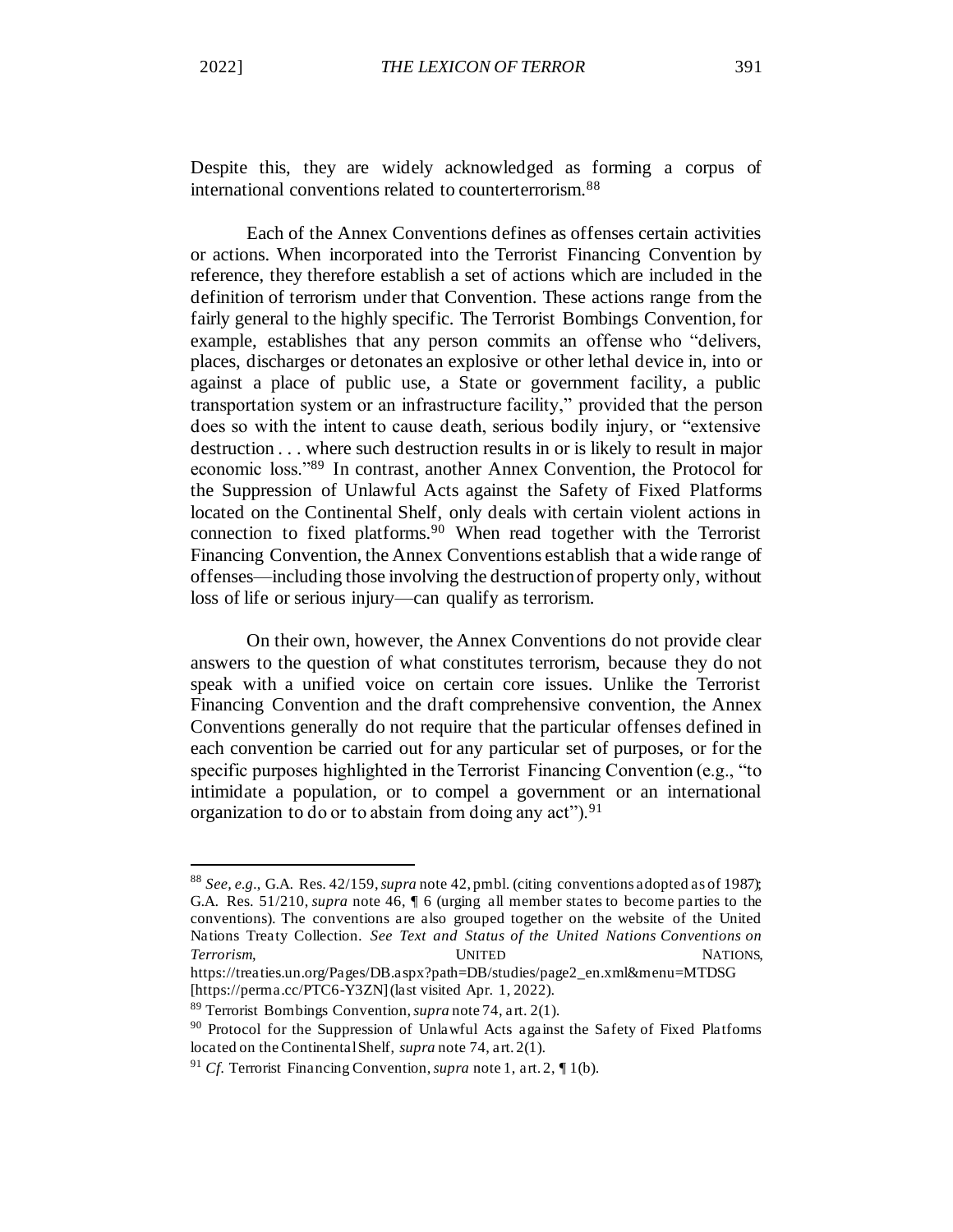There are some exceptions to this general rule. For example, the International Convention Against the Taking of Hostages ("Hostage Convention") requires that the offenses it deals with be carried out "to compel a third party, namely a State, an international intergovernmental organization, a natural or juridical person, or a group of persons, to do or abstain from doing any act as an explicit or implicit condition for the release of the hostages."<sup>92</sup> Similarly, the Convention on the Physical Protection of Nuclear Material ("Nuclear Material Convention") makes it an offense to threaten the theft or robbery of nuclear material "in order to compel a natural or legal person, international organization or State to do or to refrain from doing any act."<sup>93</sup> Other activities can also constitute offenses under the Nuclear Material Convention, however, without there being any corresponding requirement that they be carried out or attempted with the purpose of achieving a certain outcome.<sup>94</sup>

The Annex Conventions are also inconsistent in how they deal with actions by official militaries or armed forces of the parties to a conflict. Some, but not all, of the Annex Conventions contain explicit exceptions or exemptions for acts carried out in the context of an armed conflict or by military forces. For example, the Terrorist Bombings Convention excludes "[t]he activities of armed forces during an armed conflict, as those terms are understood under international humanitarian law, which are governed by that law . . . and the activities undertaken by military forces of a State in the exercise of their official duties."<sup>95</sup>

The Hostage Convention also exempts hostage-taking "committed in the course of armed conflicts."<sup>96</sup> But it is the only one of the Annex Conventions that explicitly excludes acts of hostage-taking carried out in the context of "armed conflicts . . . in which peoples are fighting against colonial domination and alien occupation and against racist régimes in the exercise of their right of self-determination."<sup>97</sup> The Hostage Convention here references armed conflicts as defined in Article 1 of Additional Protocol I to the Geneva Conventions, which defines certain internal armed conflicts, such as wars of

<sup>92</sup> Hostage Convention, *supra* note 74, art. 1(1).

<sup>93</sup> Nuclear Material Convention, *supra* note 74, art. 7(1)(e)(ii).

<sup>94</sup> *See, e.g.*, *id.* art. 7(1)(b) (creating an offense for the theft or robbery of nuclear material); *id.* art. 7(1)(c) (creating an offense for embezzlement or fraudulent obtaining of nuclear material).

<sup>95</sup> Terrorist Bombings Convention, *supra* note 74, art. 19(2).

<sup>96</sup> Hostage Convention, *supra* note 74, art. 12.

<sup>97</sup> *Id.*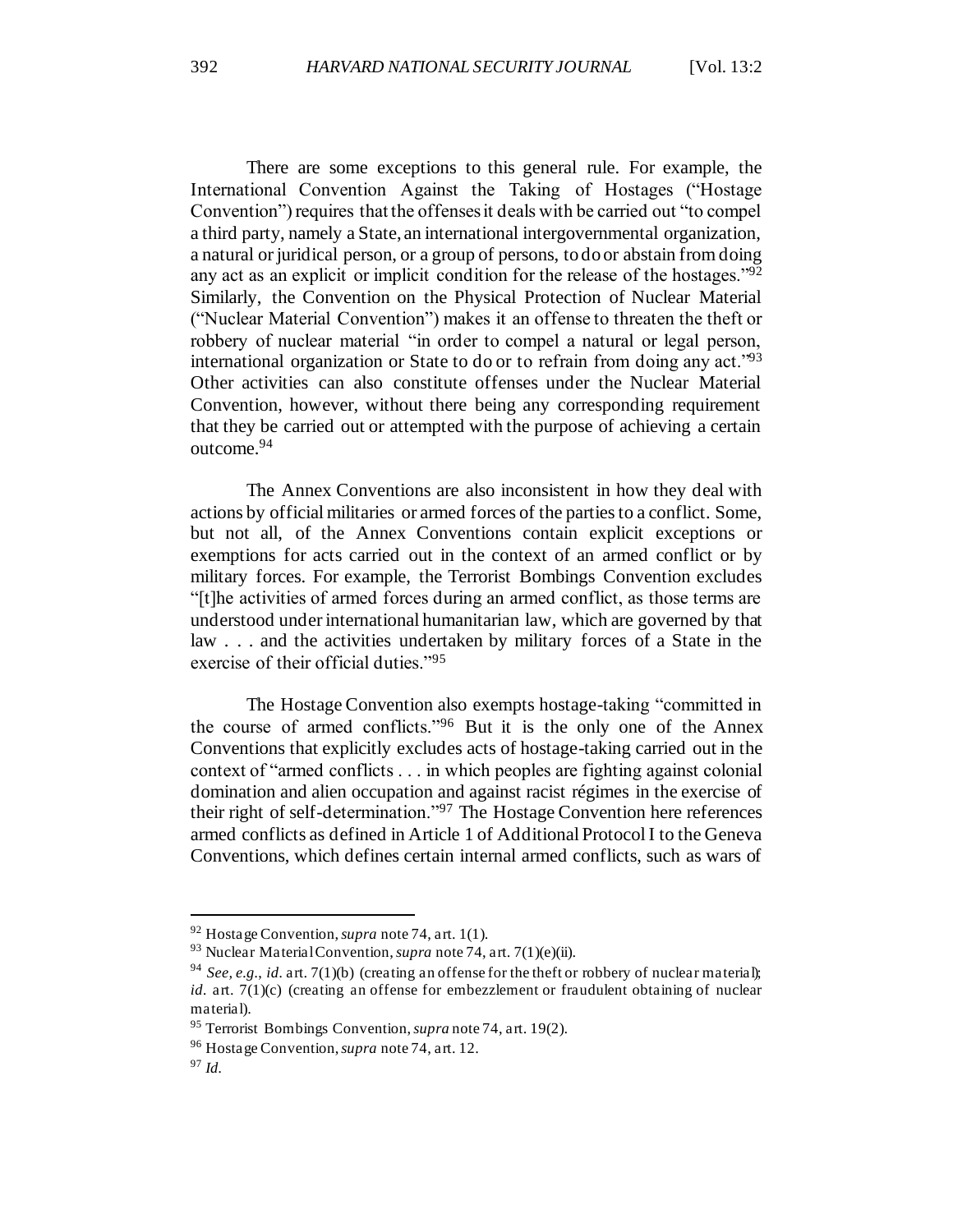national liberation, as international conflicts.<sup>98</sup> This suggests that the question of whether a hostage-taking is a criminal act or a part of a larger armed conflict would depend on additional factors such as the intensity of the conflict and the level of organization of the group carrying out the attack.

An exhaustive treatment of UN documents pertaining to terrorism is outside the scope of this Article. As the discussion of key instruments above makes clear, however, the debate over the appropriate relationship between terrorism and armed conflicts, particularly armed conflicts related to struggles against occupation or racism, has stymied the adoption of an official UN counterterrorism convention and has led to inconsistencies among UN conventions widely seen as addressing specific aspects of terrorist behavior.

In the Terrorist Financing Convention, however, the UN has produced an almost universally adopted convention which contains, if only implicitly, a clear definition of terrorism. The Terrorist Financing Convention has succeeded in side-stepping the debate over the relationship between the law of terrorism and international humanitarian law, but it did so at the cost of allowing uncertainty to persist as to the exact relationship between terrorism and armed conflict, and between terrorist groups and armed forces. Furthermore, the Terrorist Financing Convention's usefulness as an international rhetorical or political statement is diminished by the fact that it does not explicitly define terrorism, allowing certain stakeholders to continue to claim that there is no international definition of this phenomenon.

### **II. THE FATFPROCESS AND DEFINITION OF TERRORISM**

Outside the context of the UN, an alternative international governance body has made major strides in developing and encouraging the widespread adoption of a single definition of a "terrorist act," as well as of "terrorist" and "terrorist organization"—all terms that do not appear in the Terrorist Financing Convention.<sup>99</sup> The core elements of this definition, adopted and promoted by the Financial Action Task Force (FATF), have been in turn introduced into the domestic legislation of over  $100$  jurisdictions.<sup>100</sup> The

<sup>99</sup> *See* FATF RECOMMENDATIONS, *supra* note 1.

<sup>98</sup> Additional Protocol I, *supra* note 60, art. 1(4). Article 1(4) uses identical language to the Hostage Convention in applying the Protocol to "armed conflicts in which peoples are fighting against colonial domination and alien occupation and against racist régimes in the exercise of their right of self-determination." *Id.*

<sup>100</sup> *See* FATF, *Fourth Round Ratings*, *supra* note 15. A jurisdiction's adoption of the FATF standards, including the FATF's definition of terrorism, into its domestic legislation is assessed through the "technical compliance" component of each member jurisdiction's "mutual evaluation." Should a jurisdiction fail to employ in its domestic law a definition of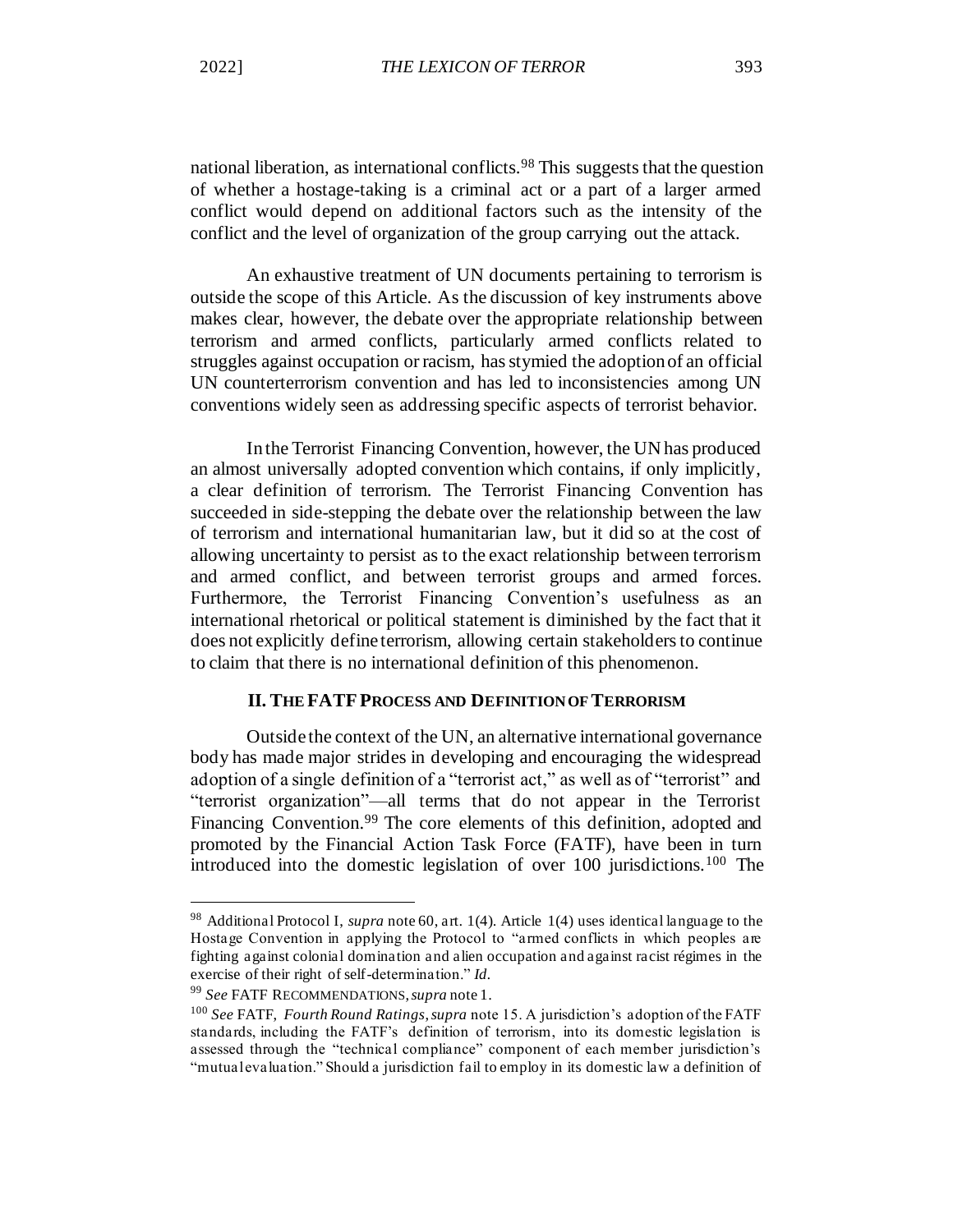FATF definition, although itself not perfect, offers a far more fully developed terminology, and it goes some way towards resolving the remaining questions that persist in the Terrorist Financing Convention.

#### *A. Background on the FATF*

The FATF is an intergovernmental organization established by the G-7 nations in 1989 to set international standards for government and private sector action to combat money laundering and financing of terrorism (AML/CFT) and to increase the effectiveness of national and international responses to this issue.<sup>101</sup> Originally composed of fifteen state members, plus the European Commission, the FATF now has 37 direct jurisdictional members.<sup>102</sup> Two regional organizations (the Gulf Cooperation Council and the European Commission) are also full members.<sup>103</sup> FATF is recognized by the international financial institutions (such as the World Bank and International Monetary Fund), the United Nations, other international bodies, and the private sector as the international standard setter for AML/CFT and combatting proliferation finance.

FATF's reach, however, extends far beyond its direct membership due to the activities of nine "FATF-Style Regional Bodies" (FSRBs) regional organizations that operate with a similar mandate and procedures to that of the FATF itself.<sup>104</sup> Together, more than 200 jurisdictions are members of either the FATF or of one or more FSRBs.<sup>105</sup> Because jurisdictions that are not fully sovereign may become members of the FATF or an FSRB including, for example, Hong Kong, Jersey, and Curaçao—a single sovereign state may encompass multiple jurisdictional members. The FATF is the only body within the FATF global network empowered to set standards for AML/CFT, however, and all members of FSRBs are required to make the

terrorism that meets the FATF standard, it will receive a low compliance score for that standard. As discussed in Part II.C, 100 of the 120 jurisdictions assessed by the FATF have received a score of "Largely Compliant" or "Compliant" with the relevant standard, indicating that these jurisdictions have adopted the FATF definition of terrorism into domestic law with no substantive deviations. *Id.*

<sup>101</sup> *History of the FATF*, FIN. ACTION TASK FORCE, https://www.fatfgafi.org/about/historyofthefatf/ [https://perma.cc/W2Y6-MVWV] (last visited Apr. 1, 2022). <sup>102</sup> *Members and Observers*, FIN. ACTION TASK FORCE, https://www.fatfgafi.org/about/membersandobservers/ [https://perma.cc/Z2B2-64CA] (last visited Apr. 1, 2022).

<sup>103</sup> *Id.*

<sup>&</sup>lt;sup>104</sup> *Id.* (referring to such organizations as "Associate Members").

<sup>105</sup> *See id.*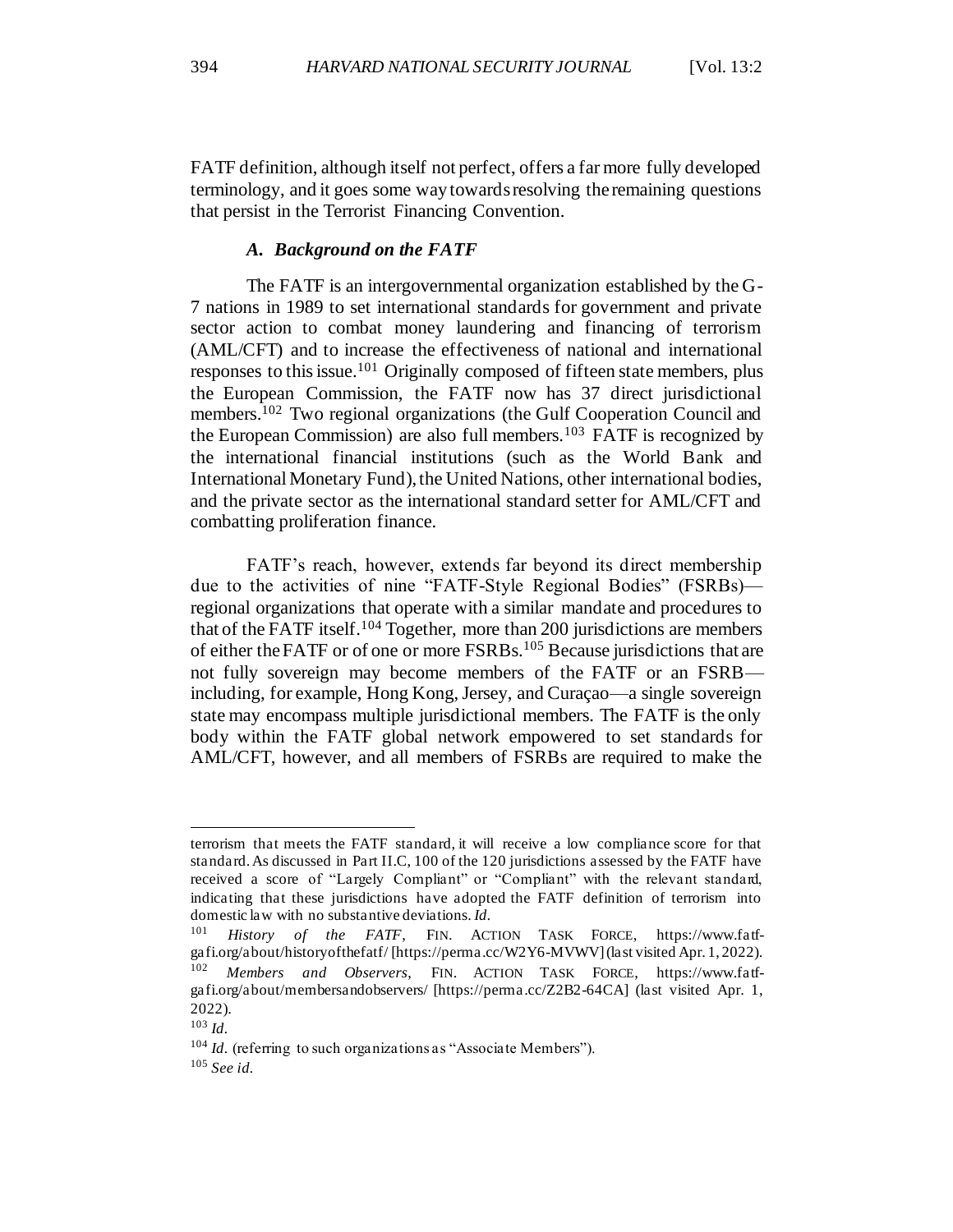same commitments and adopt the same standards as FATF members.<sup>106</sup> FSRBs are required to promote compliance of their membership with the FATF standards.<sup>107</sup>

The FATF's core work lies in two areas: the development of international standards for AML/CFT, known as the "FATF Recommendations,"<sup>108</sup> and the "mutual evaluation" of member states to determine their compliance with the Recommendations and their overall level of effectiveness in preventing money laundering and the financing of terrorism.<sup>109</sup> Evaluations are known as "mutual" because the assessors are direct representatives of other FATF members rather than of the FATF itself.<sup>110</sup>

The FATF held a Special Plenary in Washington, DC in October 2001, shortly after the 9/11 attacks, in which FATF's mandate was expanded to include combatting terrorist financing.<sup>111</sup> At that meeting, Special Recommendations (or standards) were adopted that were specific to addressing the risks of terrorist financing.<sup>112</sup> Those were later incorporated in the revision of the FATF's original forty Recommendations. The FATF's Recommendations cover a wide-ranging list of requirements, from elements of a jurisdiction's criminal code to requirements placed on private financial institutions and the rules governing interagency and international cooperation.<sup>113</sup> These include specific requirements for the criminalization of money laundering and, as discussed in greater depth below, of the financing of terrorism.

<sup>106</sup> FIN. ACTION TASK FORCE, HIGH-LEVEL PRINCIPLES AND OBJECTIVES FOR FATF AND FATF-STYLE

REGIONAL BODIES 1 (Feb. 2019), https://www.fatf-gafi.org/media/fatf/documents/High-Level%20Principles%20and%20Objectives%20for%20FATF%20and%20FSRBs.pdf [https://perma.cc/FW96-AVQN].

 $107$  *Id.* at 4.

<sup>&</sup>lt;sup>108</sup> FATF RECOMMENDATIONS, *supra* note 1.

<sup>109</sup> *Mutual Evaluations*, FIN. ACTION TASK FORCE, https://www.fatfgafi.org/publications/mutualevaluations/documents/more-about-mutual-evaluations.html [https://perma.cc/7UFZ-V7EP] (last visited Apr. 1, 2022).

<sup>110</sup> *Id.*

<sup>&</sup>lt;sup>111</sup> *FATF Calls on all Countries to Join Combat against Terrorist Financing*, ORG. FOR ECON. CO-OPERATION AND DEV. (Oct. 9. 2002). ECON. CO-OPERATION AND DEV. (Oct. 9, 2002), https://www.oecd.org/newsroom/fatfcallsonallcountriestojoincombatagainstterroristfinanci ng.htm [https://perma.cc/B9AH-F7SL].

<sup>112</sup> *Id.*

<sup>113</sup> *See* FATF RECOMMENDATIONS, *supra* note 1, at 10–30.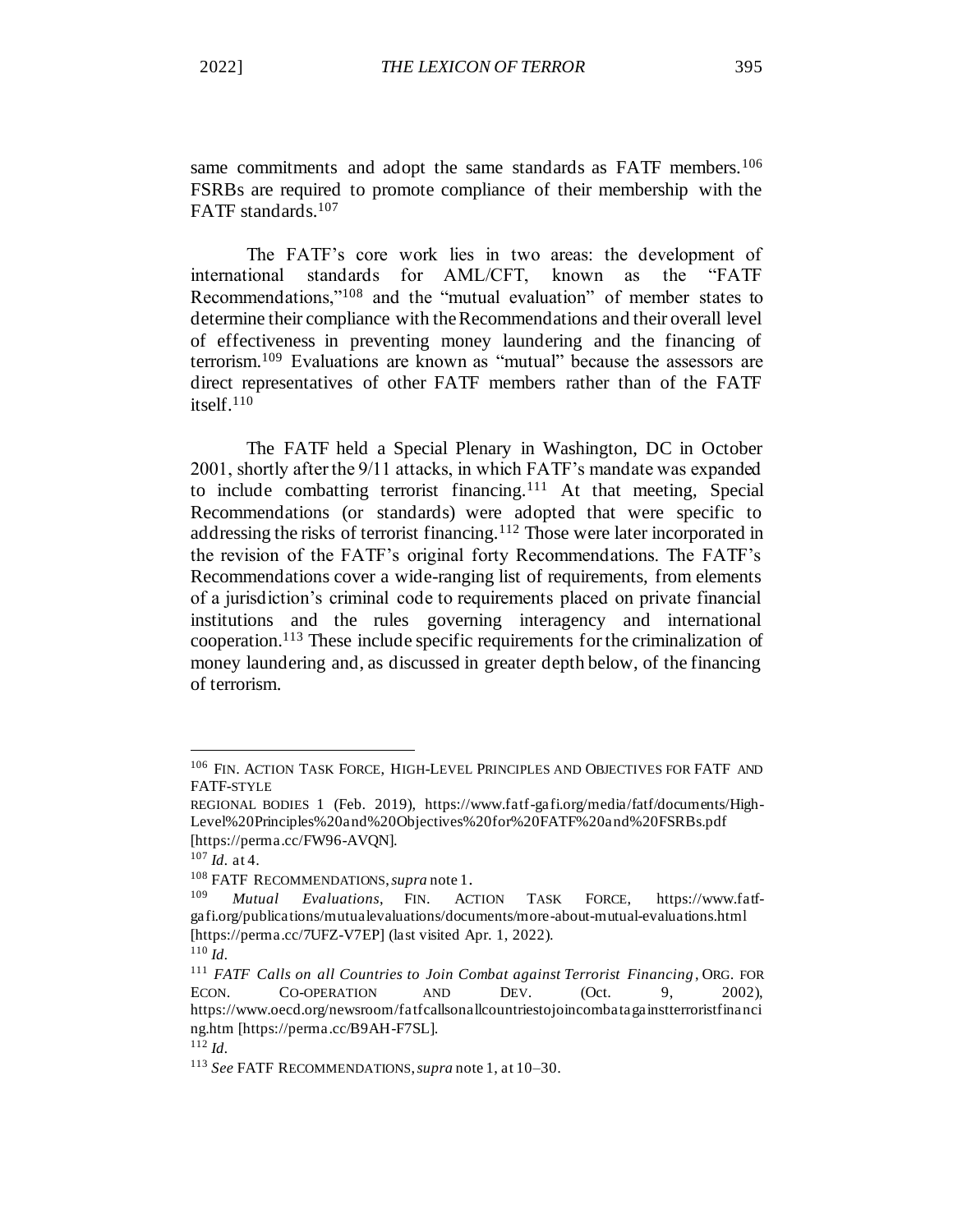All members of the FATF or FSRBs commit to adopting the FATF 40 Recommendations for AML/CFT and to combating money laundering and the financing of terrorism.<sup>114</sup> The goal of the mutual evaluation is to determine whether the jurisdiction has indeed taken action to substantiate this commitment. Mutual evaluations consider both the jurisdiction's "technical compliance"—whether it has in place the specific laws and regulations that are required by the Recommendations—and also its effectiveness in actually applying such laws and regulations to combat money laundering and the financing of terrorism. $115$  Thus mutual evaluations consider not just a jurisdiction's legal framework but also the actions of its police, prosecutors, financial supervisors, and other private and public sector stakeholders. Jurisdictions are assigned a compliance score for each of the forty Recommendations and an effectiveness score on each of eleven "Immediate Outcomes" that capture aspects of an effective national AML/CFT regime.<sup>116</sup>

When a jurisdiction undergoes a mutual evaluation, the assessors and the FATF Secretariat or the responsible FSRB undertake a multi-year assessment process, including both desk-based reviews and on-site visits to the jurisdiction being assessed and culminating in the production of a "Mutual Evaluation Report" (MER).<sup>117</sup> The resulting MERs are considered and accepted at plenary meetings of the FSRB of which the jurisdiction is a member (where relevant) and then at the full FATF plenary.<sup>118</sup> Reports are published as soon as they are adopted by the FATF and are made available on the FATF's website.<sup>119</sup>

At the time of writing, at least 120 jurisdictions have completed an evaluation under the FATF's "fourth round" of evaluations—that is, they have been assessed against the recommendations in their current form and

<sup>114</sup> *Process and criteria for becoming a FATF member*, FIN. ACTION TASK FORCE, https://www.fatf-gafi.org/about/membersandobservers/membershipprocessandcriteria.html [https://perma.cc/LY77-JUL3] (last visited Apr. 1, 2022) (requiring members to endorse and support the FATF Recommendations).

<sup>115</sup> *FATF Methodology for Assessing Compliance with the FATF Recommendations and the Effectiveness of AML/CFT Systems*, FIN. ACTION TASK FORCE (Nov. 2020), https://www.fatf-gafi.org/publications/mutualevaluations/documents/fatf-

methodology.html [https://perma.cc/37B5-P6SY] [https://perma.cc/JX3F-JZL3]. <sup>116</sup> *Id.*

<sup>117</sup> *See* FIN. ACTION TASK FORCE, CONSOLIDATED PROCESSES AND PROCEDURES FOR MUTUAL EVALUATIONS AND FOLLOW-UP 6–8 (Jan. 2021), https://www.fatfgafi.org/media/fatf/FATF-Universal-Procedures.pdf [https://perma.cc/MG35-WWGV] [hereinafter FATF UNIVERSAL PROCEDURES].

 $118$  *Id.* at 9–10.

<sup>119</sup> *Id.* at 13.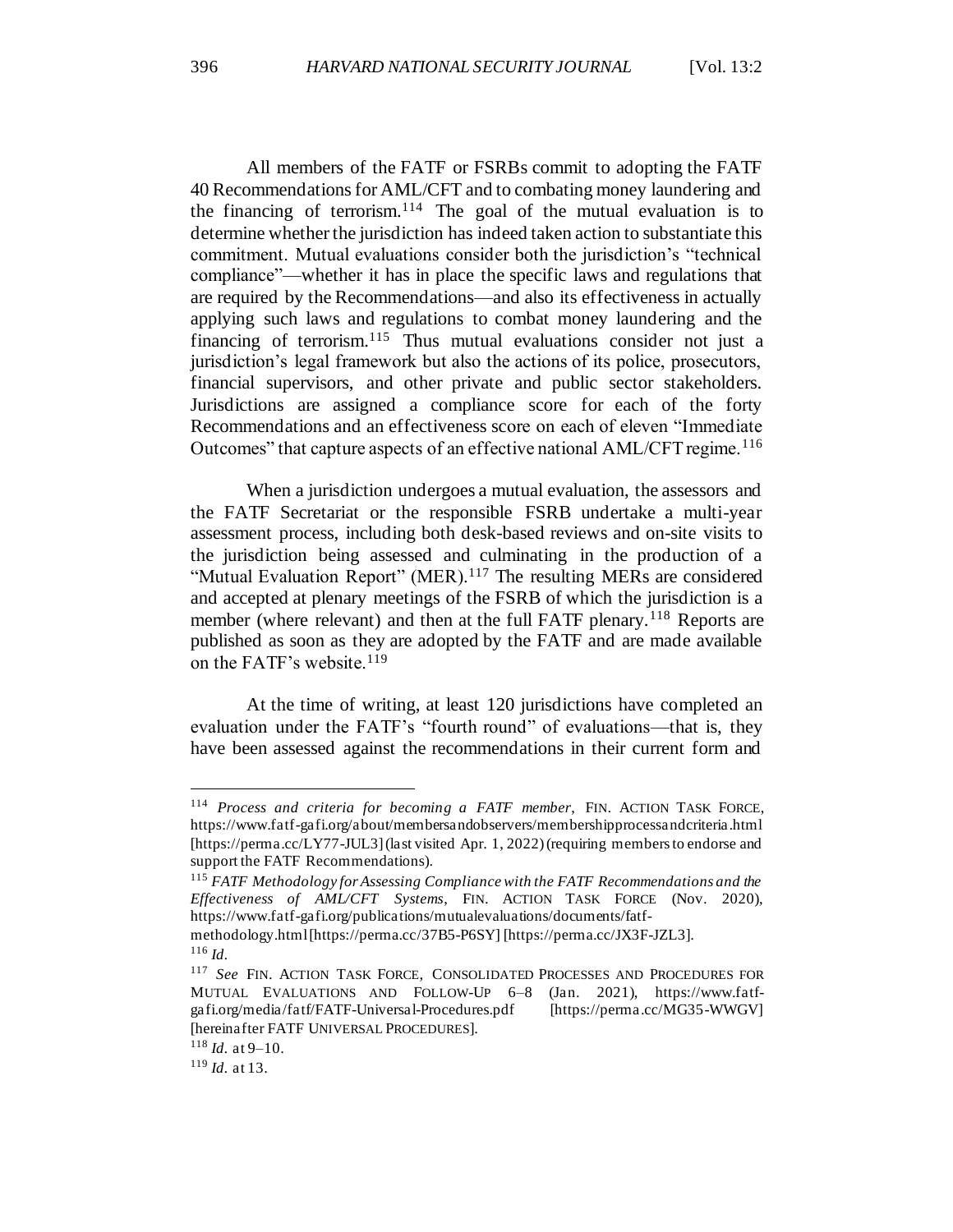using the current methodology, which includes both technical compliance and effectiveness. <sup>120</sup> The FATF does not make publicly available results of evaluations prior to the fourth round.

Membership in the FATF is entirely voluntary, and it operates solely on the basis of mutual commitment and goodwill. FATF decisions are reached on a consensus basis. Yet the organization has important tools to promote compliance and to encourage members of the FATF itself and of FSRBs to create compliant legal frameworks and to act vigorously to combat money laundering and the financing of terrorism, as discussed in Part III.C.

# *B. The FATF Definition of Terrorism and FATF Recommendation 5*

The FATF Recommendations contain explicit standards for how member states should address terrorist financing, both within their domestic legal frameworks and in terms of law enforcement activity.<sup>121</sup> Although the Recommendations are in part based on the Terrorist Financing Convention, and rely on the Convention for the core definition of terrorism financing, they go well beyond the Convention in certain key respects. The Recommendations offer explicit definitions of key terms—"terrorist act," individual "terrorist," and "terrorist organisation"—that are not defined or included in the Convention. And they more clearly place requirements related to terrorist financing in the context of criminal law, resolving some but not all of the confusion engendered by the Terrorist Financing Convention regarding the nexus between terrorism and armed conflict.

1. Key FATF Definitions

The FATF defines a terrorist act as any act which constitutes an offense under the treaties mentioned in the Terrorist Financing Convention or "any other act intended to cause death or serious bodily injury to a civilian, or to any other person not taking an active part in the hostilities in a situation of armed conflict, when the purpose of such act, by its nature or context, is to intimidate a population, or to compel a Government or an international organisation to do or to abstain from doing any act."<sup>122</sup> This is exactly the same definition as used in the Terrorist Financing Convention (although the Convention does not assign the label of "terrorism" to these actions).<sup>123</sup>

<sup>120</sup> *See* FATF, *Fourth Round Ratings*, *supra* note 15.

<sup>121</sup> *See* FATF RECOMMENDATIONS, *supra* note 1, at 10–30.

<sup>122</sup> *Id.* at 131.

<sup>123</sup> Terrorist Financing Convention, *supra* note 1, art. 2(1)(b).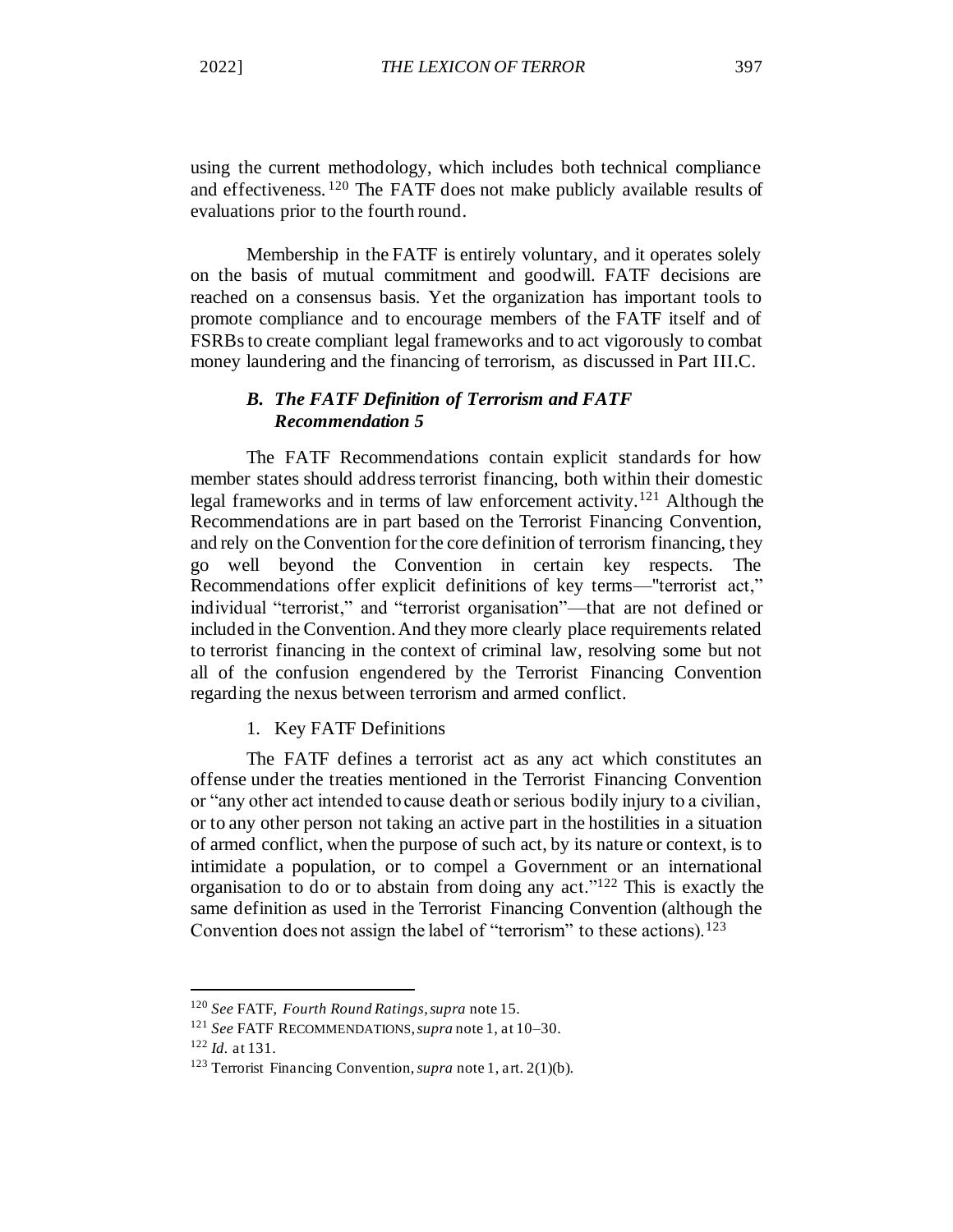The FATF defines a terrorist as a "natural person who: (i) commits, or attempts to commit, terrorist acts by any means, directly or indirectly, unlawfully and willfully; (ii) participates as an accomplice in terrorist acts; (iii) organises or directs others to commit terrorist acts; or (iv) contributes to the commission of terrorist acts by a group of persons acting with a common purpose where the contribution is made intentionally and with the aim of furthering the terrorist act or with the knowledge of the intention of the group to commit a terrorist act."<sup>124</sup>

The FATF's definition of a terrorist organization is nearly identical to its definition of terrorist: "any group of terrorists that: (i) commits, or attempts to commit, terrorist acts by any means, directly or indirectly, unlawfully and wilfully; (ii) participates as an accomplice in terrorist acts; (iii) organises or directs others to commit terrorist acts; or (iv) contributes to the commission of terrorist acts by a group of persons acting with a common purpose where the contribution is made intentionally and with the aim of furthering the terrorist act or with the knowledge of the intention of the group to commit a terrorist act." $125$ 

2. FATF Recommendation 5

FATF Recommendation 5 is the core standard governing the criminalization of terrorist financing. Recommendation 5 requires countries to "criminalize terrorist financing on the basis of the Terrorist Financing Convention."<sup>126</sup> The standard does not end there, however; it goes well beyond the Terrorist Financing Convention by requiring that countries criminalize "not only the financing of terrorist acts but also the financing of terrorist organisations and individual terrorists even in the absence of a link to a specific terrorist act or acts."<sup>127</sup> The Interpretive Note to Recommendation 5 glosses the fundamental requirement as criminalizing the act of providing "funds or other assets . . . with the unlawful intention that they should be used, or in the knowledge that they are to be used, in full or in part: (a) to carry out a terrorist  $act(s)$ ; (b) by a terrorist organisation; or (c) by an individual terrorist."<sup>128</sup>

Recommendation 5 also requires that states criminalize the act of financing the travel of individuals "to a State other than their States of residence or nationality for the purpose of the perpetration, planning, or

<sup>124</sup> *Id.* at 131.

<sup>125</sup> *Id.* at 131–32.

<sup>126</sup> *Id.* at 13.

<sup>127</sup> *Id.*

<sup>128</sup> *Id.* at 41.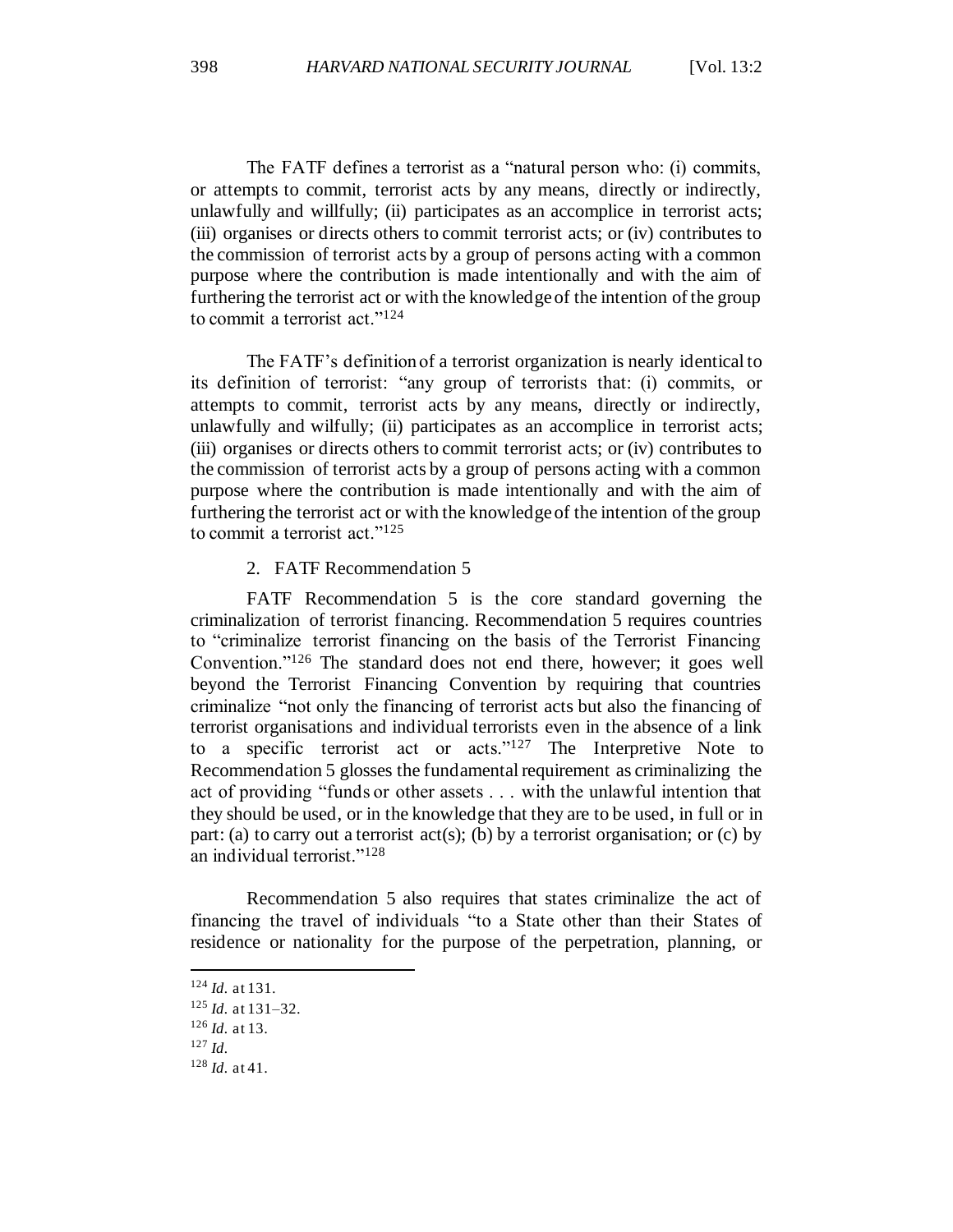preparation of, or participation in, terrorist acts or the providing or receiving of terrorist training."<sup>129</sup>

As this summary makes clear, the FATF's treatment of terrorist financing differs markedly from that of the UN. First off, Recommendation 5 frames its discussion of terrorist financing in a manner that sets it apart from the Terrorist Financing Convention. The Convention's only use of the word terrorism or terrorist is in its title, and it does not seek to place a label on the acts whose financing it seeks to prevent. By contrast, FATF Recommendation 5 makes clear that the behavior at issue is in fact *terrorist* financing, and, more importantly, it introduces the concept of a "terrorist act," a "terrorist organization" and an individual "terrorist"—none of which exist in the Terrorist Financing Convention. These terms, and their definitions, clearly situate terrorist financing within the larger context of terrorist organizations and activities.

In addition to introducing clear new definitions for certain key terms, the FATF approach extends the definition of terrorist financing in important ways. As mentioned previously, the FATF definition adds two activities to the standard definition used in the Terrorist Financing Convention: financing the cross-border travel of individuals for the "purpose of the perpetration, planning, or preparation of, or participation in, terrorist acts or the providing or receiving of terrorist training;<sup>130</sup> and providing funds or assets to be used by a terrorist organization or an individual terrorist, whether or not these funds are "actually used to carry out or attempt a terrorist  $act(s)$ ; or . . . [can] be linked to a specific terrorist  $act(s)$ ."<sup>131</sup>

The FATF's extension of the scope of the terrorist financing offense, and its inclusion of a vocabulary of defined terms that states are required to apply when conceptualizing terrorist activity, do not just establish a more robust account of what constitutes terrorist financing. They also offer a potential resolution to some long-standing debates on the definition of terrorism itself, while also leading to new questions.

The Terrorist Financing Convention does not define "terrorist" (nor does the draft comprehensive convention) so the FATF's definition breaks new ground. The FATF's definition is grounded in an individual's relationship to terrorist acts—whether carrying them out, attempting them, planning them, or ordering them. But it makes clear that this relationship can

<sup>129</sup> *Id.*

<sup>130</sup> *Id.* at 41.

<sup>131</sup> *Id.*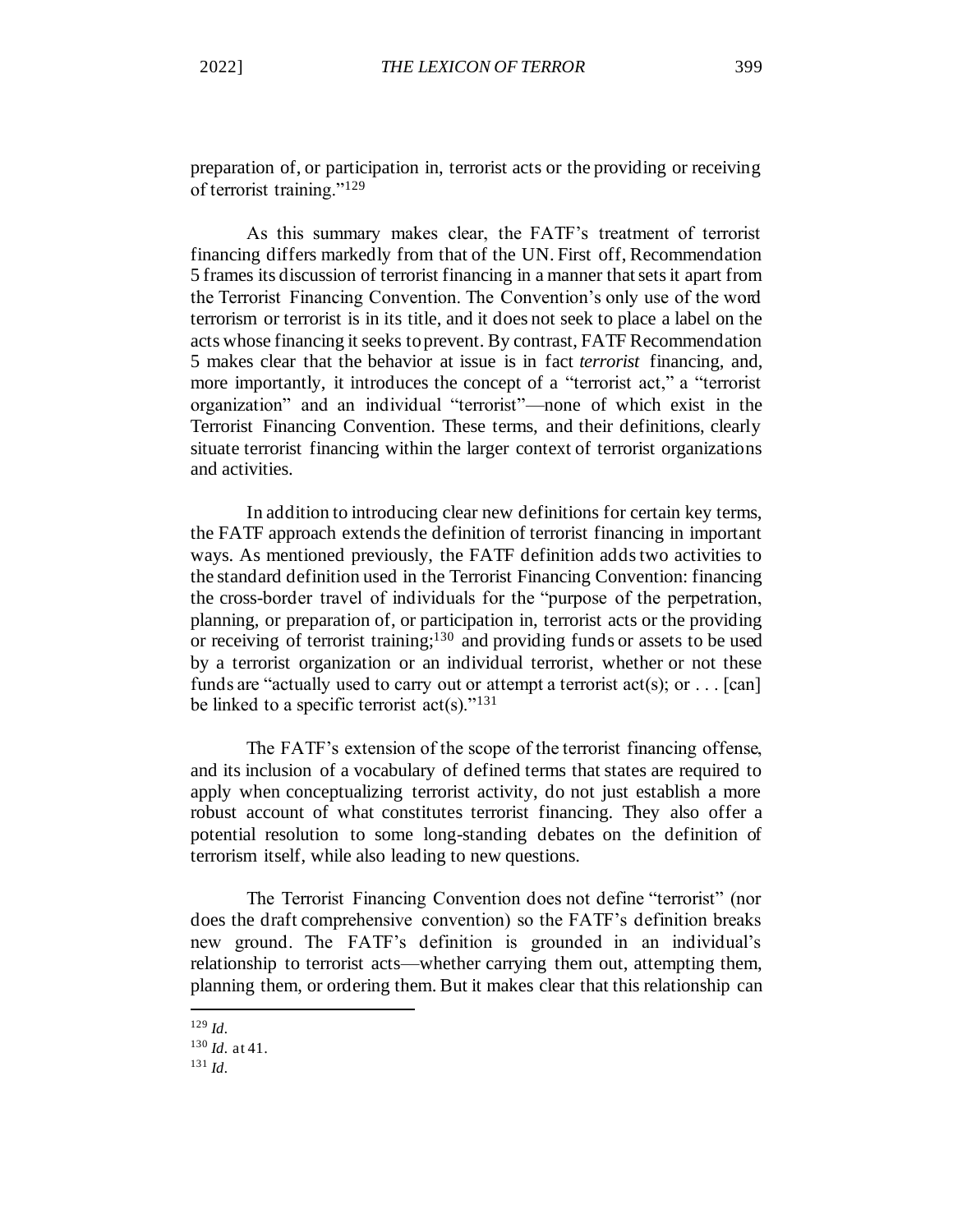be attenuated, extending to persons who merely contribute to the commission of terrorist acts, without rising to the level of an accomplice, and where the contributor has no intention of seeking to carry out such an act herself.

The FATF definition of terrorist organization is also primarily functional: it makes clear that a terrorist organization is an organization made up of individual terrorists (that is, individuals who are themselves involved in terrorist acts) that itself in turn carries out, attempts, participates in, or organizes or directs terrorist acts. That is, the FATF defines a terrorist organization by the actions the organization and its members carry out or attempt to carry out, not by its overall goals or its membership. A soccer club composed of full-time active terrorists would not qualify as a terrorist organization so long as it confines itself solely to organizing games. Nor would the executive committee of a "national liberation front" come under the definition of a terrorist organization, even if some members individually qualify for the designation, so long as it does not itself plan or contribute to terrorist acts.

At the same time, the definition does not distinguish between organizations that use terrorist tactics and "true" terrorist organizations. Any group that commits or attempts to commit terrorist acts qualifies as a terrorist organization. This is a potentially critical advancement of our modern discussion of terrorism; it means that when labeling an organization as "terrorist" we need not confine the term to those organizations with explicitly terrorist agendas. Organizations with a wide range of goals—even otherwise desirable ones, such as freeing a country from foreign domination—would qualify as terrorist organizations should they employ terrorist activities as part of their overall campaign to achieve those goals.

This approach recognizes that most terrorist organizations place tactics subordinate to goals. It would be difficult to find an organization whose primary goal is expressed solely as "intimidating a population" or "spreading fear" rather than achieving a specific outcome, whether expressed in terms of politics or profit. Terrorism is generally a means to an end, but this definition makes clear that an organization that uses terrorist tactics cannot pretend to maintain a distinction between the aspect or cell within the organization that carries out these actions and the branches or subgroups that engage in more legitimate campaigns.

At the same time, FATF's approach makes clear that the definition of terrorist act, and of individual terrorists, precede that of terrorist organization. An act not meeting the definition of a terrorist act is not an act of terrorism,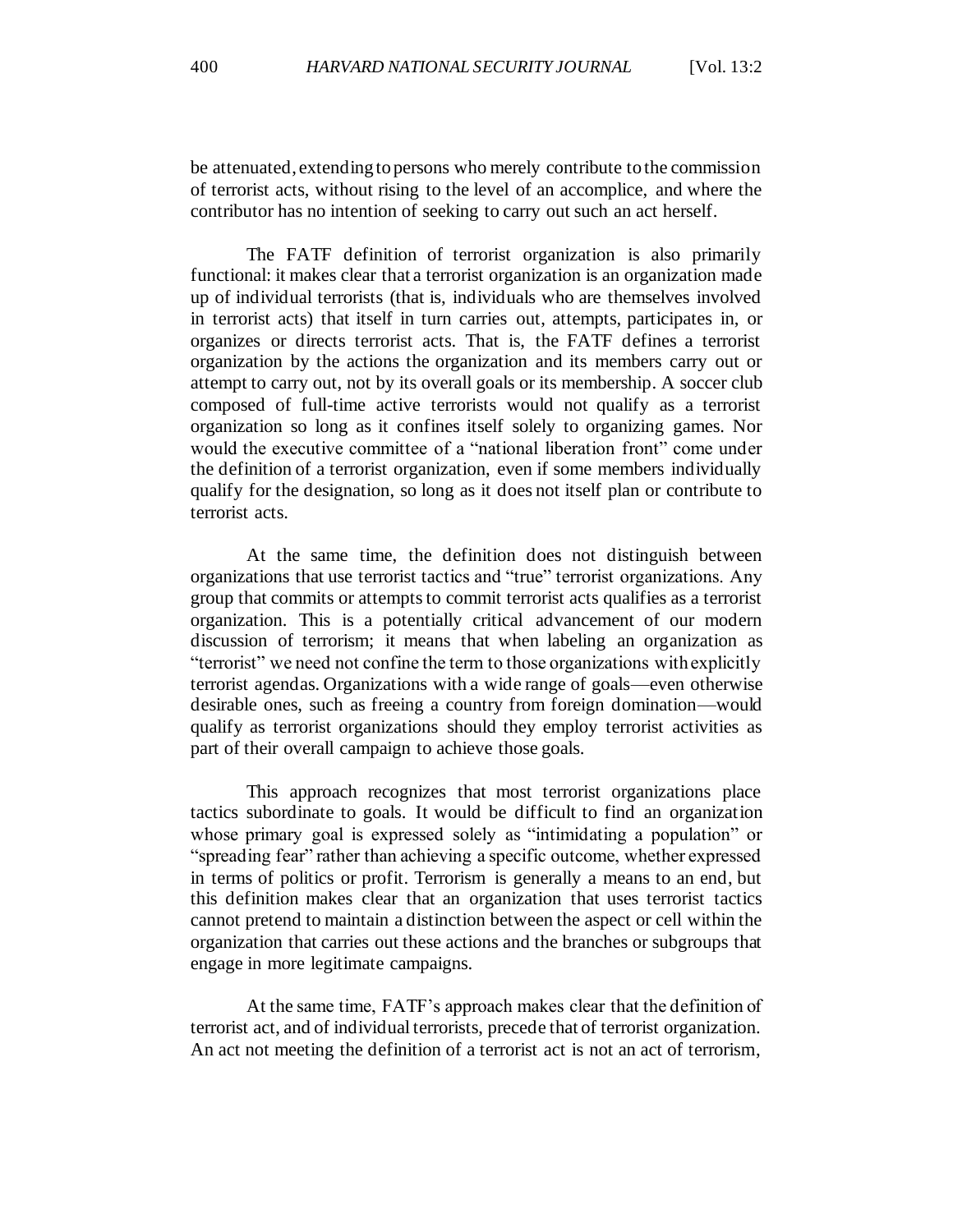even if it is carried out by a terrorist organization. For example, attacks on soldiers involved in active hostilities are not terrorist acts under this definition (unless they constitute an offense under one of the Annex Conventions), even if the group that carries them out qualifies as a terrorist organization due to its membership and its other activities or attempted activities.

Similarly, an individual member of a terrorist organization would not himself qualify as a terrorist unless he individually qualifies as a terrorist in his own right. This definitional issue is more complex, however, as the fourth prong of the FATF's definition of terrorist is quite broad: "contributes to the commission of terrorist acts by a group of persons acting with a common purpose where the contribution is made intentionally and with the aim of furthering the terrorist act or with the knowledge of the intention of the group to commit a terrorist act."<sup>132</sup>

What type of "contribution" might cause an individual to qualify as a terrorist under the FATF definition? Although this phrase could perhaps be read so broadly as to make membership in a terrorist organization alone a sufficient "contribution," this would render the FATF definition of terrorist organization circular. Furthermore, FATF could easily have added a fifth prong to the definition of "terrorist" that would have captured simple membership in a terrorist organization. The wording and interplay between the FATF definitions suggests that identifying which members of a terrorist organization are themselves terrorists is a matter of facts and circumstances and not an issue that can be neatly resolved at the definitional level.

Finally, it is critical to note that these core concepts, as defined by the FATF, do not contain any explicit purpose- or context-based exceptions or exclusions. As a result, organizations whose overall goals are related to struggles for freedom or national liberation, or against tyranny, would qualify as terrorist organizations if the conditions of the FATF definition apply. Nor does the definition of "terrorist act" allow for any exemptions based on the purpose behind the act, or the nature of the action that the terrorist seeks to compel a government to take (or refrain from taking). The requirement that states criminalize terrorist financing in line with the Terrorist Financing Convention—Article 6 of which, as discussed above, requires states "to ensure that criminal acts within the scope of [the] Convention are under no circumstances justifiable by considerations of a political, philosophical, ideological, racial, ethnic, religious or other similar nature<sup>"133</sup>—strongly suggests that any such exemption would not be acceptable.

<sup>132</sup> *See id.* at 131.

<sup>133</sup> Terrorist Financing Convention, *supra* note 67, art. 6.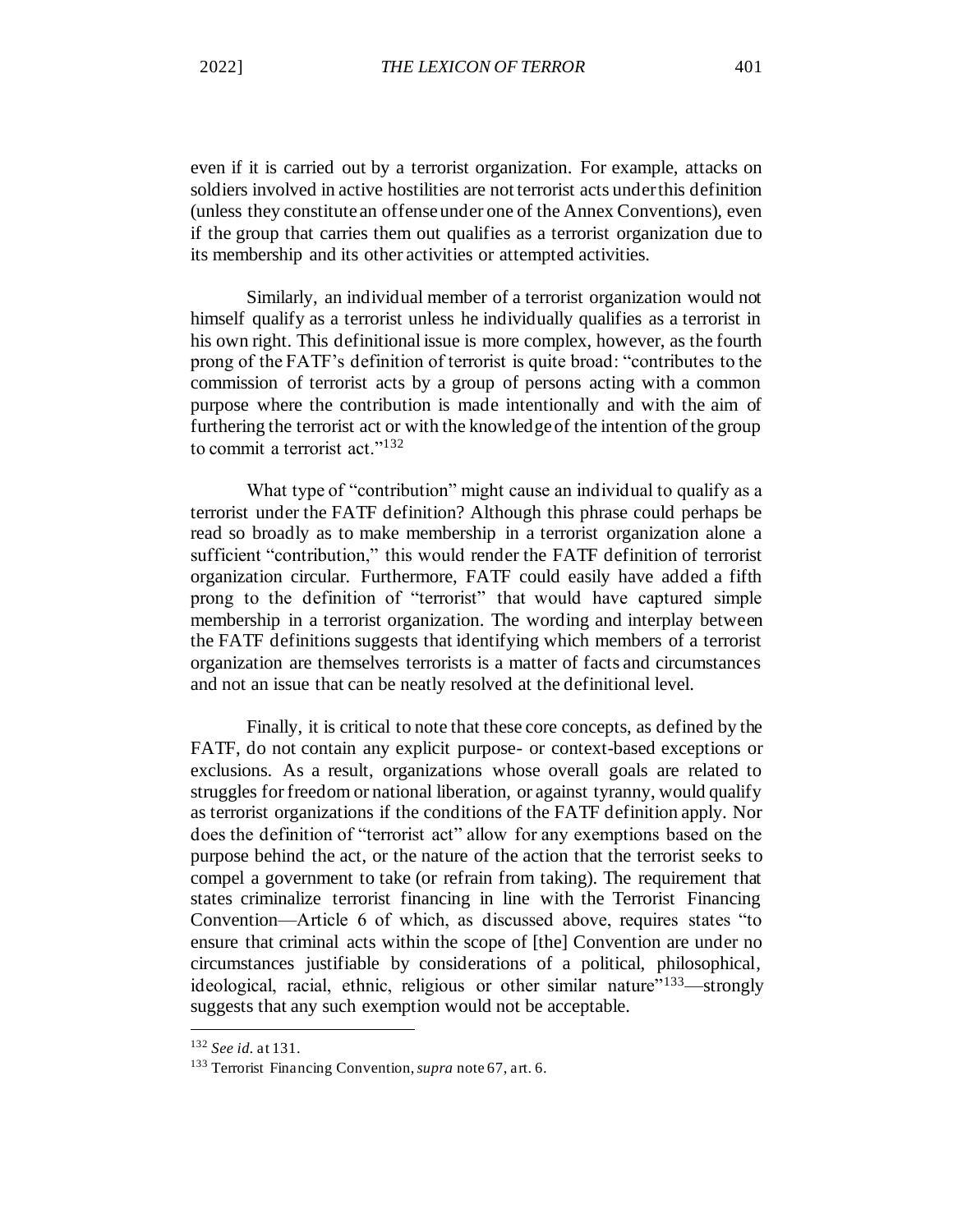The FATF definition therefore offers a clear resolution of the "terrorist or freedom fighter" problem. A freedom fighter will *also* be a terrorist if he or she carries out, organizes, or contributes to the commission of terrorist acts. Similarly, an organization involved in a struggle for national liberation or against a racist or totalitarian regime will also be a terrorist organization if it carries out, organizes, or contributes to the commission of terrorist acts. At the same time, it can cease to be a terrorist organization when it forswears such acts. And even during the period that it qualifies as a terrorist organization, not everything it does—for instance, an attack on an active-duty military facility—necessarily qualifies as a terrorist act.

The FATF approach is less explicit on the question of state action. From an analytical perspective, it is important to observe that the FATF definitions do not exclude armed forces or state military action from their scope. Therefore, at a conceptual level, it appears clear that state action could meet the definition of a terrorist act. And just as a national liberation militia could qualify as both a freedom fighting organization and a terrorist organization, an army unit could qualify as both part of a state's military forces and a terrorist organization.

At the same time, it is also true that Recommendation 5 is situated in the context of criminal law and the domestic legal system and does not pretend to address international humanitarian law or the law of armed conflict. With this in mind, the best understanding of the FATF's approach to state action likely follows the contours of each FATF member state's criminal jurisdiction. States are unlikely to be able, or to seek, to respond to a foreign adversary's bombing raid on civilian targets by arresting and trying the perpetrators in civilian criminal courts. But a state could arrest and prosecute an agent provocateur or commando unit of a foreign adversary operating on its own territory. Ultimately the determination of whether any specific act of violence is a terrorist act, and what legal regime applies, will depend on an assessment of the context, including not just the status of the actor but also the nature of the act and whether it is carried out in the context of an armed conflict as defined in international law. The FATF definition thus leaves the door open for determination whether a state action qualifies as a terrorist act.

Recommendation 5 is far from the only FATF Recommendation that deals, explicitly or implicitly, with the definition of terrorism. Recommendation 6 requires countries to, among other things, comply with obligations imposed under UN Security Council Resolution 1373 (passed a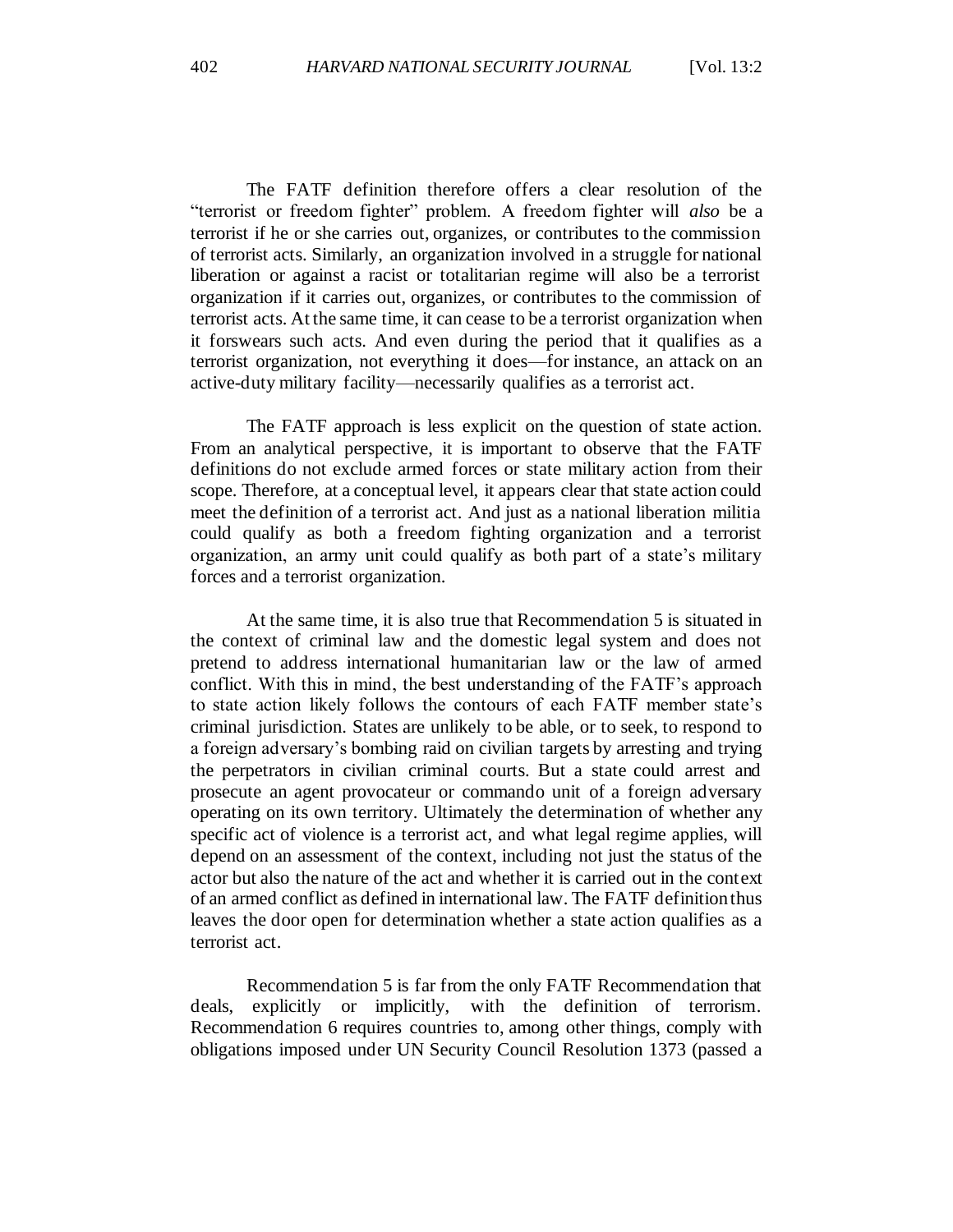few weeks after 9/11) to freeze the funds of persons who commit or attempt to commit terrorist acts.<sup>134</sup> Resolution 1373 does not define terrorist acts, but by restating this obligation in its own documents, the FATF links it to its own definition of terrorist act. In order to be fully compliant with Recommendation 6, therefore, countries must have a domestic legal basis for freezing the funds of persons engaged in any activities meeting the FATF definition of terrorist act. Such a legal basis is likely to involve the domestic adoption of a definition of terrorist act that is at least consistent with the FATF definition.

# *C. How the FATF Promotes Compliance with its Recommendations*

The FATF is a voluntary body with no official status under international law. Commitment to its Recommendations is also voluntary and does not have the force of a treaty obligation. This Article does not seek to argue, therefore, that the FATF's definition of terrorism has the same force or standing as a potential definition promulgated through a UN convention or similar treaty instrument. Yet this does not mean that the FATF's definition of terrorism lacks force or that commitment to its adoption is meaningless. The FATF has important powers to compel compliance, and it has used these powers specifically to impose consequences on countries that do not adopt its definition of terrorism. This Section describes the FATF's enforcement powers and the potential consequences for countries should FATF apply such powers. It closes with case studies showing how countries have changed their stance on terrorism-related issues when confronted with potential unfavorable action by the FATF.

<span id="page-34-0"></span>The FATF process includes clear consequences for a poor showing in a mutual evaluation.<sup>135</sup> Should a jurisdiction receive a negative evaluation, it will be referred to the FATF subcommittee known as the International Cooperation Review Group ("ICRG"). The criteria for referral to the ICRG are standardized and public: a lack of compliance on core Recommendations (including Recommendation 5) or poor effectiveness on several Immediate Outcomes.<sup>136</sup> Jurisdictions that are not members of an FSRB may also be

<sup>134</sup> *See* FATF RECOMMENDATIONS, *supra* note 1, at 13, 43–50; S.C. Res. 1373, art. 1(c) (Sept. 28, 2001).

<sup>135</sup> *See High-risk and other monitored jurisdictions*, FIN. ACTION TASK FORCE, https://www.fatf-gafi.org/publications/high-risk-and-other-monitored-

jurisdictions/more/more-on-high-risk-and-non-cooperative-jurisdictions.html [https://perma.cc/33YC-FN88].

<sup>&</sup>lt;sup>136</sup> FIN. ACTION TASK FORCE, PROCEDURES FOR THE FATF FOURTH ROUND OF AML/CFT MUTUAL EVALUATIONS 23 (Jan. 2021), https://www.fatf-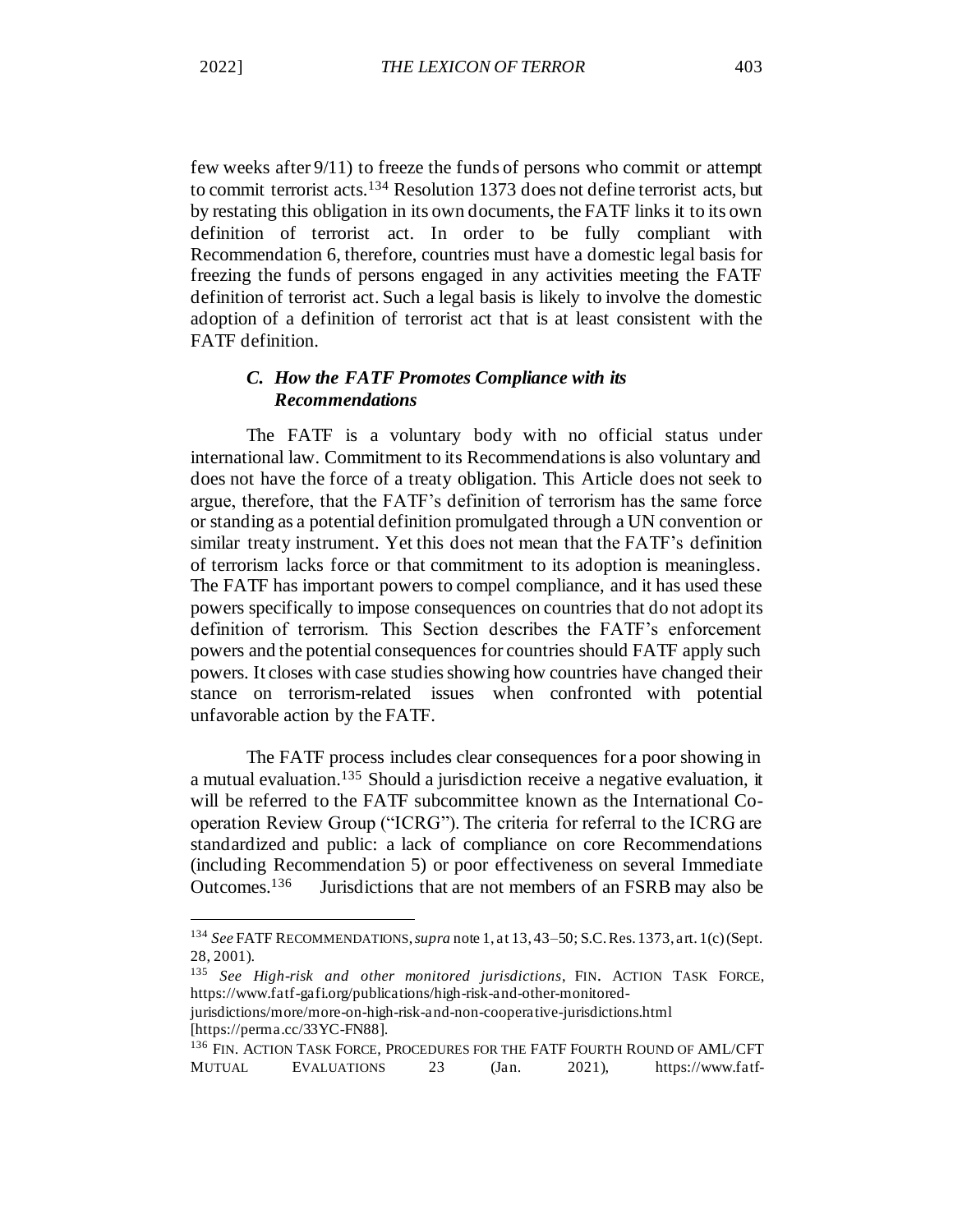referred on this ground alone, although referral is not automatic.<sup>137</sup> Following further discussion and review, the ICRG may choose to place the jurisdiction on one of two public lists FATF maintains of high risk or monitored jurisdictions: the list of jurisdictions under increased monitoring<sup>138</sup> and the list of High Risk Jurisdictions Subject to a Call for Action.<sup>139</sup>

The list of High Risk Jurisdictions Subject to a Call for Action, commonly known as the "black list," includes those jurisdictions with "significant strategic deficiencies."<sup>140</sup> Jurisdictions may be blacklisted as a result of their failure to complete their action plan and remediate deficiencies in a timely fashion, or for a refusal to engage in the FATF process at all. Unlike jurisdictions on the increased monitoring list ("grey list"), blacklisted jurisdictions are subject to countermeasures: all FATF/FSRB member jurisdictions are required to take steps to protect their financial systems from transactions involving these countries.<sup>141</sup> These steps, known as countermeasures, can include requiring the private sector to apply enhanced due diligence to every transaction involving blacklisted countries; prohibiting financial institutions in blacklisted countries from establishing domestic branches or subsidiaries; and ending relationships between domestic financial institutions and the financial sector in blacklisted countries. Blacklisting is rare, and currently only two jurisdictions (Iran and the Democratic People's Republic of Korea) appear on the list.<sup>142</sup>

The list of jurisdictions on the grey list includes those jurisdictions with "strategic deficiencies" in their AML/CFT regimes. These jurisdictions are required to make a "high-level political commitment" to completing an action plan mandated by the FATF and designed to address the deficiencies identified in the jurisdiction's mutual evaluation.<sup>143</sup> The main areas of focus of the action plan are public, and following each FATF plenary, the FATF

gafi.org/media/fatf/documents/methodology/FATF-4th-Round-Procedures.pdf [https://perma.cc/BQ67-T2GS] [hereinafter FOURTH ROUND PROCEDURES].

<sup>137</sup> *See High-risk and other monitored jurisdictions*, *supra* not[e 135.](#page-34-0)

<sup>138</sup> *Jurisdictions under Increased Monitoring – October 2021*, FIN. ACTION TASK FORCE, https://www.fatf-gafi.org/publications/high-risk-and-other-monitored-

jurisdictions/documents/increased-monitoring-october-2021.html [https://perma.cc/Y4JV-EF3J] (last visited Apr. 1, 2022).

<sup>139</sup> *High Risk Jurisdictions Subject to a Call for Action*, FIN. ACTION TASK FORCE (Oct. 2021), https://www.fatf-gafi.org/publications/high-risk-and-other-monitoredjurisdictions/documents/call-for-action-october-2021.html [https://perma.cc/9D8K-NUV5]. <sup>140</sup> *High-risk and other monitored jurisdictions*, *supra* note 135.

<sup>141</sup> *Id.*

<sup>142</sup> *High Risk Jurisdictions Subject to a Call for Action*, *supra* note 139.

<sup>143</sup> *High-risk and other monitored jurisdictions*, *supra* note 135.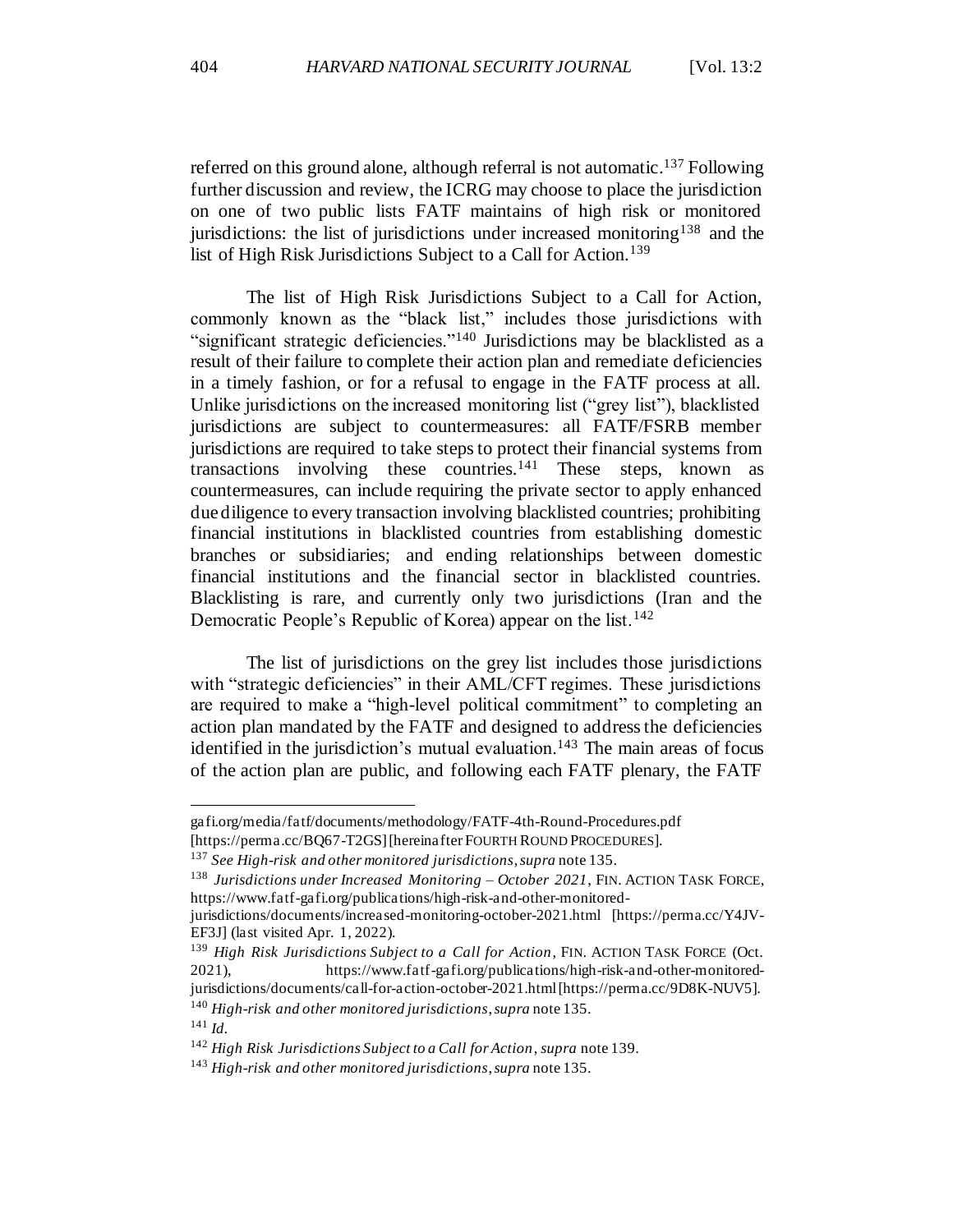provides regular public updates on listed jurisdictions' progress towards completion of their action plan.<sup>144</sup> In contrast to the requirements for blacklisted countries, FATF/FSRB member jurisdictions are not explicitly required to take any specific actions against countries on the grey list. Jurisdictions are instead urged to "take into account the information presented [on the list] in their . . . analysis" of the money laundering and terrorist financing risk in the listed jurisdictions. $145$ 

Despite the FATF's status as a voluntary organization and its lack of official status under international law, statistical and anecdotal data suggest that appearance on either FATF list is an extremely undesirable outcome for an assessed jurisdiction, and that the threat of listing is a powerful tool for encouraging compliance.<sup>146</sup> In the authors' professional experience, the majority of global financial institutions use a jurisdiction's presence on a FATF list as a leading indicator of money laundering and terrorist financing risk in the jurisdiction. In response to this perceived risk, they may take certain steps that in turn limit that jurisdiction's access to capital and to international financial markets, a phenomenon sometimes known as "derisking."<sup>147</sup> These can include cutting off correspondent banking relationships with financial institutions from that country, declining relationships with customers from that country, or subjecting customers/transactions to onerous and time consuming enhanced due diligence prior to accepting the customer or executing a transaction. All of these measures can increase the cost of transactions for residents and businesses of the listed jurisdiction and decrease their access to capital.

<sup>144</sup> *See Topic: High-risk and other monitored jurisdictions*, FIN. ACTION TASK FORCE, https://www.fatf-gafi.org/publications/high-risk-and-other-monitored-

jurisdictions/?hf=10&b=0&s=desc(fatf\_releasedate) [https://perma.cc/CS35-F2RA].

<sup>145</sup> *Jurisdictions under Increased Monitoring*, *supra* note 138.

<sup>146</sup> *See* Julia Morse, *Blacklists, Market Enforcement, and the Global Regime to Combat Terrorist Financing*, 73 INT'L ORG. 511, 522–540 (2020) (empirically demonstrating that "the FATF noncomplier list stigmatizes states directly and that market pressure intensifies this effect").

<sup>147</sup> *See, e.g.*, *FATF takes action to tackle de-risking*, FIN. ACTION TASK FORCE (Oct. 23, 2015), https://www.fatf-gafi.org/publications/fatfrecommendations/documents/fatf-actionto-tackle-de-risking.html [https://perma.cc/96PT-Q57X]; FIN. ACTION TASK FORCE, HIGH-LEVEL SYNOPSIS OF THE STOCKTAKE OF THE UNINTENDED CONSEQUENCES OF THE FATF STANDARDS (Oct. 27, 2021), https://www.fatf-gafi.org/media/fatf/documents/Unintended-Consequences.pdf [https://perma.cc/6GUZ-4QG6]; *Derisking and Civil Society: Drivers, Impact and Solutions*, HUM. SEC. COLLECTIVE, https://www.hscollective.org/news/timeline/article-derisking-and-civil-society-driversimpact-and-solutions [https://perma.cc/7UQC-QQKF].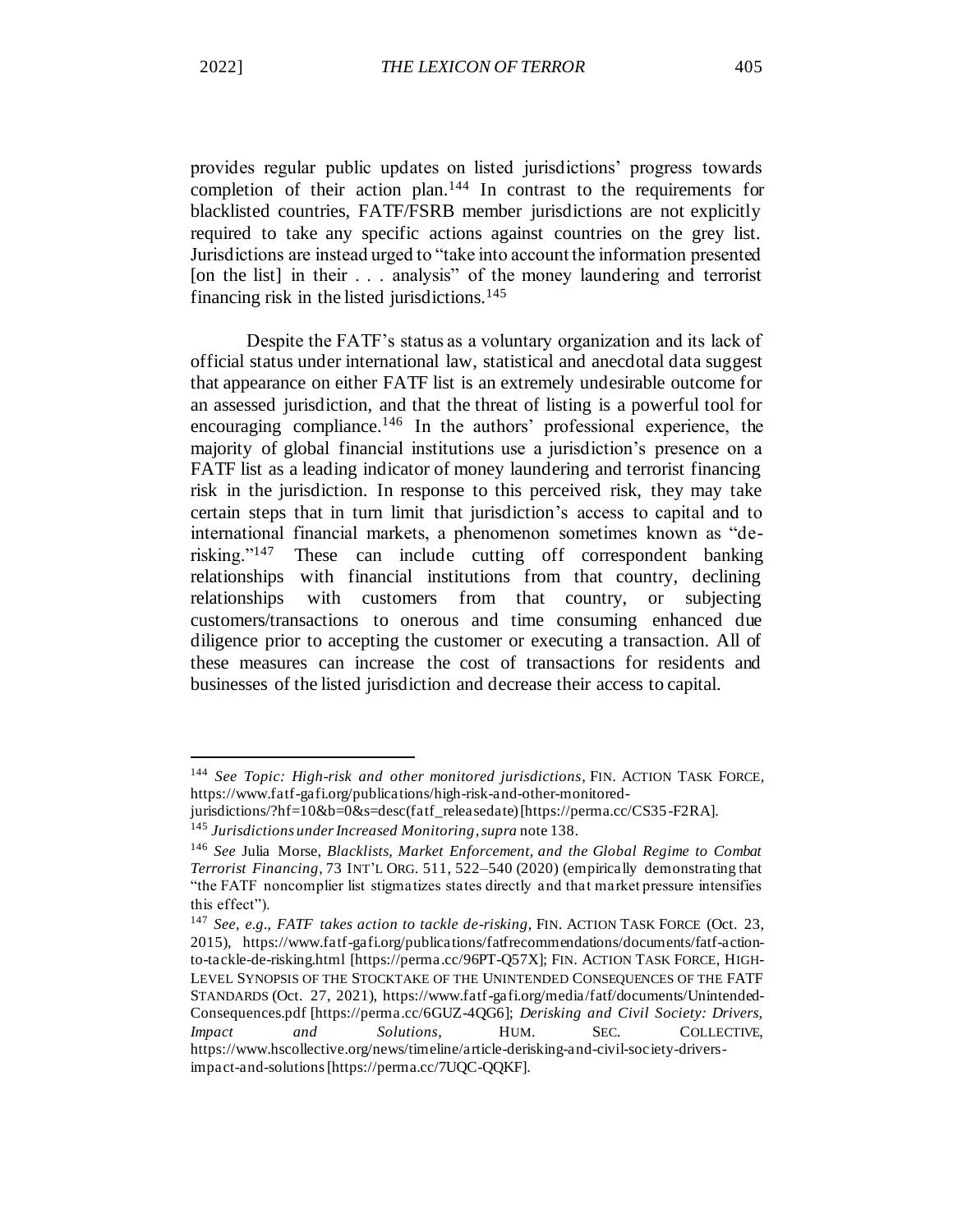Financial institutions are encouraged by their regulators and supervisors to take a defensive posture vis-à-vis listed countries. For example, the Financial Crimes Enforcement Network (FinCEN), the U.S. agency with primary responsibility for AML/CFT supervision, issues a regular bulletin following each FATF plenary that updates U.S. financial institutions of the jurisdictions that have been listed (or removed from the lists).<sup>148</sup> For greylisted jurisdictions, FinCEN reminds its supervised entities that they are required to apply "risk-based, and, where necessary, enhanced policies, procedures, and controls" to all customers, especially foreign financial institution customers.<sup>149</sup> Under the USA PATRIOT Act and other regulations, far more stringent requirements apply to blacklisted countries.<sup>150</sup> The United Kingdom similarly incorporates both FATF lists directly into its AML/CFT regulations as "High-Risk Third Countries,"<sup>151</sup> and requires financial institutions to apply enhanced due diligence to customer and transactions involving these countries.<sup>152</sup>

It is reasonable to expect that the increased costs of providing financial services to residents of a listed jurisdiction and greater friction in account creation and transactions flows would have a negative impact on a jurisdiction's economy, particularly cross-border financial flows. Although empirical research on this issue has generated mixed results, some researchers (particularly those who have analyzed the issue in more recent years) have found statistical evidence to suggest that FATF listing does indeed have a measurable impact on the economies of listed jurisdictions.

<sup>148</sup> *Financial Action Task Force Identifies Jurisdictions with Anti-Money Laundering and Combating the Financing of Terrorism and Counter-Proliferation Deficiencies*, FIN.ACTION TASK FORCE (Oct. 26, 2021), https://www.fincen.gov/news/news-releases/financial-actiontask-force-identifies-jurisdictions-anti-money-laundering-and-0 [https://perma.cc/Q9KN-L5Z6].

<sup>149</sup> *Id.* (citing 31 U.S.C. § 5318(h), 31 C.F.R. § 1010.610(a), and 31 C.F.R. § 1020.210). <sup>150</sup> Uniting and Strengthening America by Providing Appropriate Tools Required to Intercept and Obstruct Terrorism (USA PATRIOT) Act of 2001, Pub. L. No. 107-56, § 312, 115 Stat. 304 (2001); 31 U.S.C. § 5318(i)(2)(ii); 31 C.F.R. § 1010.610(c)(2); 31 C.F.R. § 1010.610(b)(1).

<sup>&</sup>lt;sup>151</sup> The Money Laundering, Terrorist Financing and Transfer of Funds (Information on the Payer) Regulations 2017, sch. 3ZA (UK), https://www.legislation.gov.uk/uksi/2017/692/schedule/3ZA [https://perma.cc/DC5S-SWXV], *as amended by* The Money Laundering and Terrorist Financing (Amendment) (No. 3) (High-Risk Countries) Regulations 2021 (UK), https://www.legislation.gov.uk/uksi/2021/1218/made [https://perma.cc/QVL2 -KF62]. <sup>152</sup> The Money Laundering, Terrorist Financing and Transfer of Funds (Information on the Payer) Regulations 2017, ¶¶ 33(1)(b), 33(3)(a) (UK), https://www.legislation.gov.uk/uksi/2017/692/part/3 [https://perma.cc/868R-WVZP].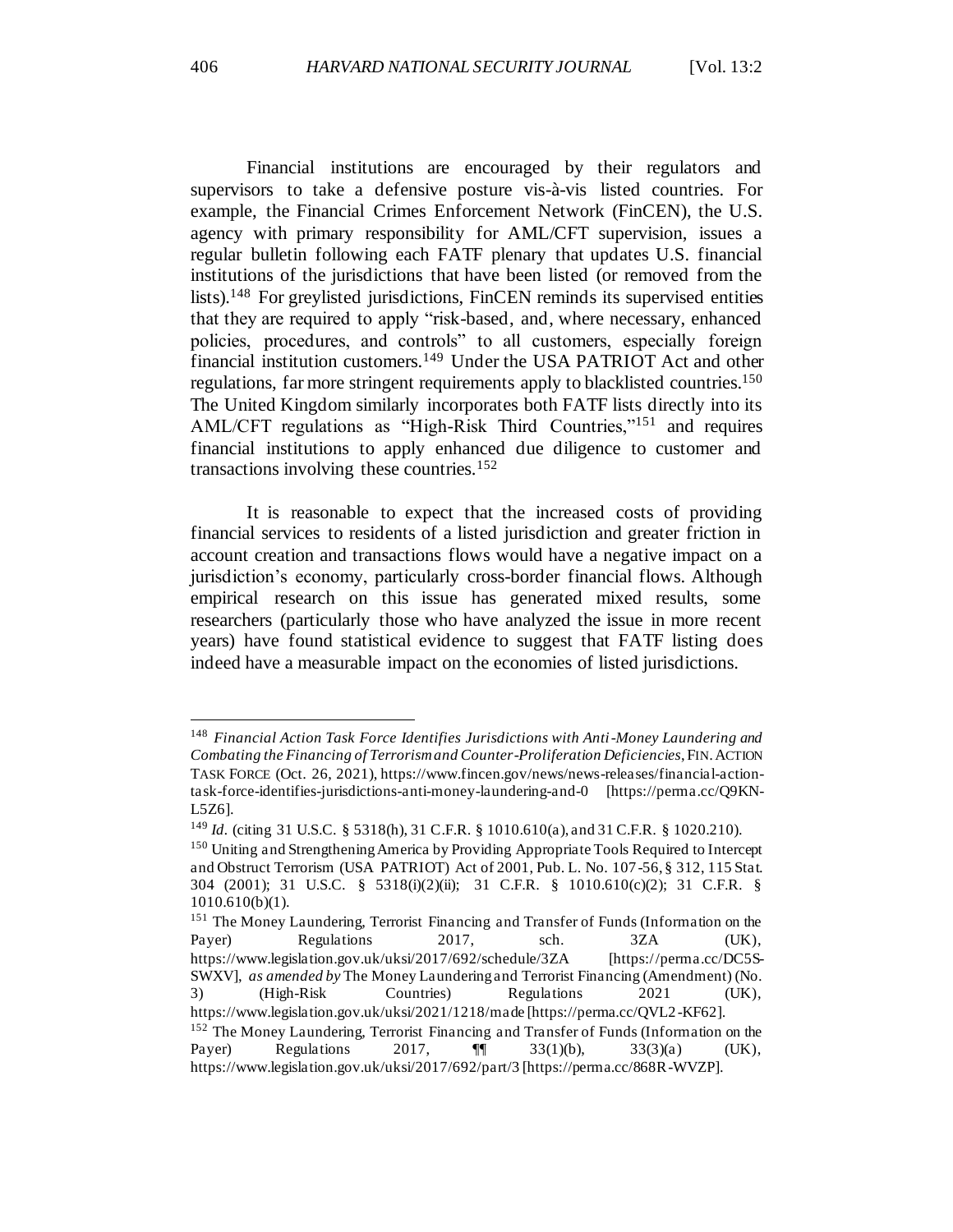A 2021 International Monetary Fund (IMF) working paper examined the impact of grey-listing on 89 emerging and developing countries and found a "large, significant negative effect of grey-listing on capital inflows" following FATF grey-listing, with inflows declining by 7.6 percent of GDP on average.<sup>153</sup> Capital outflows also increased by roughly 3 percentage points.<sup>154</sup> A 2019 study which looked specifically at cross-border inter-bank lending found even an even greater impact, with listed countries experiencing on average a 16 percent reduction.<sup>155</sup> Finally, a 2016 paper found an average reduction of 7–10 percent in incoming transfers following grey-listing, but no statistically significant impact on outgoing transactions.<sup>156</sup> The study's authors note that these findings are not consistent with a loss of correspondent banking relationships, although they do just suggest there are measurable economic consequences of listing, even if the exact causal mechanism remains unclear.<sup>157</sup>

In contrast to these findings, three studies described in the IMF working paper found no or negligible impact of FATF listing on cross-border flows.<sup>158</sup> It is worth noting that two of these studies use datasets that terminate in 2007 at the latest, while the third uses a dataset that spans from 1996 to 2014. In contrast, the studies described above finding a negative effect of listing have a more contemporary focus: either their datasets include more recent data (all three datasets terminate between 2014 and 2017), or they exclude data from before the year 2000, or both. The study that found one of the larger impacts (a 16 percent reduction in cross-border inter-bank lending), uses a dataset that commences in 2010 and closes in 2015.<sup>159</sup> These trends are consistent with the authors' professional experience that non-U.S. financial institutions and foreign jurisdictions are increasingly sensitive to money laundering and terrorist financing risks and, as a result, are increasingly likely to employ onerous measures to protect themselves from exposure to such jurisdictions. In addition, the FATF has become more active over the same period. According to one study that found no impact from

<sup>153</sup> Mizuho Kida & Simon Paetzold, *The Impact of Gray Listing on Capital Flows: An Analysis Using Machine Learning* 5 (IMF Working Paper No. 2021/153, 2021). <sup>154</sup> *Id.* at 9.

<sup>155</sup> Morse, *supra* note 146, at 513 (focusing in particular on the use of FATF's transnational "market enforcement" powers to urge jurisdictions to adopt a uniform definition of terrorist financing).

<sup>156</sup> Matthew Collin, Samantha Cook & Kimmo Soramäki, *The Impact of Anti-Money Laundering Regulation on Payment Flows: Evidence from SWIFT Data* 4 (Ctr. for Global Dev. Working Paper No. 445, 2016).

<sup>157</sup> *Id.* at 22.

<sup>158</sup> *See* Kida & Paetzold, *supra* note 153, at 4.

<sup>159</sup> Morse, *supra* note 146, at 523.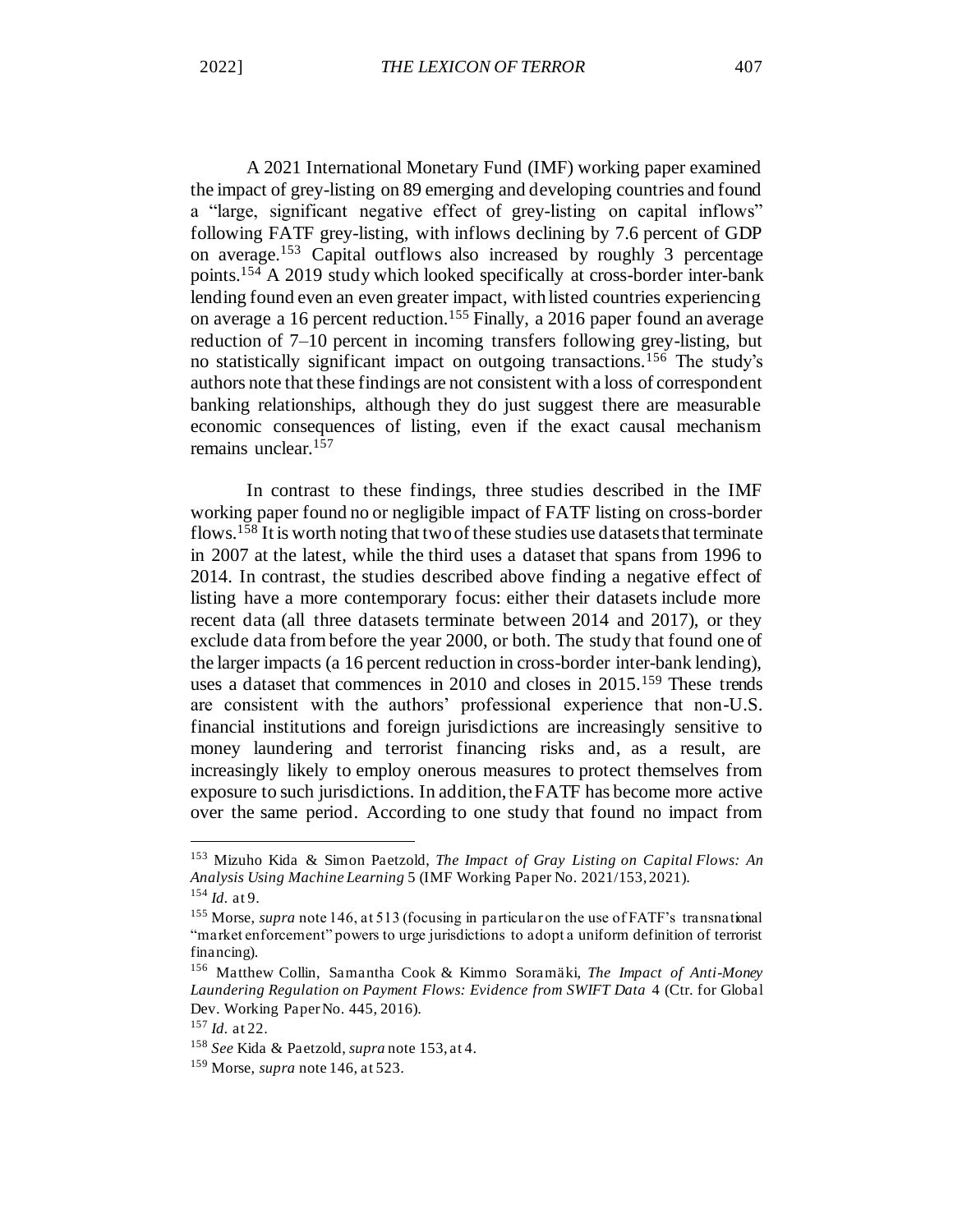listing, only 29 countries were listed during the period between 1996 and 2014,<sup>160</sup> while a study that found a statistically significant impact focused on the period from 2000 to 2017 and noted that 78 countries had been listed during that time.<sup>161</sup> The FATF's new evaluation methodology, which takes into account both technical compliance and actual effectiveness (i.e., process, outcomes, and results), is far more stringent, and a jurisdiction that performed acceptably when assessed under the previous methodology could have a far less positive outcome in the current round of assessments.

While the statistical evidence for impact may be mixed, the authors' experience and the limited academic research on the topic suggests that most countries involved in the assessment process are anxious to avoid being listed and eager to be removed from a list once placed there.<sup>162</sup> Following an MER that qualifies for the ICRG, a jurisdiction has the opportunity to remediate deficiencies during an "observation period."<sup>163</sup> Although actions related to effectiveness are not made public, the FATF does publish reports on improvements in technical compliance that recount the revisions jurisdictions have made to their regulatory frameworks and, where appropriate, re-rate the jurisdiction's compliance with specific regulations. FATF data shows that jurisdictions consistently improve their technical compliance in successive follow-up reports. $164$ 

At times, a jurisdiction's presence on the FATF list can break out from narrow government and financial sector circles and come to be perceived as a national priority and a subject of widespread interest. For example, Pakistan was placed on the list of jurisdictions under increased monitoring (the grey list) in June 2018.<sup>165</sup> Its action plan addressed a number

<sup>160</sup> Olga Balakina, Angelo D'Andrea, & Donato Masciandaro, *Bank Secrecy in Offshore Centres and*

*Capital Flows: Does Blacklisting Matter?* 10 (BAFFI CAREFIN Ctr. Working Paper No. 2016-20, 2016).

<sup>161</sup> Kida and Paetzold, *supra* note 153, at 5.

<sup>162</sup> *See, e.g.*, Mark T. Nance, *Re-thinking FATF: an experimentalist interpretation of the Financial Action Task Force*, 69 CRIME L. & SOC. CHANGE 131, 134 (arguing that concern over being listed is not in fact the primary motivator, but citing a member of Germany's FATF delegation suggesting that "fear" of listing drives compliance); Rainer Hülsse & Dieter Kerwer, *Global Standards in Action: Insights from Anti-Money Laundering Regulation*, 14 ORG. 625, 633 (citing the success of the first "black list" (in 2000-2002) in improving compliance).

<sup>163</sup> *High-risk and other monitored jurisdictions*, *supra* note 135.

<sup>164</sup> *Mutual Evaluations*, *supra* note 109.

<sup>165</sup> *Improving Global AML/CFT Compliance: On-going Process*, FIN. ACTION TASK FORCE (June 29, 2018), http://www.fatf-gafi.org/publications/high-risk-and-other-monitoredjurisdictions/documents/fatf-compliance-june-2018.html [https://perma.cc/E457-HE3Y].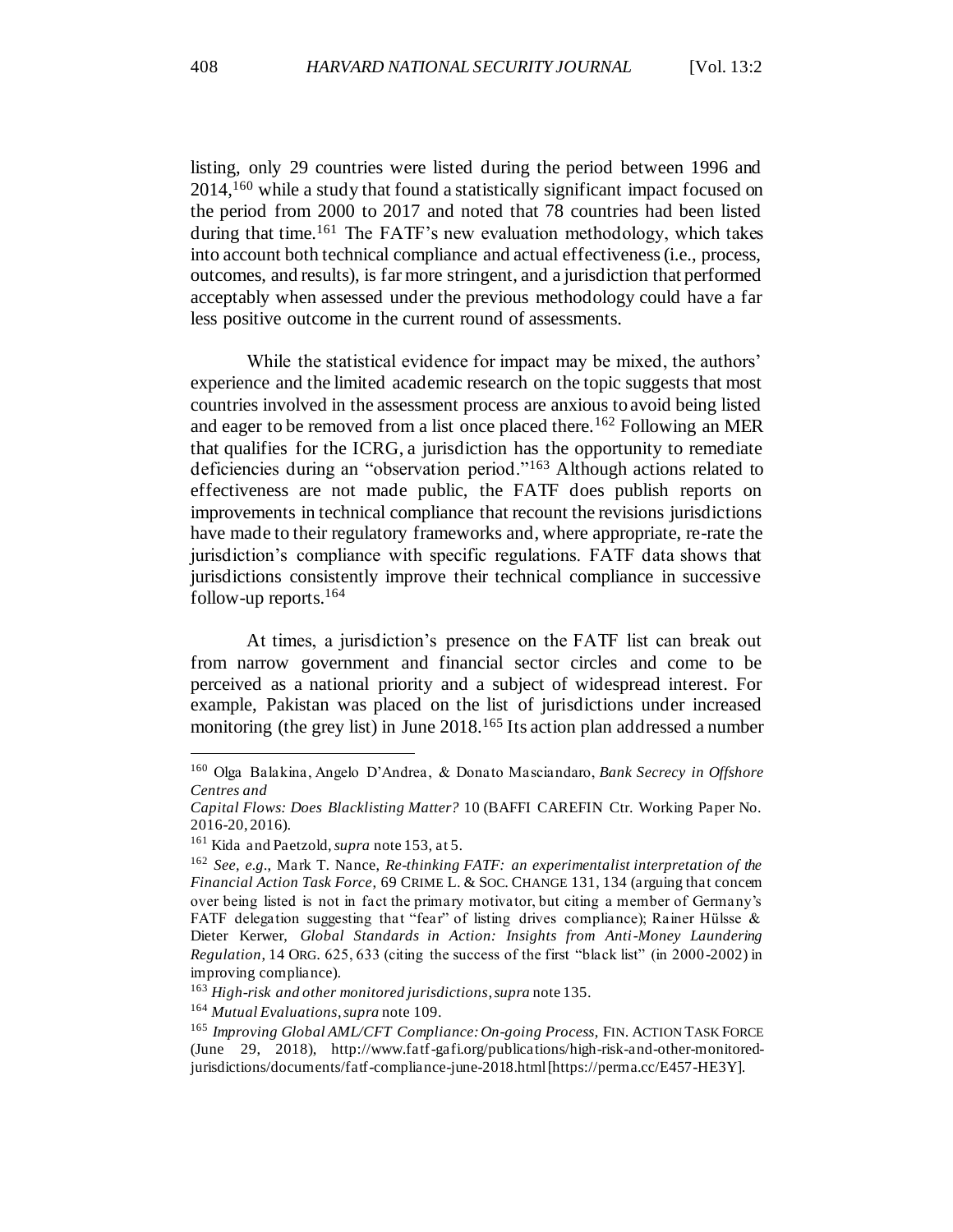of aspects of Pakistan's AML/CFT regime, but focused on combating terrorist financing, including the full implementation of UN sanctions on terrorist and terrorist financiers and the investigation and prosecution of individuals involved with UN-designated terrorist groups.<sup>166</sup> As of the time of writing (February 2022), Pakistan remains on the grey list.<sup>167</sup> In June 2021, in an unusual step, its action plan was amended to include several new elements focused on money laundering rather than terrorist financing.<sup>168</sup>

In Pakistan's highly charged political and media atmosphere, the listing immediately became the subject of dozens of news items and editorials in Pakistan's major news outlets, and the media has continued to intensively cover Pakistan's continued presence on the grey list.<sup>169</sup> Pakistan's major opposition parties have taken turns lambasting the current government for its failure to persuade the FATF to remove Pakistan from the list, <sup>170</sup> while the government itself has blamed the situation on the policies of previous governments.<sup>171</sup> The country's foreign minister, who has made himself the face of Pakistan's removal campaign, told reporters that Pakistan's continued presence on the grey list could cost it 10 billion U.S. dollars annually.<sup>172</sup> And despite persistent allegations by both government and opposition figures that

<sup>166</sup> *Id.*

<sup>167</sup> *Jurisdictions underIncreased Monitoring*,*supra* note 138.

<sup>168</sup> *Jurisdictions under Increased Monitoring – June 2021*, http://www.fatfgafi.org/publications/high-risk-and-other-monitored-jurisdictions/documents/increasedmonitoring-june-2021.html#pakistan [https://perma.cc/J5JS-XKV2] (last visited Apr. 1, 2022).

<sup>169</sup> *See, e.g.*, Malik Asad, *FIA Recovers RS1.2B from Suspects of Financial Crimes this Year*, DAWN (Dec. 30, 2021), https://www.dawn.com/news/1666610/fia -recovers-rs12bn-fromsuspects-of-financial-crimes-this-year [https://perma.cc/KV84-J98H]; Shahbaz Rana, *Pakistan Not Yet Off the FATF Hook*, EXPRESS TRIB. (Oct. 21, 2021), https://tribune.com.pk/story/2325759/pakistan-not-yet-off-the-fatf-hook

<sup>[</sup>https://perma.cc/KBB5-RZ7H]; Tahir Kamran, *FATF and Pakistan: A Confrontational Relationship?*, NEWS (July 4, 2021), https://www.thenews.com.pk/tns/detail/858878-fatfand-pakistan-a-confrontational-relationship [https://perma.cc/3J3B-YNL5].

<sup>170</sup> *See, e.g.*, *Pakistan Cannot Come out of FATF Gry List in PM Imran's Govt: Marriyum*, DUNYA NEWS (Oct. 25, 2021), https://dunyanews.tv/en/Pakistan/625642-Pakistan-cannotcome-out-of-FATF-gryy-list-in-PM-Imran-govt-Marriyum [https://perma.cc/2ZDC-2SM6]; Amir Wasim, *PPP, Govt in War of Words over FATF Outcome*, DAWN (Oct. 25, 2020), https://www.dawn.com/news/1586896 [https://perma.cc/8D9S-SLTU].

<sup>171</sup> *FATF Has No More Ground to Keep Pakistan in Grey List: FM*, EXPRESS TRIB.(June 23, 2021), https://tribune.com.pk/story/2306799/fatf-has-no-more-ground-to-keep-pakistan-ingrey-list-fm.

<sup>172</sup> *May Lose \$10 Billion in Aid if Blacklisted By Anti-Terror Watchdog: Pak*, NDTV (Apr. 2, 2019), https://www.ndtv.com/india -news/may-lost-10-billion-in-aid-if-blacklisted-byanti-terror-watchdog-fatf-says-pakistan-2016710 [https://perma.cc/FD4X-G4XP].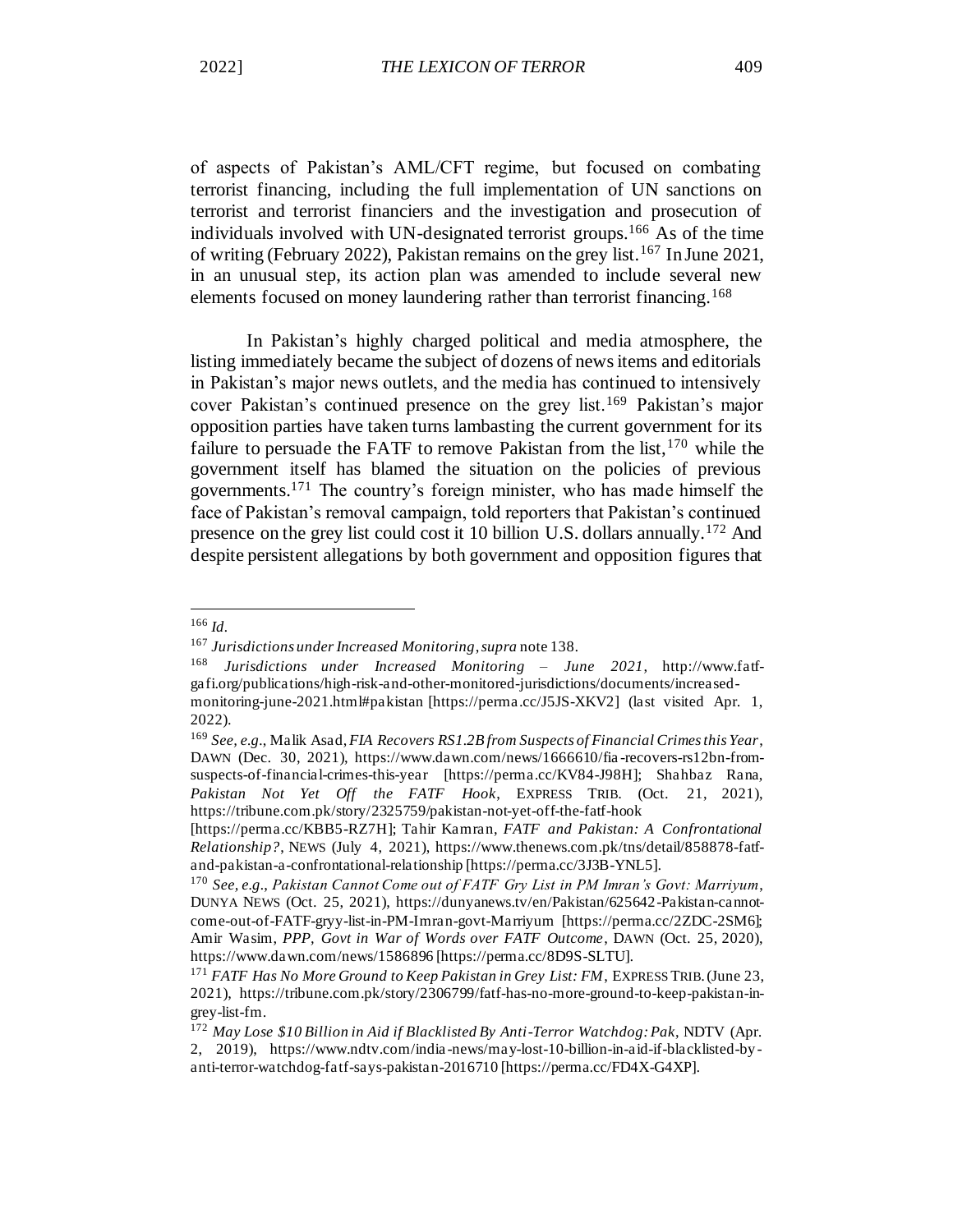the FATF's actions with respect to Pakistan are politically motivated,  $173$  the country has in fact made major progress on its action plan, having addressed 30 of 34 action items.<sup>174</sup> At times this progress has involved the passage of controversial legislation in the face of strong protest by the opposition.<sup>175</sup>

As of February 2022, at least 120 jurisdictions have completed a "fourth round" evaluation (an evaluation against the FATF Recommendations as amended in 2012) for which results have been posted on the FATF's website.<sup>176</sup> (The roughly 70 remaining jurisdictions that are members of the FATF or of FSRBs have not yet completed their mutual evaluation or have not begun the process.)<sup>177</sup> Of these 120 assessed jurisdictions, 31 had an unacceptable definition of the terrorist financing offense at the time of their mutual evaluation—that is, they received a rating of "Noncompliant" (NC) or "Partially Compliant" (PC) on Recommendation 5.<sup>178</sup> But only twenty jurisdictions are still rated as NC or PC—the remaining eleven have since rectified their deficiencies and seen their scores improve on follow-up re-rating.<sup>179</sup> Of the twenty still assessed as NC or PC on this criterion, thirteen saw their mutual evaluation published within the last year.<sup>180</sup> Should jurisdictions in this group amend their definition of terrorist financing to remove deficiencies identified in the FATF assessment, that fact would not become publicly available until the publication of their first follow-up report, which is generally released between twelve and thirty

<sup>176</sup> FATF, *Fourth Round Ratings*, *supra* note 15.

<sup>179</sup> *See id.*

<sup>&</sup>lt;sup>173</sup> See, e.g., Shah Mahmood Qureshi (@SMQureshiPTI), TWITTER (July 19, 2021, 4:02 AM), https://twitter.com/smqureshipti/status/1417032073647374342 [https://perma.cc/BL9X-U4LL]; *FM Qureshi Questions FATF's Decision to Keep Pakistan on Grey List*, GEO NEWS (June 26, 2021), https://www.geo.tv/latest/357031-fm-qureshiquestions-fatfs-decsion-to-keep-pakistan-in-grey-list [https://perma.cc/UW9J-MP4B]; Editorial, *Action on FATF Plan*, DAWN (Sept. 2, 2021), https://www.dawn.com/news/1644038/action-on-fatf-plan [https://perma.cc/2F59-MGEZ]; Mian Aslam (@MianAslam\_), TWITTER (June 25, 2021, 8:43AM), https://twitter.com/mianaslam\_/status/1408405491747901440 [https://perma.cc/A624- 772N].

<sup>174</sup> Shankhyaneel Sarkar, *Pakistan Remains on Grey List of FATF*, HINDUSTAN TIMES (Oct. 21, 2021), https://www.hindustantimes.com/world-news/pakistan-remains-on-grey-list-offatf-101634834252914.html[https://perma.cc/U6RR-7577].

<sup>175</sup> *See, e.g.*, Amir Wasim, *3 FATF-Related Bills Passed in Joint Session Marred by Opposition Protests*, DAWN (Sept. 16, 2020), https://www.dawn.com/news/1580007 [https://perma.cc/39GR-SA9L]; Iftikhar A. Khan, *Senate Passes FATF-Related Bill Amid Opposition Protest*, DAWN (July 17, 2021), https://www.dawn.com/news/1635490/senatepasses-fatf-related-bill-amid-opposition-protest [https://perma.cc/WW6E-6CDE].

<sup>177</sup> *See id.*

<sup>178</sup> *See id.* (column R.5).

<sup>180</sup> *See id.*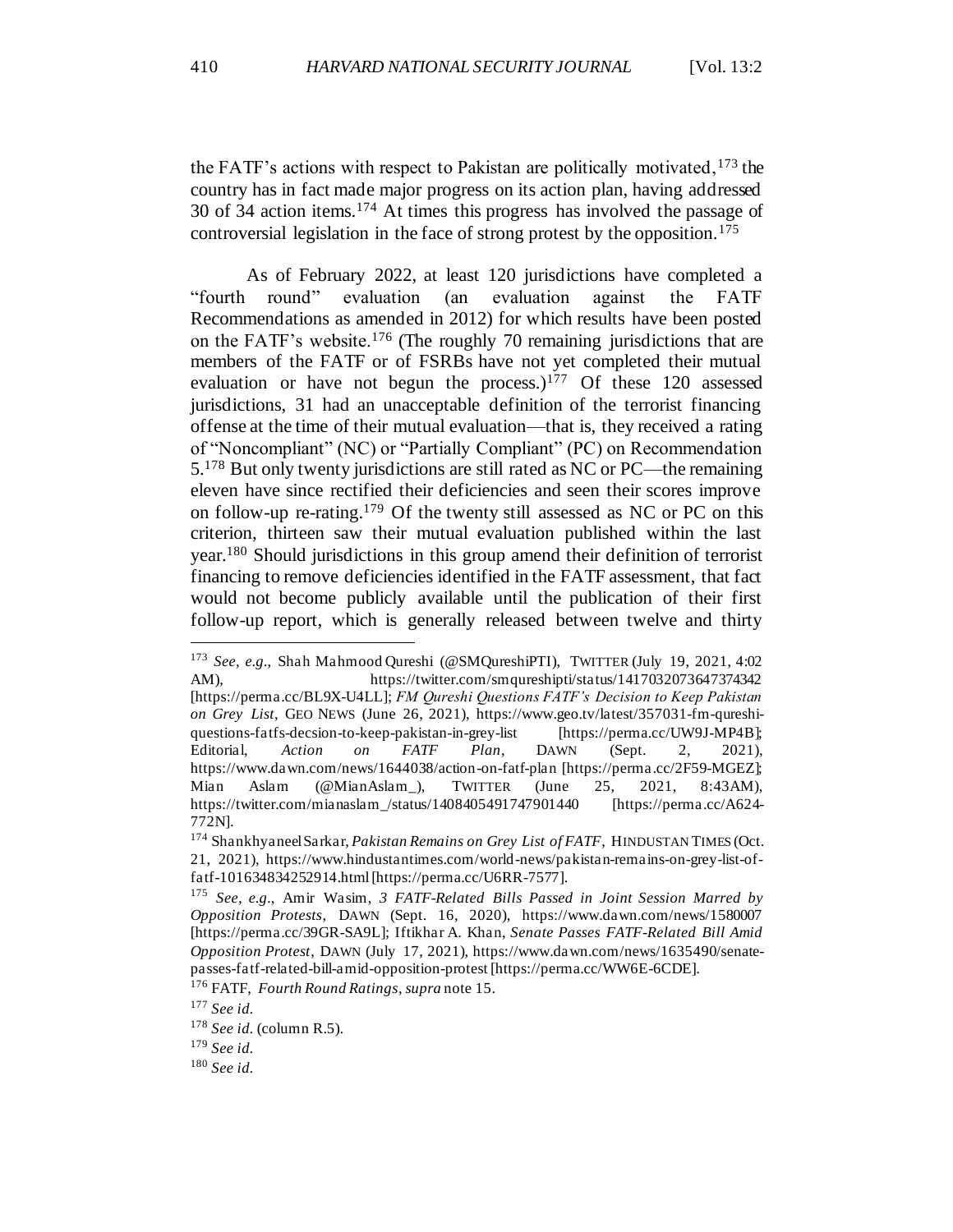months following the mutual evaluation.<sup>181</sup> Only five jurisdictions have sustained a rating of NC or PC through the follow-up process, and none of them exempt certain actions or actors from the definition of terrorism on ideological or political grounds.<sup>182</sup>

It is certainly true that Recommendation 5 contains explicit requirements for the criminalization of terrorist financing, not of terrorism itself. But Recommendation 5's requirement that jurisdictions criminalize terrorist financing "on the basis of" the Terrorist Financing Convention requires that jurisdictions adopt a definition of terrorism that is consistent with that put forward in the convention.<sup>183</sup> The FATF's own definition of terrorism, furthermore, must be taken into account when understanding its requirements related to terrorist financing. And as will be discussed below in the case of Iran, the FATF has taken strong action when a non-member jurisdiction criminalized terrorist financing using a defective definition of terrorism. The record of compliance on Recommendation 5 thus represents an extraordinary degree of uniformity regarding the definition of terrorist financing and, in turn, of terrorism itself.

<sup>181</sup> FOURTH ROUND PROCEDURES, *supra* note 136.

<sup>&</sup>lt;sup>182</sup> These jurisdictions are Guatemala, Madagascar, Mauritania, Seychelles, and Slovenia. None of these jurisdictions offer any exemptions on the grounds of political or ideological motivations. Guatemala has not ratified all of the Annex Conventions. GAFILAT & CFATF, MUTUAL EVALUATION REPORT OF THE REPUBLIC OF GUATEMALA 113–14 (2016), https://www.fatf-gafi.org/media/fatf/documents/GAFILAT-CFATF

<sup>[</sup>https://perma.cc/4A8H-82B6]. Madagascar does not criminalize the financing of terrorist individuals or organizations for any purpose. EASTERN AND SOUTHERN AFRICAN ANTI-MONEY LAUNDERING GROUP, ANTI-MONEY LAUNDERING AND COUNTER-TERRORIST FINANCING MEASURES: MADAGASCAR TECHNICAL COMPLIANCE RE-RATING 5–7 (2020), https://www.fatf-gafi.org/media/fatf/documents/reports/fur/ESSAMLG-1st-Follow-Up-

Report-Madagascar-2020.pdf [https://perma.cc/LM4R-KQ7V]. Mauritania's definition is insufficiently broad. MIDDLE EAST AND NORTH AFRICA FIN. ACTION TASK FORCE, ANTI-MONEY LAUNDERING AND COUNTER-TERRORIST FINANCING MEASURES: ISLAMIC REPUBLIC OF MAURITANIA 86–88 (2018), https://www.fatf-gafi.org/media/fatf/content/images/Mutual-Evaluation-Report-Mauritania-2018.pdf [https://perma.cc/7GPH-E4MQ]. Seychelles does not criminalize the financing of individual terrorists or cross-border travel to commit terrorist acts or train as a terrorist. EASTERN AND SOUTHERN AFRICA ANTI-MONEY LAUNDERING GROUP, ANTI-MONEY LAUNDERING AND COUNTER-TERRORIST FINANCING MEASURES: SEYCHELLES MUTUAL EVALUATION REPORT 130–32 (2018), https://www.fatfgafi.org/media/fatf/documents/reports/mer-fsrb/MER-Seychelles-September-2018.pdf [https://perma.cc/JHX4-ASPS]. Slovenia also does not criminalize the financing of a terrorist organization or an individual terrorist for any purpose. COUNCIL OF EUROPE, ANTI-MONEY LAUNDERING AND COUNTER-TERRORIST FINANCING MEASURES: SLOVENIA FIFTH ROUND MUTUAL EVALUATION REPORT 147–49 (2017), https://www.fatfgafi.org/media/fatf/documents/reports/mer-fsrb/MONEYVAL-Slovenia-MER-2017.pdf [https://perma.cc/G5P9-KHYB].

<sup>183</sup> *See* FATF RECOMMENDATIONS, *supra* note 1, at 13.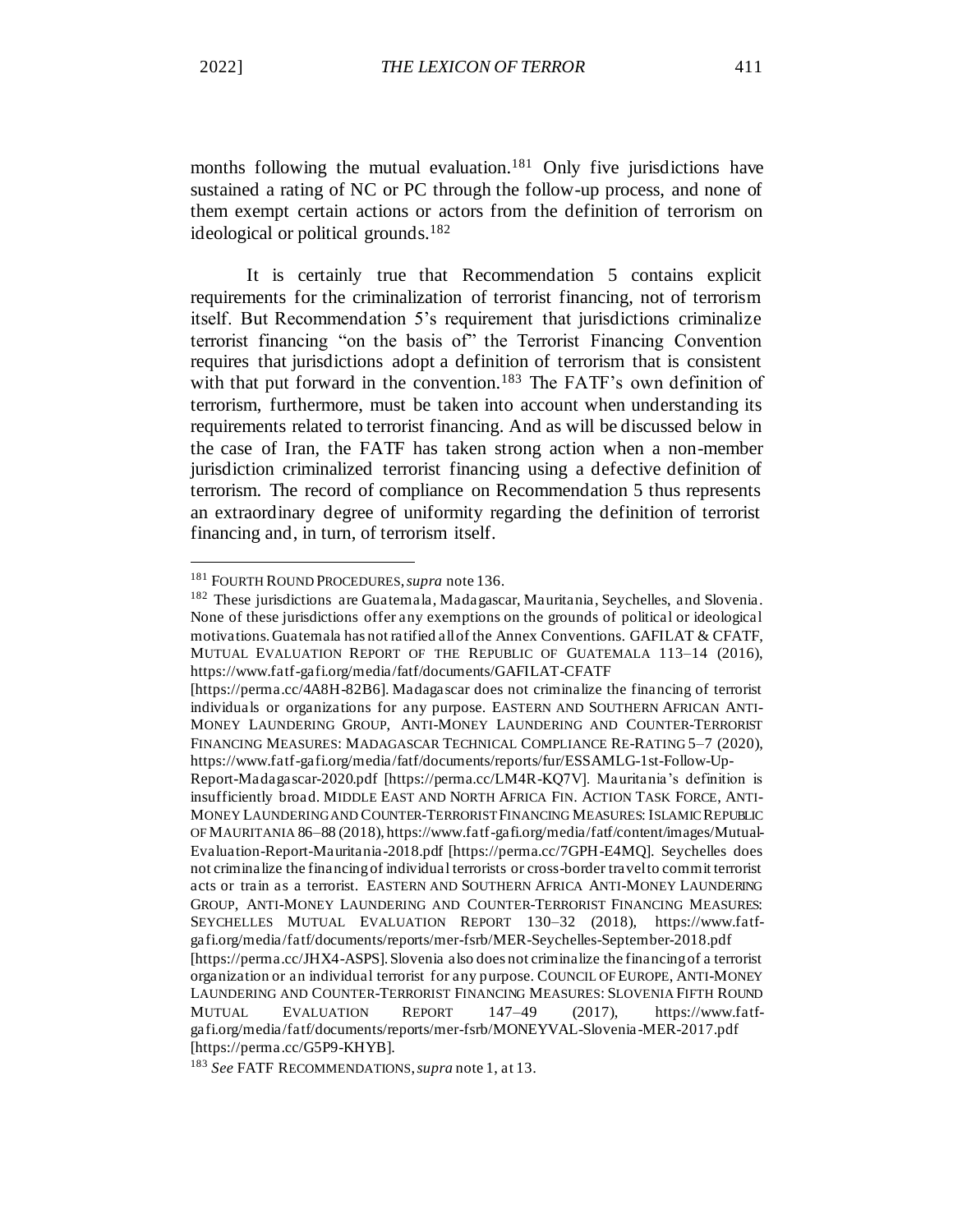Although FATF Recommendation 5 pre-dates the 2012 revisions to the Recommendations (it was previously known as Special Recommendation II),<sup>184</sup> full statistics on compliance are not publicly available for prior assessment rounds. The limited data available suggests that that overall compliance may be improving over time. For example, a 2012 (pre-fourth round) report on technical compliance in Asia reviewed the performance of twelve Asian jurisdictions on Special Recommendation II. Of the twelve, ten were found to be Partially Compliant or Noncompliant with the Recommendation.<sup>185</sup> Of the nine jurisdictions in this group that have completed a fourth-round evaluation, eight are now largely compliant or compliant, and the ninth has not yet had the results of its follow-up reassessment made public.<sup>186</sup> In addition to this anecdotal evidence, at least one more exhaustive treatment of this issue has indeed found a causal pathway between the FATF's pressure and criminalization of terrorist financing.<sup>187</sup>

The FATF has shown that it is willing to employ its most severe sanction—placement on the black list and call for countermeasures—when a jurisdiction remains intransigent on the issue of terrorist financing. Of the two currently blacklisted jurisdictions, one—Iran—is explicitly listed in part due to its failure to appropriately criminalize terrorist financing and to ratify the Terrorist Financing Convention.<sup>188</sup>

Iran was listed on the black list and was subject to a call for countermeasures until June 2016, when it entered into an agreement with the FATF on an action plan to remediate its compliance gaps, including by adequately criminalizing terrorist financing by "removing the exemption for designated groups 'attempting to end foreign occupation, colonialism and racism," among other changes, and ratifying the Terrorist Financing Convention and Convention against Transnational Organized Crime

<sup>184</sup> *Id.* at 5.

<sup>&</sup>lt;sup>185</sup> IMPLEMENTATION OF ANTI-MONEY LAUNDERING STANDARDS IN ASIA 2, FED. RESERVE BANK OF SAN FRANCISCO (Nov. 2012), https://www.frbsf.org/banking/files/november1.pdf [https://perma.cc/NMV9-44Z5].

<sup>186</sup> *See* FATF, *Fourth Round Ratings*, *supra* note 15.

<sup>187</sup> *See* Morse, *supra* note 146, at 1.

<sup>188</sup> *High Risk Jurisdictions Subject to a Call for Action*, *supra* note 139.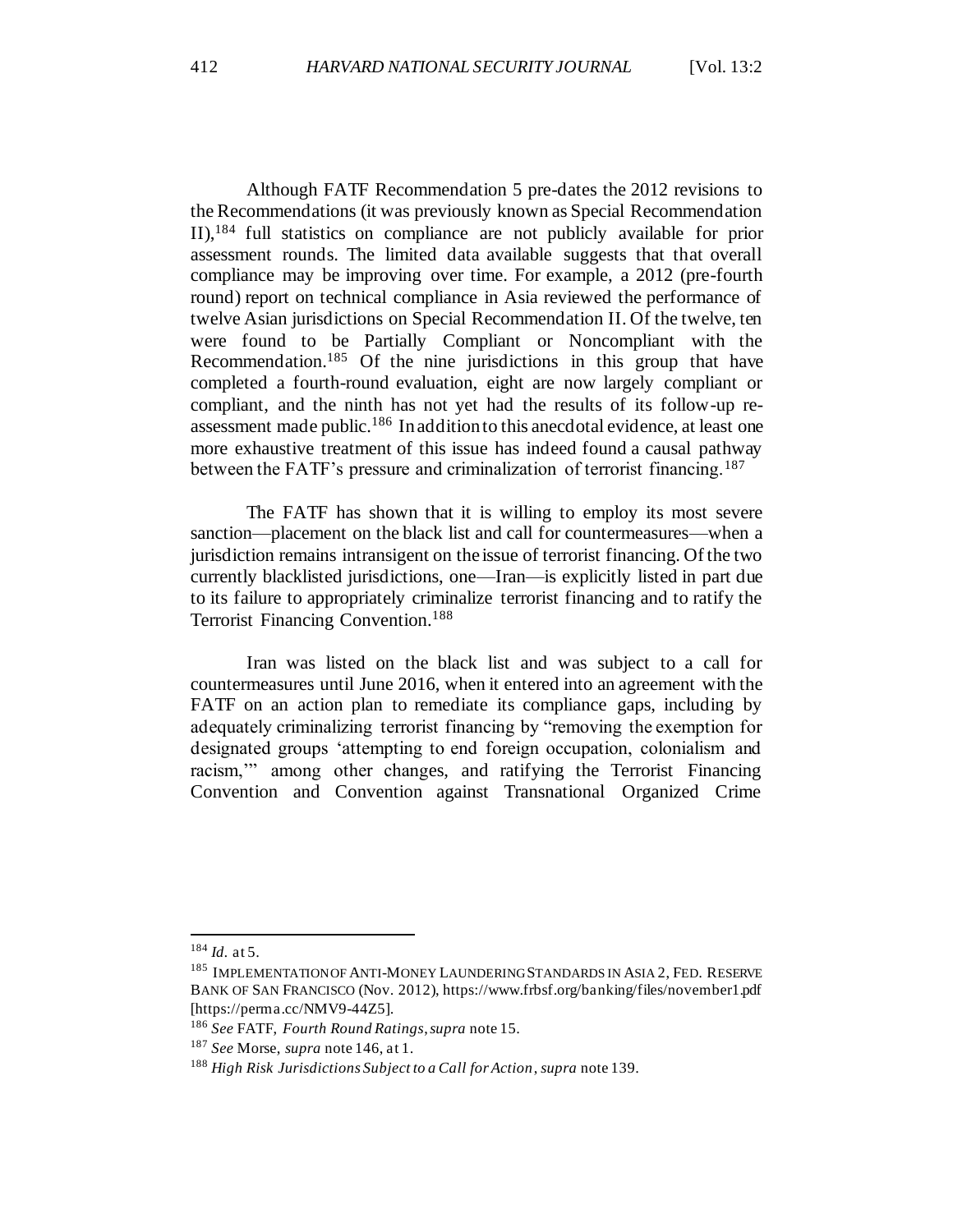(Palermo Convention).<sup>189</sup> In return, the FATF suspended the call for countermeasures (although Iran technically remained on the black list).<sup>190</sup>

Iran's action plan expired in January 2018.<sup>191</sup> At that time, the FATF noted that Iran had not remediated the shortcomings in its definition of terrorist financing—including removing the exemption for groups struggling against "foreign occupation, colonialism, and racism"—and had not ratified the Terrorist Financing Convention (nor the Palermo Convention), but that Iran had draft legislation before its parliament that would solve some of these issues.<sup>192</sup>

In October 2018, Iran passed legislation authorizing the country to accede to the Terrorist Financing Convention, but the law excluded "struggles against colonial dominance and foreign occupation" from the definition of terrorism.<sup>193</sup> Even with these exemptions, Iran's Expediency Council allowed the bill to lapse without approving it, preventing it from becoming law.<sup>194</sup> In response, the FATF imposed an escalating series of defensive measures, including (in June 2019) requiring increased supervisory attention to branches of Iranian financial institutions and (in October 2019) requiring that jurisdictions impose more stringent or systematic reporting of

<sup>189</sup> *See Improving Global AML/CFT Compliance: On-Going Process*, FIN. ACTION TASK FORCE (June 24, 2016), http://www.fatf-gafi.org/publications/high-risk-and-othermonitored-jurisdictions/documents/fatf-compliance-june-2016.html

<sup>[</sup>https://perma.cc/M964-4KDV] (omitting Iran from list of jurisdictions with strategic AML/CFT deficiencies); *Public Statement*, FIN. ACTION TASK FORCE (Feb. 23, 2018), http://www.fatf-gafi.org/publications/high-risk-and-other-monitored-

jurisdictions/documents/public-statement-february-2018.html [https://perma.cc/PN4W-TFQH].

<sup>190</sup> *Public Statement*, *supra* note 189.

<sup>191</sup> *Id.*

<sup>192</sup> *Id.*

<sup>193</sup> *Iran Parliament Passes Measures Against Funding Terrorism*, REUTERS (Oct. 7, 2018), https://www.reuters.com/article/us-iran-moneylaundering/iran-parliament-passes-

measures-against-funding-terrorism-idUSKCN1MH09D [https://perma.cc/GCQ2-YQTD]; Toby Dershowitz & Saeed Ghasseminejad, *Iranian Parliament Approves Terror Finance Bill with Loopholes for Hamas and Hezbollah*, FOUND. FOR DEF. OF DEMOCRACIES (Oct. 8, 2018), https://www.fdd.org/analysis/2018/10/08/iranian-parliament-approves-terrorfinance-bill-with-loopholes-for-hamas-and-hezbollah [https://perma.cc/M8RJ-UM5D].

<sup>194</sup> *Ratification of FATF-Related Bills No More on Agenda*, MEHR NEWS AGENCY (Jan. 22, 2020), https://en.mehrnews.com/news/154850/Ratification-of-FATF-related-bills-no-moreon-agenda [https://perma.cc/YF4K-DBGW].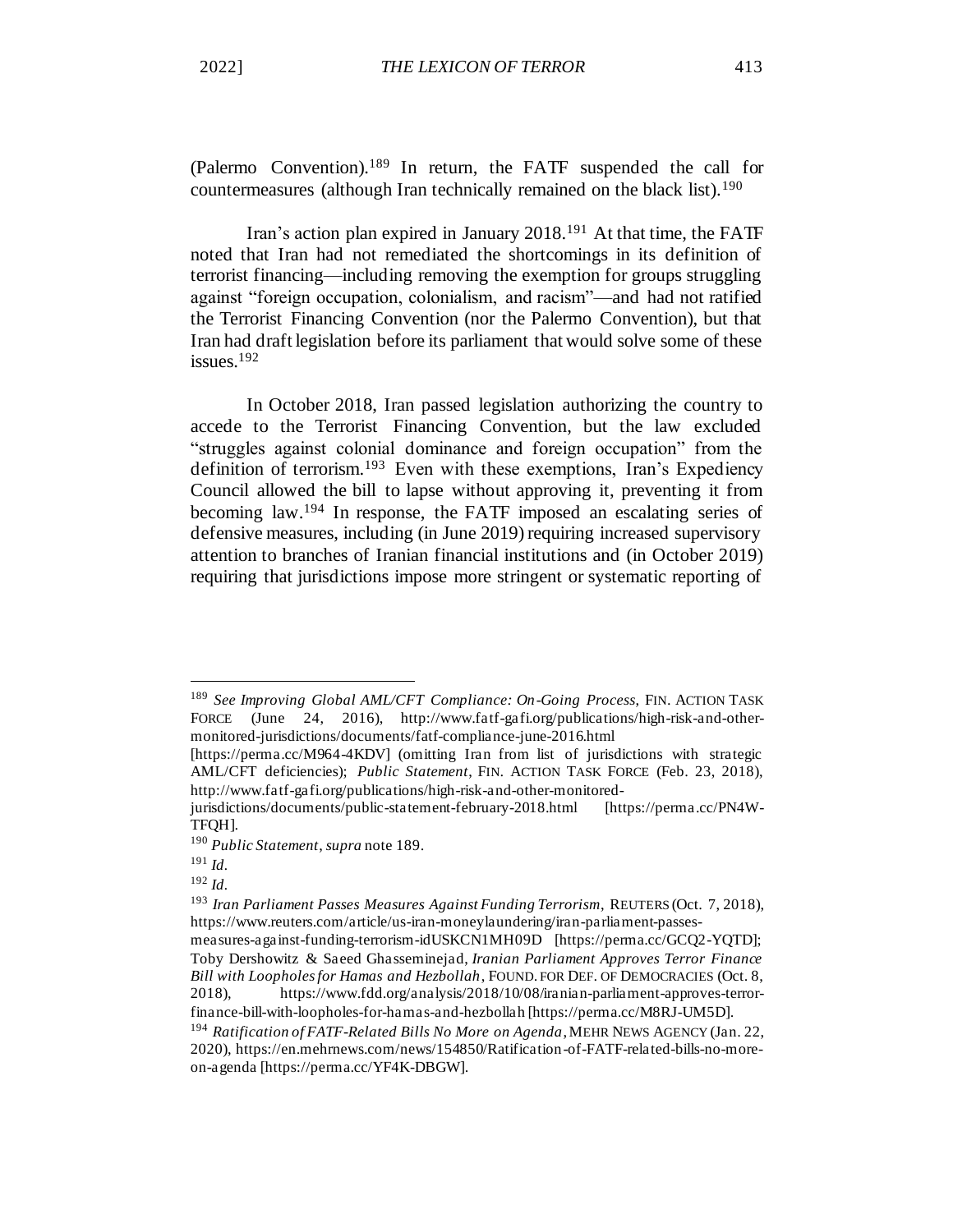transactions involving Iran.<sup>195</sup> The FATF re-imposed full countermeasures in February 2020.<sup>196</sup>

In this case, the FATF clearly did not succeed in changing Iran's behavior or compelling it to adopt a compliant definition of terrorism or terrorist financing. But the case of Iran does support the argument that FATF's membership has coalesced around a clear shared definition of terrorism financing, and, through it, a definition of terrorism. Under its mandate, the FATF's plenary is required to operate by consensus, <sup>197</sup> and ultimately no FATF member was willing to block the re-application of countermeasures.<sup>198</sup> In this respect it is critical to note that Iran's primary deficiency in its legal framework for combating terrorist financing was related to its definition of terrorism, not terrorist financing per se.

Beyond Iran, countries may adopt more pliant postures at the FATF than at the UN. When Pakistan acceded to the Terrorist Bombings Convention in 2002, it did so with a reservation that the provisions of the Convention were not applicable to "struggles, including armed struggle, for the realization of right of self-determination launched against any alien or foreign occupation or domination."<sup>199</sup> As of Pakistan's 2009 evaluation, its definition of terrorist financing still left unclear whether it covered the

<sup>196</sup> *High Risk Jurisdictions Subject to a Call for Action*, FIN. ACTION TASK FORCE (Feb. 21, 2020), https://www.fatf-gafi.org/publications/high-risk-and-other-monitoredjurisdictions/documents/call-for-action-february-2020.html [https://perma.cc/X4Z5-YD92]. <sup>197</sup> FIN. ACTION TASK FORCE, MANDATE 7 (2019), https://www.fatfgafi.org/media/fatf/content/images/FATF-Ministerial-Declaration-Mandate.pdf

[https://perma.cc/9EG3-2DJN].

<sup>195</sup> *Public Statement – June 2019*, FIN. ACTION TASK FORCE (June 21, 2019), http://www.fatf-gafi.org/publications/high-risk-and-other-monitored-

jurisdictions/documents/public-statement-june-2019.html [https://perma.cc/L9K6-L6A7]; *Public Statement – October 2019*, FIN. ACTION TASK FORCE (Oct. 18, 2019), http://www.fatf-gafi.org/publications/high-risk-and-other-monitored-

jurisdictions/documents/public-statement-october-2019.html [https://perma.cc/Q33Z-EE47].

<sup>198</sup> *See* Press Release, U.S. Department of Treasury, Financial Action Task Force (FATF) Calls for Countermeasures on Iran, Evaluates U.S. AML Framework, Releases Digita l Identity Guidance (Feb. 21, 2020), https://home.treasury.gov/news/press-releases/sm913 [https://perma.cc/F65F-862F].

<sup>199</sup> United Nations Office of Legal Affairs*, Status of Treaties: International Convention for the Suppression of Terrorist Bombings*, UNITED NATIONS (last visited Mar. 15, 2022), https://treaties.un.org/pages/ViewDetails.aspx?src=IND&mtdsg\_no=XVIII-

<sup>9&</sup>amp;chapter=18&clang=\_en [https://perma.cc/Z3XN-VLKL]; *see generally* Terrorist Bombings Convention, *supra* note 74.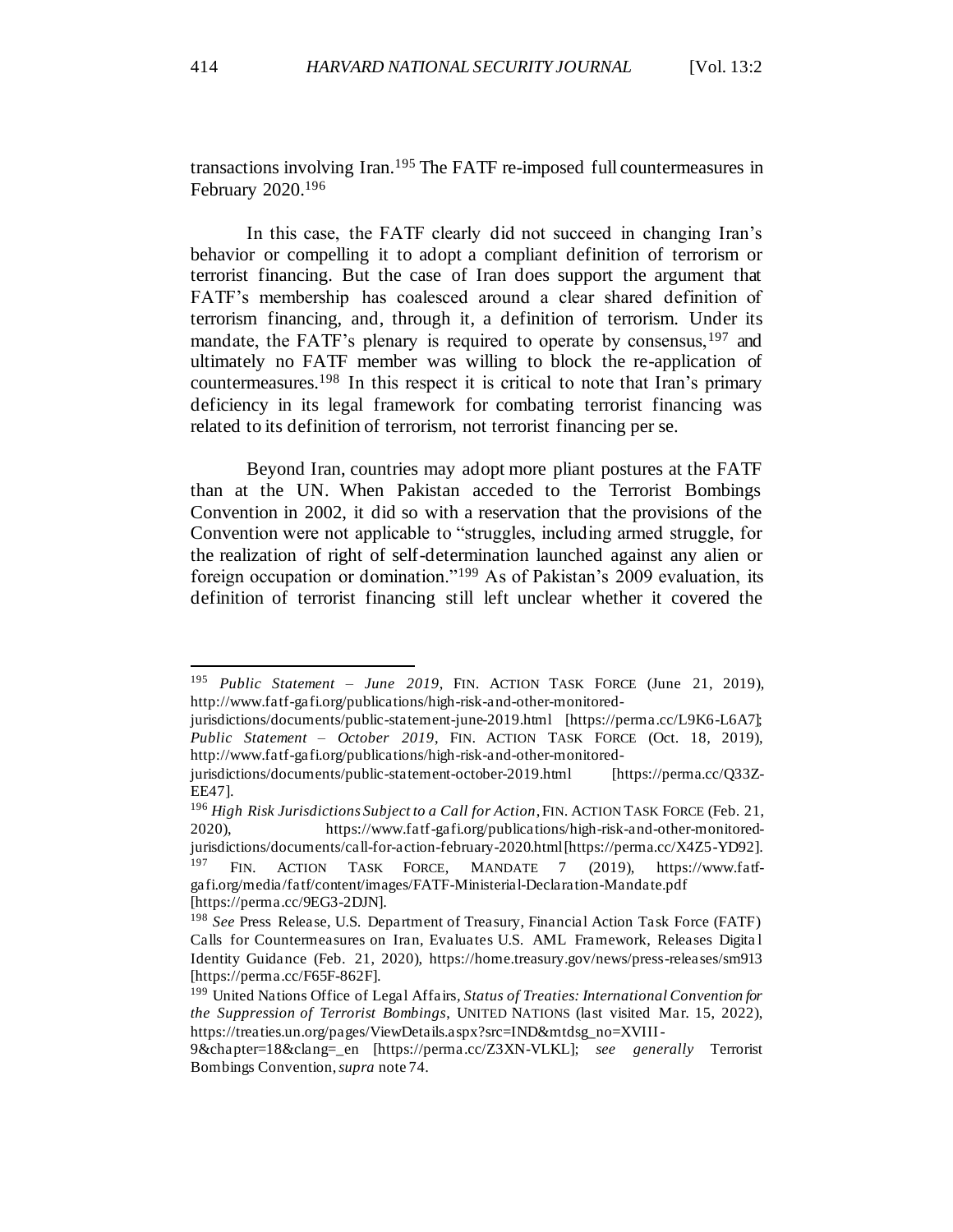financing of terrorism against foreign governments or populations.<sup>200</sup> But by its 2019 evaluation, Pakistan had criminalized terrorist financing to FATF's satisfaction and on the basis of the Terrorist Financing Convention, with no impermissible exceptions.<sup>201</sup>

Similarly, the Organization of Islamic Cooperation's 1999 Convention on Combating International Terrorism defines a terrorist crime as "any crime executed, started or participated in to realize a terrorist objective in any of the Contracting States or against its nationals, assets or interests or foreign facilities and nationals residing in its territory punishable by its internal law."<sup>202</sup> Article 2 of the Convention, however, states that "Peoples [sic] struggle including armed struggle against foreign occupation, aggression, colonialism, and hegemony, aimed at liberation and selfdetermination in accordance with the principles of international law shall not be considered a terrorist crime."<sup>203</sup> The OIC's proposal, officially submitted by Malaysia, to add a similar exemption to the UN's draft comprehensive counterterrorism convention is reputed to have scuttled post-9/11 negotiations.<sup>204</sup> But when Malaysia underwent a FATF assessment in 2015, it received a perfect score for criminalization of terrorist financing, and its legal code did not make any exceptions for acts carried out as part of liberation struggles.<sup>205</sup>

<sup>&</sup>lt;sup>200</sup> ASIA/PACIFIC GROUP ON MONEY LAUNDERING, ANTI-MONEY LAUNDERING AND COMBATING THE FINANCING OF TERRORISM: PAKISTAN MUTUAL EVALUATION REPORT 2 (2009),

https://documents1.worldbank.org/curated/en/182851468074628105/pdf/700310ESW0P11 10an0MER0final0version.pdf [https://perma.cc/DAH5-6JTD].

<sup>&</sup>lt;sup>201</sup> ASIA/PACIFIC GROUP ON MONEY LAUNDERING, MUTUAL EVALUATION REPORT ON ANTI-MONEY LAUNDERING AND COUNTER-TERRORIST FINANCING MEASURES: PAKISTAN 151 (2019), https://www.fatf-gafi.org/media/fatf/documents/reports/mer-fsrb/APG-Mutual-Evaluation-Report-Pakistan-October%202019.pdf [https://perma.cc/K4XA-54L4].

<sup>&</sup>lt;sup>202</sup> Convention of the Organization of the Islamic Conference on Combating International Terrorism, art. 1.2, July 1, 1999, https://www.files.ethz.ch/isn/125385/268.pdf [https://perma.cc/95YP-JZ3Z].

 $^{203}$  *Id.* art. 2(a).

<sup>204</sup> Scharf, *supra* note 22, at 361; Surya P. Subedi, *The UN Response to International Terrorism in the Aftermath of the Terrorist Attacks in America and the Problem of the Definition of Terrorism in International Law*, 4 INT'L L.F. DU DROIT INTERNATIONAL 159, 163 (2002).

<sup>&</sup>lt;sup>205</sup> FIN. ACTION TASK FORCE, ANTI-MONEY LAUNDERING AND COUNTER-TERRORIST FINANCING MEASURES: MALAYSIA MUTUAL EVALUATION REPORT 155 (2015), https://www.fatf-gafi.org/media/fatf/documents/reports/mer4/Mutual-Evaluation-Report-Malaysia-2015.pdf [https://perma.cc/468M-A9L7].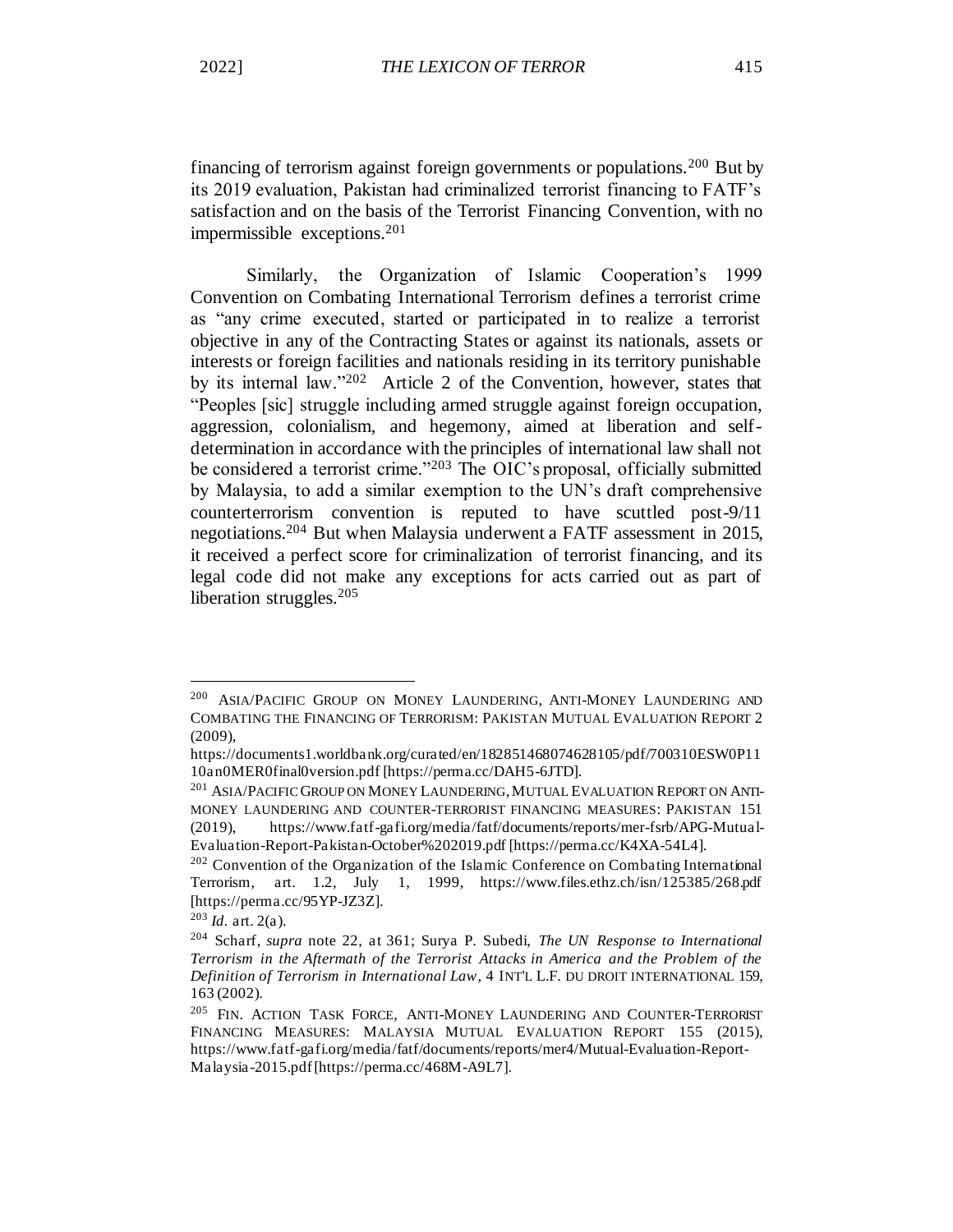### **III. SUMMARY OF THE CURRENT STATUS AND QUESTIONS FOR FUTURE CONSIDERATION**

From a procedural standpoint, it can no longer be claimed that there is no widely accepted definition of terrorism, as over 200 jurisdictions have committed to the FATF's clear and comprehensive definition. Furthermore, as discussed in Part II.B, the FATF definition of terrorism resolves or at least clarifies the most pressing existential and substantive debates on the definition of terrorism. Although it cannot hope to resolve every issue (and certainly not to the satisfaction of all observers), it does make important choices that turn the page on longstanding debates:

- The FATF definition clearly defines a terrorist act as an act of violence against humans and, in some specific instances defined in the annex conventions, against certain physical structures. Unlike the draft terrorism convention, it does not cover the majority of attacks on public or private property, regardless of the extent of the damage or of the resulting economic loss.<sup>206</sup>
- The FATF definition makes clear that a terrorist attack must have a goal of "intimidat[ing] a population, or…compel[ling] a Government or an international organisation to do or to abstain from doing any act," but this goal need not be "political" as traditionally defined.<sup>207</sup>
- The FATF approach does not distinguish between violent acts carried out by those with virtuous motives and violent acts carried out by those with malign goals. It overlaps with other categories, so that a freedom fighter can be a terrorist, as can a member of a mafia or of a violent extremist group.<sup>208</sup>
- The FATF approach covers all actors, without regard to status, under the criminal jurisdiction of a member state, and does not make explicit or prima facie definitions between state and nonstate actors or actions.<sup>209</sup>

Despite the important achievements of this definition, the FATF approach still leaves some questions to be resolved. Perhaps the most

<sup>206</sup> FATF RECOMMENDATIONS, *supra* note 1, at 129.

<sup>207</sup> *See id.*

<sup>208</sup> *Id.*

<sup>209</sup> *See id.*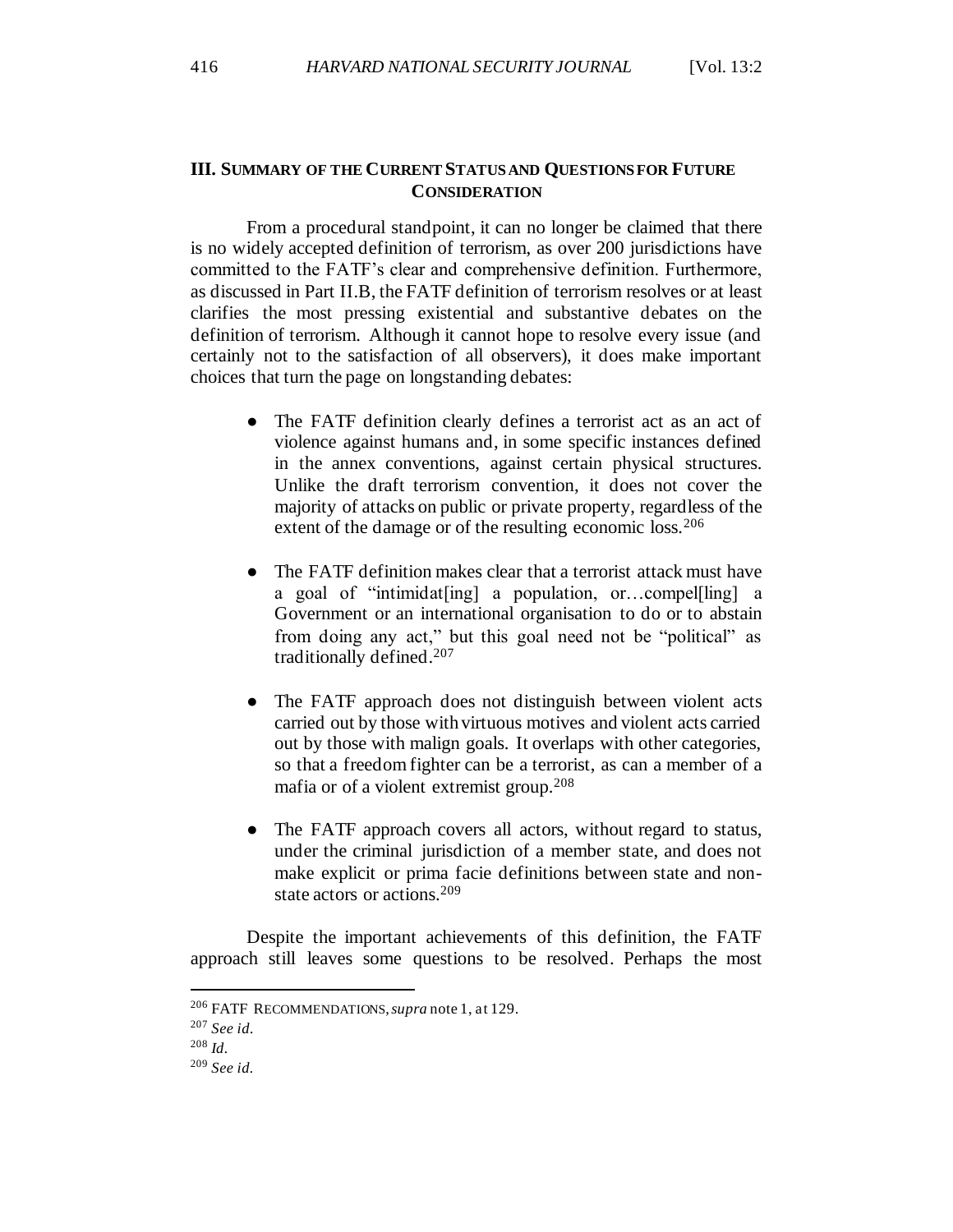important area of ongoing debate is the relationship between terrorism and armed conflict. Because FATF's definition is agnostic as to the status of the actors, it leaves open the possibility that a specific action could both qualify as a terrorist act and as a violation of international humanitarian law—or that perpetrators of violent acts could elude justice by exploiting confusion as to whether their actions constitute terrorism or war crimes. The critical need to protect civilian and noncombatant populations in all contexts requires the international community to develop a framework that ensures that crimes of this nature are punishable no matter the status of the actor and no matter the label applied to the offense.

Second, certain technical aspects of the FATF's definitions would benefit from further consideration in order to prevent overreach and ensure the definition is analytically useful. Although many aspects of these debates will be settled in the context of national criminal law, and will rely on an examination of specific facts, a clear international position will promote consistency and help avoid both under- and over-breadth in the application of the FATF definitions.

The FATF definition of terrorist organization specifies that it is composed of terrorists.<sup>210</sup> The definition of terrorist, in turn, includes individuals engaged in activities very similar to membership in a terrorist organization: "contribut[ing] to the commission of terrorist acts by a group of persons acting with a common purpose where the contribution is made intentionally and with the aim of furthering the terrorist act or with the knowledge of the intention of the group to commit a terrorist act."<sup>211</sup>

Given the somewhat circular nature of this definition, it is possible to imagine a "terrorist organization" comprising dozens or even hundreds of "terrorists" of which only a small cadre actually attempt to carry out terrorist acts. At what point does the intention of specific group members become "the intention of the group"? In particularly large or complex organizations, does terrorist activity need to make up a major proportion of the organization's goals or activity before any member of the organization can be said to be contributing to the commission of terrorist acts simply by participating in the organization?

These somewhat arcane questions take on real significance in the context of multinational diversified terrorist "conglomerates" that engage in a wide range of political, violent, and commercial activities, some with

<sup>210</sup> *Id.*

<sup>211</sup> *Id.* at 128.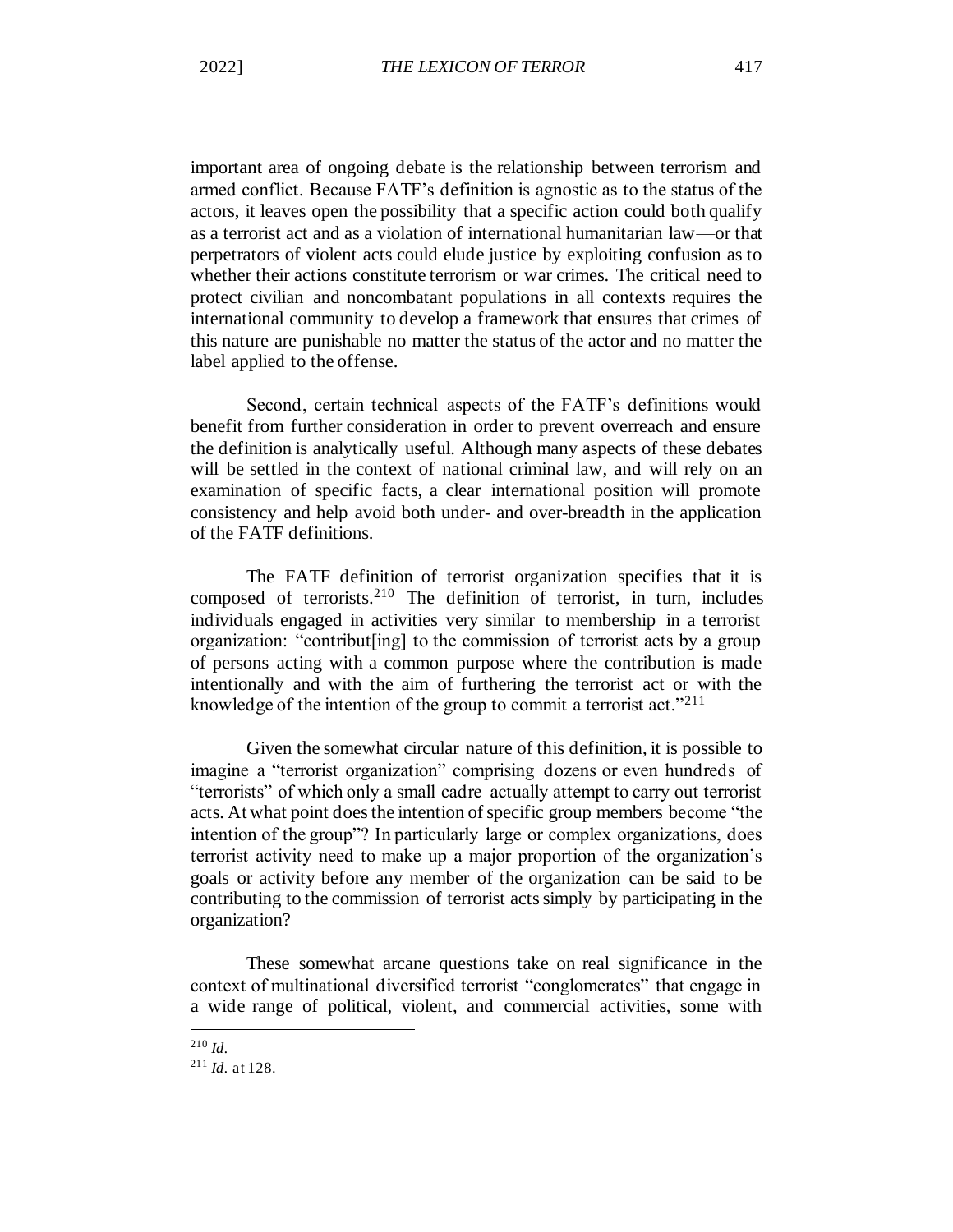diffuse connections to specific terrorist acts. The ongoing trans-Atlantic debate as to whether to designate the entirety of Hezbollah as a terrorist group (as the United States did in 1997)<sup>212</sup> or just its military wing (as the European Union did in  $2013$ <sup>213</sup> demonstrates that the international community is far from aligned in this respect.  $214$ 

Relatedly, while the FATF requires that terrorist financing be willful, "contributing to the commission of terrorist acts" by a terrorist organization "with the knowledge of the intention of the group" need not be willful or intentional. What are the consequences of this broad definition for persons forced into labor, victims of human trafficking, or other individuals coerced into contributing to the terrorist activities of a terrorist organization (such as local populations that face a choice between aiding a terrorist organization or displacement)? Too loose an application of this definition could end in penalizing the very populations that counterterrorism regimes are seeking to protect.

#### **CONCLUSION**

Words can carry enormous meaning and power—none more so in the realm of international security as "terrorism." The longstanding debate about a definition of terrorism—in legal, political, security, and diplomatic quarters—underscores the sensitivity and significance of the term. This Article challenges the accepted orthodoxy that no definition exists, by pointing to the definitions of terrorist financing put into practice by the Financial Action Task Force and those states that have adhered to FATF's international AML/CFT standards. In creating an international regime to address terrorist financing, FATF has helped crystallize a definition of terrorism that is in operation and has effect in domestic laws and international practice.

Given the power that the terms "terrorist" and "terrorism" hold, this is significant. For an act to be "terrorism" is to signal its inherent illegality and inhumanity. For an individual, group, or nation state to be labeled

<sup>212</sup> *See Foreign Terrorist Organizations*, U.S. DEP'T OF STATE, https://www.state.gov/foreign-terrorist-organizations [https://perma.cc/KKF5-P2LV] (last visited Apr. 1, 2022).

<sup>213</sup> James Kanter & Jodi Rudoren, *European Union Adds Military Wing of Hezbollah to List of Terrorist Organizations*, N.Y. TIMES (July 22, 2013), https://www.nytimes.com/2013/07/23/world/middleeast/european-union-adds-hezbollahwing-to-terror-list.html [https://perma.cc/HU8R-U87L].

<sup>214</sup> *Hezbollah in Europe*, EUR. LEADERSHIP NETWORK (Nov. 5, 2020), https://elnetwork.eu/policypaper/hezbollah-in-europe [https://perma.cc/FVL9-MS9H].